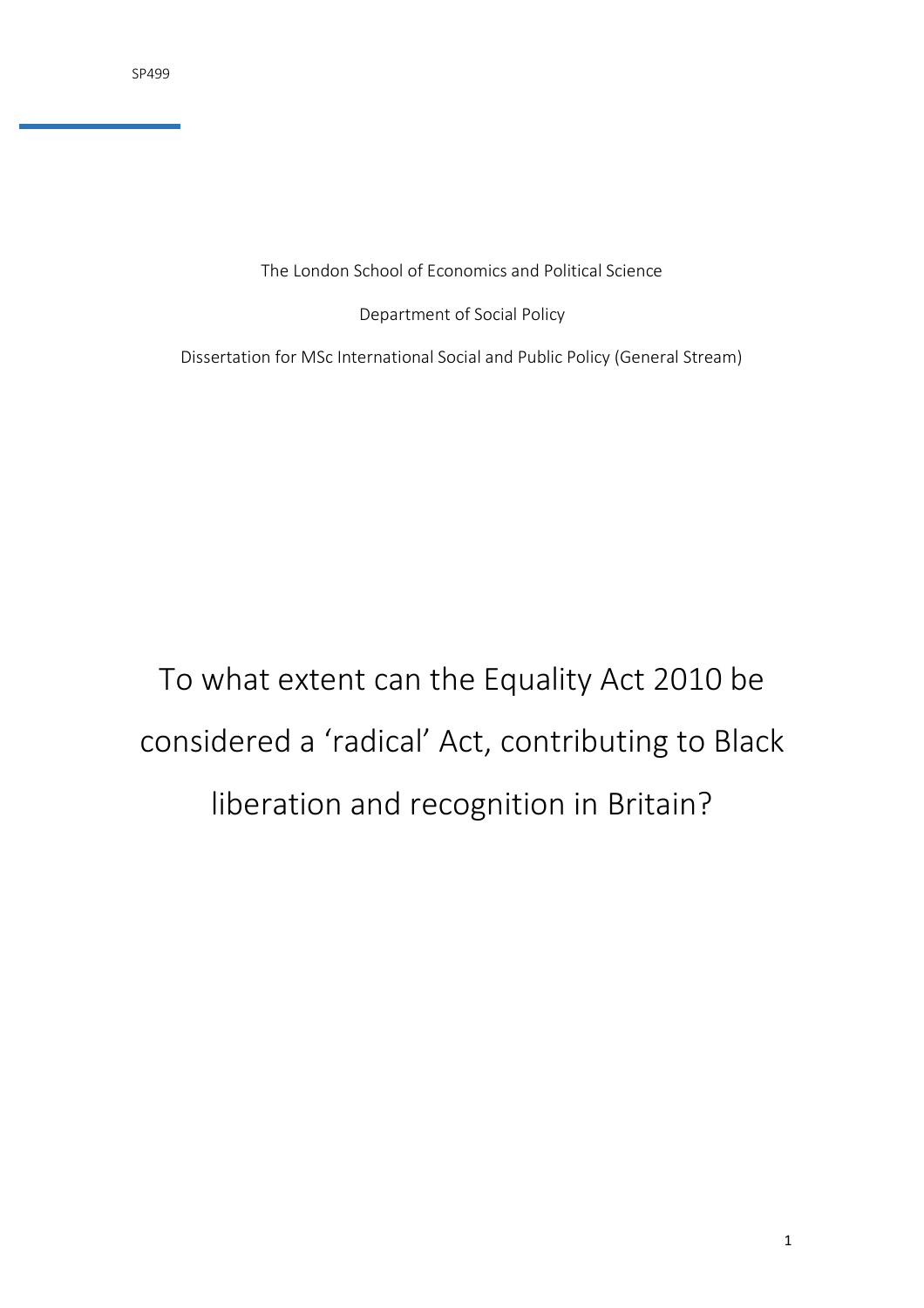## Abstract

<span id="page-1-0"></span>Extensive research by formal policy institutions and the Runnymede Trust in the last forty years, have described the manifestations of racial and ethnic inequality in the UK. Key policy areas, including housing, criminal justice, labour market outcomes, education and discrimination have been particularly disparate. Responding to persistent inequalities, the Equality Act 2010 aimed to harmonise nine major statutes and strengthen provisions to minimise inequalities for marginalised groups in Britain. Ten years on, the transnational Black Lives Matter protests of 2020 provided a focusing event that highlighted the continual structural violence experienced by Black communities. This research piece explores the underpinning ideas that have perpetuated anti-Blackness in Britain across a range of institutions, both historically and contemporarily, by bringing theories of policy change into conversation with Critical Race Theory.

The analysis found that the Equality Bill was radical in its codification of Black liberatory theories, such as Crenshaw's (1987) intersectionality; Robinson's (2000) racial capitalism; and Ture and Hamilton's (1967) institutional racism. However, due to the ad hoc implementation by the succeeding Coalition Government, the emerging Act has been considerably less radical. This is largely because the policy idea embodied in the Equality Act 2010 focuses on discrimination to individuals – an internationally established model – rather than addressing structural violence directed toward communities. To truly achieve Black liberation in Britain, it would be necessary to acknowledge the harm of anti-Black values within society through decolonising. From here, policy institutions which strive towards efficiency must be replaced with institutions that aspire towards love and care (hooks, 2000; Tronto, 2001).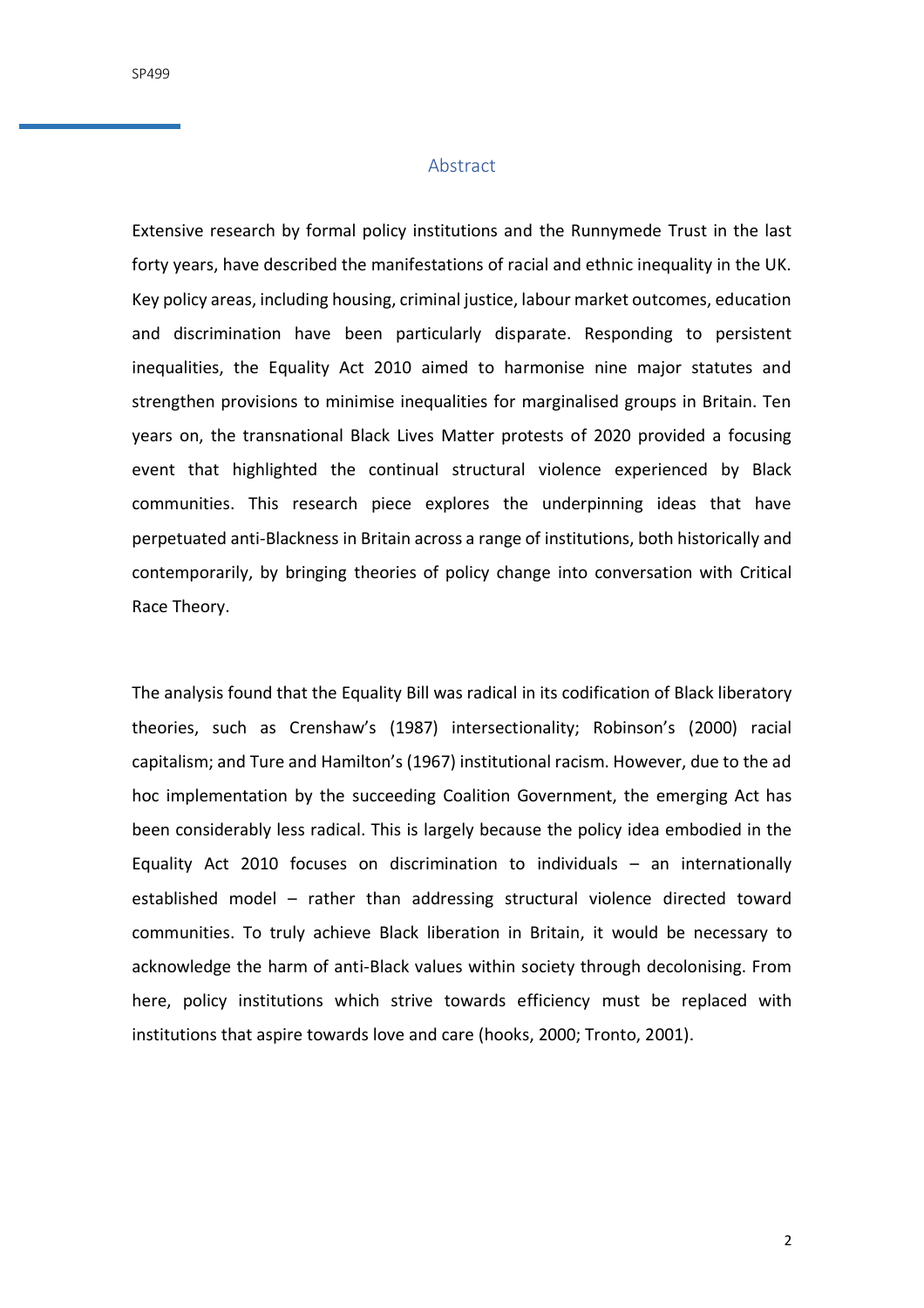*'There are too many versions of this story, where the taunting mouth of fear keeps me quiet.*

*But if I do not speak, who knows what star's possible blooming I silence.'*

*Thuli Zuma (2014)*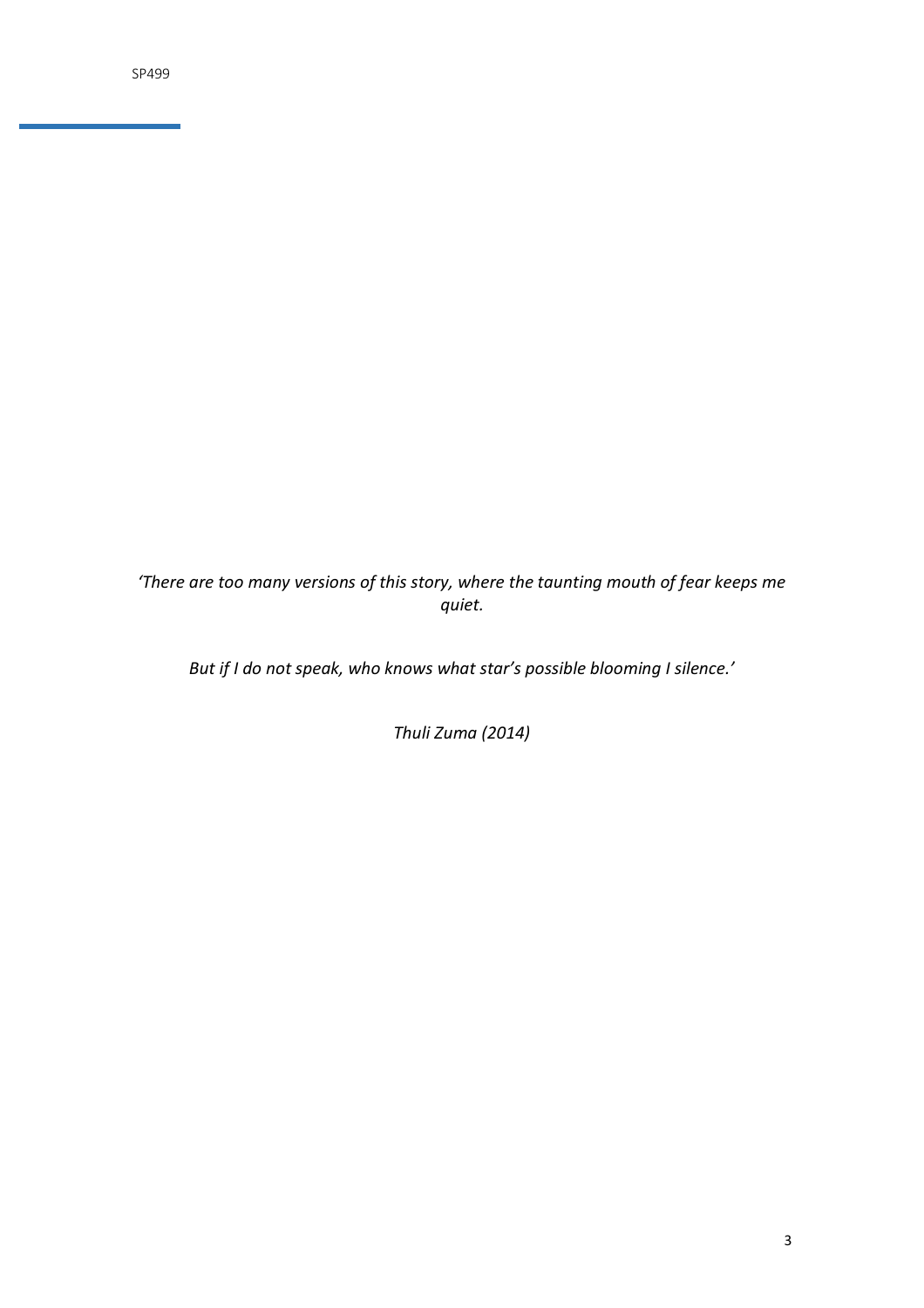# Table of Contents

<span id="page-3-0"></span>

|      | Abstract                                                                                                  | 2              |  |
|------|-----------------------------------------------------------------------------------------------------------|----------------|--|
|      | <b>Table of Contents</b>                                                                                  | 4              |  |
| Ι.   | Introduction                                                                                              | 5              |  |
|      | I.I Setting the Narrative                                                                                 | 5              |  |
|      | I.II Conceptualising Blackness and Anti-Blackness                                                         | 6              |  |
|      | I.IV Relevance and Structure                                                                              | $\overline{7}$ |  |
| н.   | Methodology                                                                                               | 9              |  |
| Ш.   | Understanding the Equality Act 2010.                                                                      | 11             |  |
|      | III.I Policy Formation and Intention                                                                      | 11             |  |
|      | III.II The Equality Act in the International Context                                                      | 12             |  |
|      | III.III Perceptions and Outcomes                                                                          | 13             |  |
| IV.  | How are Black liberatory theories translated into the substantive sections of the Equality Act 2010?      | 15             |  |
|      | IV.I. Understanding Anti-Blackness                                                                        | 15             |  |
|      | IV.II. Section 1: Deconstructing Racial Capitalism                                                        | 16             |  |
|      | IV.III. Section 14: Intersectionality and Dual Discrimination                                             | 18             |  |
|      | IV.IV. Section 149: Public Sector Equality Duty (PSED) and Institutional Racism                           | 20             |  |
|      | IV.V. Chapter Summary                                                                                     | 21             |  |
| v.   | To what extent do the conceptions of personhood contained in the Equality Act 2010 demonstrate change? 23 |                |  |
|      | V.I. Personhood in the Equality Act                                                                       | 24             |  |
|      | V.II. Personhood in the English Legal System                                                              | 24             |  |
|      | V.III. Community Conceptions of Personhood                                                                | 26             |  |
|      | V.IV. Evaluating Change and Continuity                                                                    | 27             |  |
| VI.  | What alternative policy approaches could facilitate more success in achieving Black liberation?           | 30             |  |
|      | VI.I The Decolonising Revolution                                                                          | 30             |  |
|      | VI.II Institutional Love and Care                                                                         | 31             |  |
|      | VI.III Reimagining Participation                                                                          | 32             |  |
|      | VI.IV. Reparations                                                                                        | 34             |  |
|      | VI.V. Chapter Summary                                                                                     | 35             |  |
| VII. | Conclusions                                                                                               | 37             |  |
|      | VII.I. The Equality Act 2010: A Radical Policy Solution?                                                  | 37             |  |
|      | VII.II. Responsibilities of social policy                                                                 | 39             |  |
|      | <b>Bibliography</b>                                                                                       |                |  |
|      | <b>Appendix 1: Dedications</b>                                                                            | 53<br>54       |  |
|      | <b>Appendix 2: Excursions</b>                                                                             |                |  |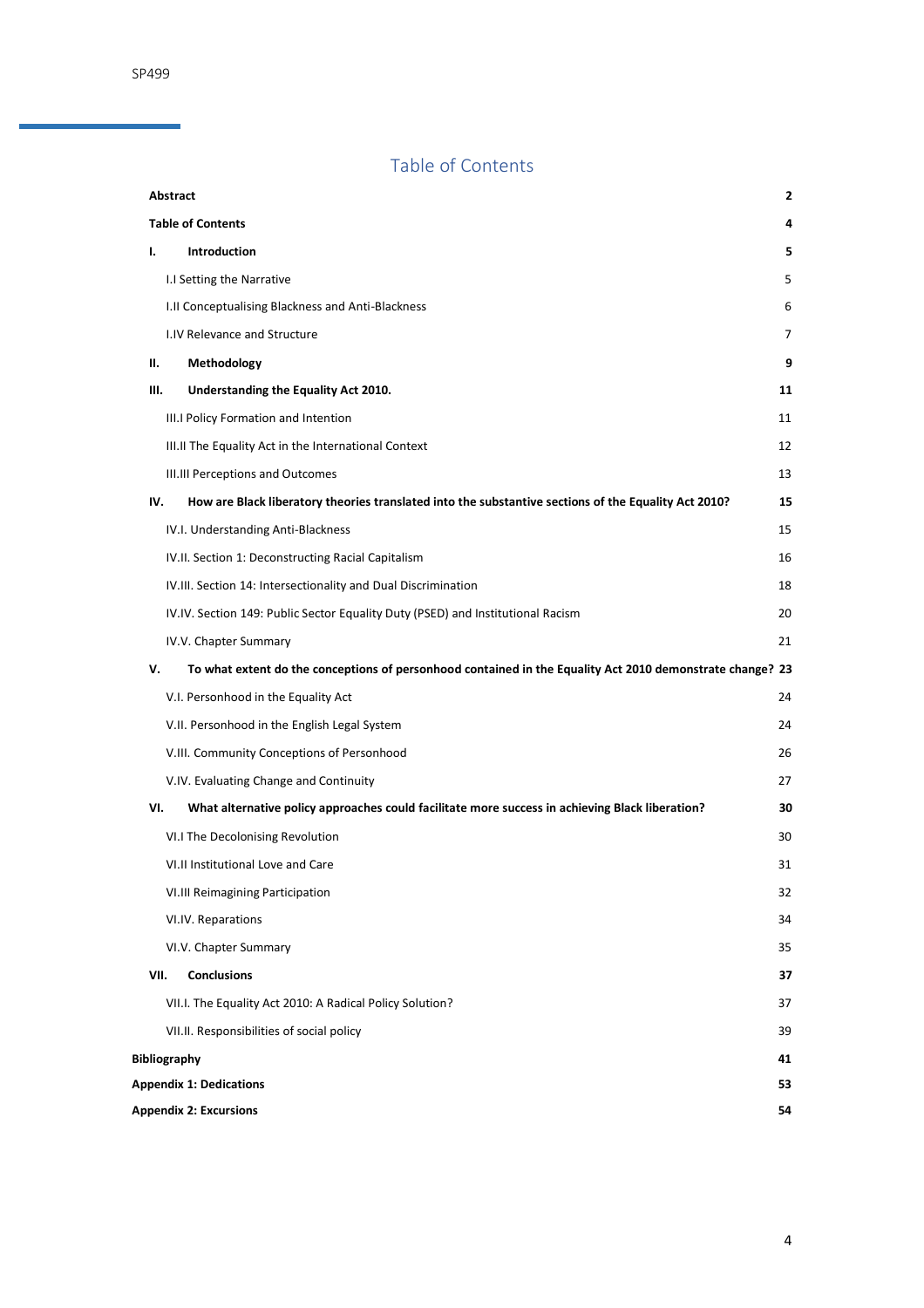#### I. Introduction

#### <span id="page-4-1"></span><span id="page-4-0"></span>I.I Setting the Narrative

Social policy is fundamentally concerned with asking whether a particular innovation has been good or bad (Smith, 1978). This question is premised on a belief that a society where people are free to thrive is good morally, socially, economically, and politically. Despite this, the mainstream discipline has failed to either focus on racism as a core inequality to ameliorate, or recognise the centrality of colonialism to the construction of the European welfare state (Williams, 2016; Bhambara and Holmwood, 2018). At the heart of this question, is the challenge as to whether the Equality Act 2010 – the main legislative instrument addressing racism in the UK – has contributed to bringing about liberation for Black people.

Looking across social science disciplines, a wealth of research exists on the inequalities experienced by Black people in Britain. The Scarman Report (1981), Macpherson Report (1999), Parekh Report (2000), Cantle Report (2001), Mubarek Report (2006), Our Shared Future Report (Singh, 2007), Lammy Report (2017), the Colour of Money report (Khan, 2020) the Joint Committee on Human Rights report (2020), have exposed racial inequalities in key policy areas including housing, education, the labour market, criminal justice, immigration, and healthcare. The tendency  $-$  in policy research and practice  $$ has been to compartmentalise policy areas without interrogating the underpinning ideas which have legitimised and perpetuated anti-Blackness through policy institutions. The anomaly is the Commission for Race and Ethnic Disparities (2021) report which analysed a range of policy areas and declared systemic inequality in Britain largely reversed. This project explores the ideas cross-cutting different policy areas that have obstructed Black liberation.

The landmark Equality Act 2010 had ambitions of uprooting systemic inequalities and is, therefore, the closest national policy to pursuing liberation. The Equality Act 2010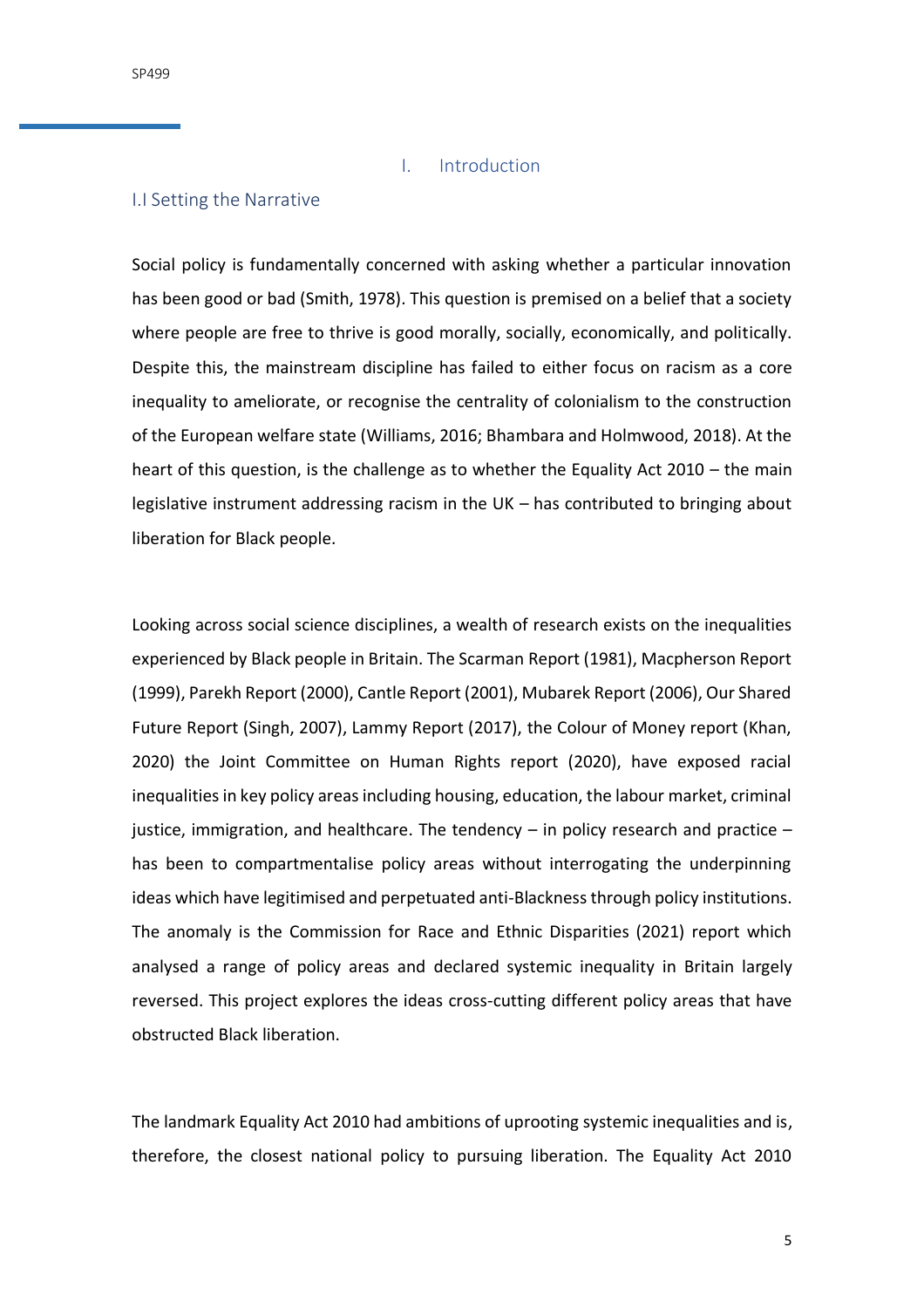prohibits direct and indirect discrimination based on nine protected characteristics including race. During the second reading of the Equality Bill in the House of Lords, Baroness Royall asserted 'this is a radical Bill, a Bill brimming with ideas, a Bill with measures for the benefit of people across the United Kingdom' (House of Lords, 2009). Oxford Learner's Dictionary (2021) defines 'radical' as being 'in favour of extreme and complete political or social change'. As such, describing the Bill as radical, implies a relationship with critical scholarship, ambitious policy ideas and even activism. A decade on, the radical impact of the Equality Act is contested in British public discourse. While the Act codified liberatory theories and ideas, there is debate as to whether Black communities have noted improved lived experiences. To evaluate how radical the Equality Act 2010 has been regarding Black liberation, it is important to outline these terms.

# <span id="page-5-0"></span>I.II Conceptualising Blackness and Anti-Blackness

Jung and Vargas (2021) contextualise Blackness as a category developing following the abolition of slavery to recognise a population who had been considered socially nonpeople. As a result, Black has largely become synonymous with people of African descent. 'Black' references people from Black African, Black Caribbean and other Black communities (Joint Committee on Human Rights, 2020). Fredrickson (1995) argues Black communities experience similar oppression emanating from global white supremacy. Thus, rather than being innate or natural, Blackness was formed by white supremacist structures and institutions. Nevertheless, concepts of Blackness have been reclaimed and defined within the community through transnational activism (Garvey, 1937; Donnelly, 2015; Fanon, 2017). The word Black will be capitalised throughout, as has been advocated for by Black liberation activists throughout the 20<sup>th</sup> Century to recognise cultures as well as a race (Coleman, 2020).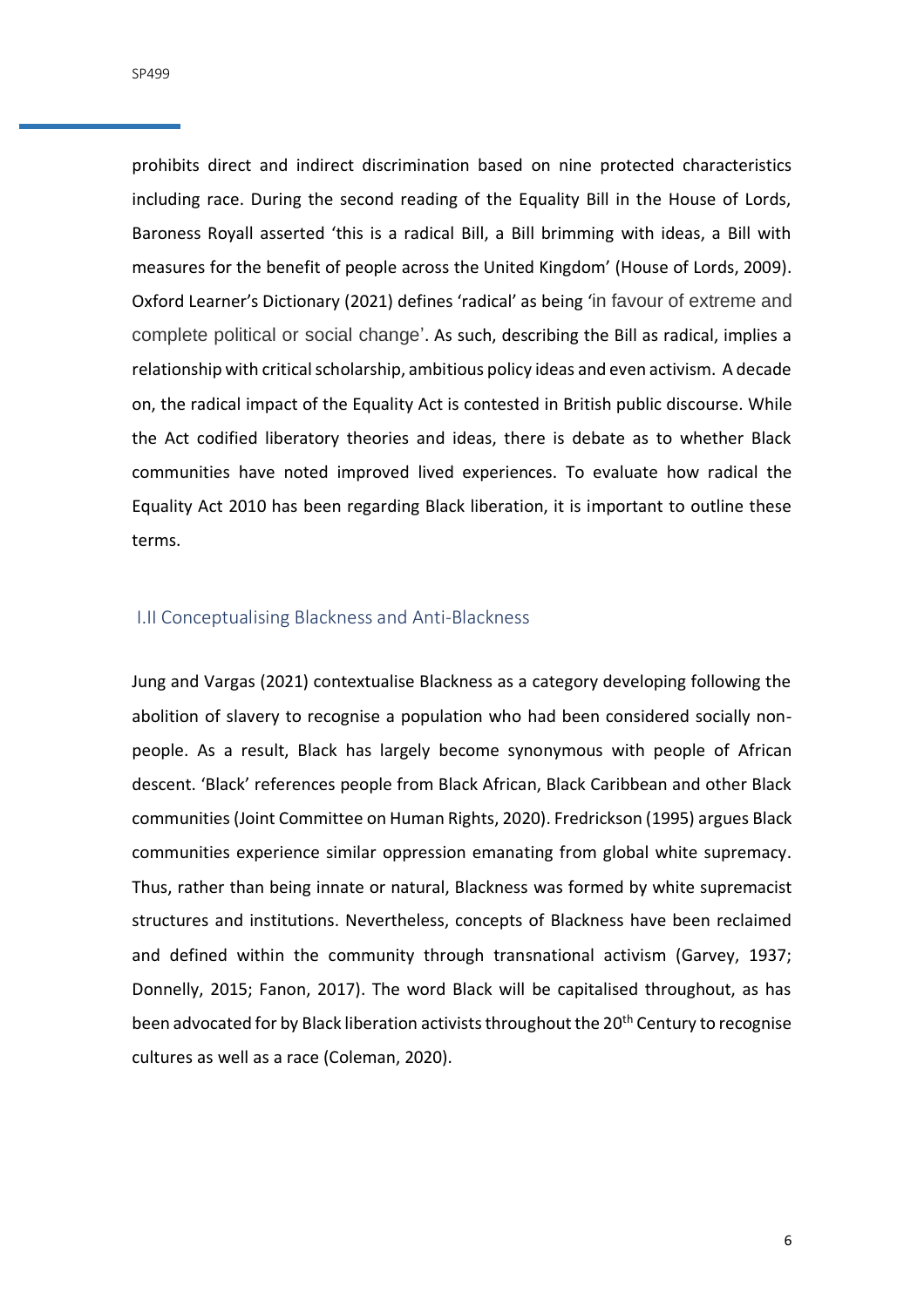SP499

If Blackness is best understood in relation to communities that share oppressive experiences, questions arise as to what anti-Blackness and Black liberation mean. Succinctly, we can understand anti-Blackness as the racialised capitalistic structures which sustain inequalities negatively impacting Black people (Fredrickson, 1995). Racial capitalism was a socioeconomic system designed to uphold the colonial empire, starting as early as the 16<sup>th</sup> Century through imperial pursuits including chattel slavery (Bhambra and Holmwood, 2018). Leading on from this, Black liberation is a political consciousness which pursues the freedom of all people to thrive and shape their lives in majority white countries and ex-colonies (Fredrickson 1995). This pursuit has adopted different rhetoric including anti-slavery; rights to suffrage; civil rights; decolonial independence; Black Internationalism; and Pan-Africanism among others (Fredrickson, 1995; Robinson, 2000; Lewis, 2011). The core desire of Black liberation is for people of African descent to shirk political, social, and economic disempowerment (Fredrickson, 1995). The Oxford Languages Dictionary (2021) defines liberation as 'the action of setting someone free from imprisonment, slavery, or oppression', in this case structural oppression. Hayward (1998:3) defines freedom as a state where choice is exempt from external influence and 'the product of... authentic desires, interests and wants'. Thus, Black liberation can be understood as the pursuit of freedom.

# <span id="page-6-0"></span>I.IV Relevance and Structure

At the supranational level, global anti-Blackness has been a priority since 2014, with the UN Resolution 68/237 declaring 2015-2024 the Decade for People of African Descent. This resolution highlighted anti-Blackness as one of the most significant manifestations of racism. In Britain the experiences of Black people have been particularly high on the public agenda since 2020, following the global Black Lives Matter protests prompted by the police murder of George Floyd. Hundreds of thousands of grassroots movements sprung up against structural violence towards Black people (Haworth, 2020). As passionately as people protested for Black Lives Matter, cabinet ministers and citizens contested the 'gesture politics' of taking the knee and the raised right fist (Babu, 2021). In response to protests, the national government endorsed *Commission for Race and* 

7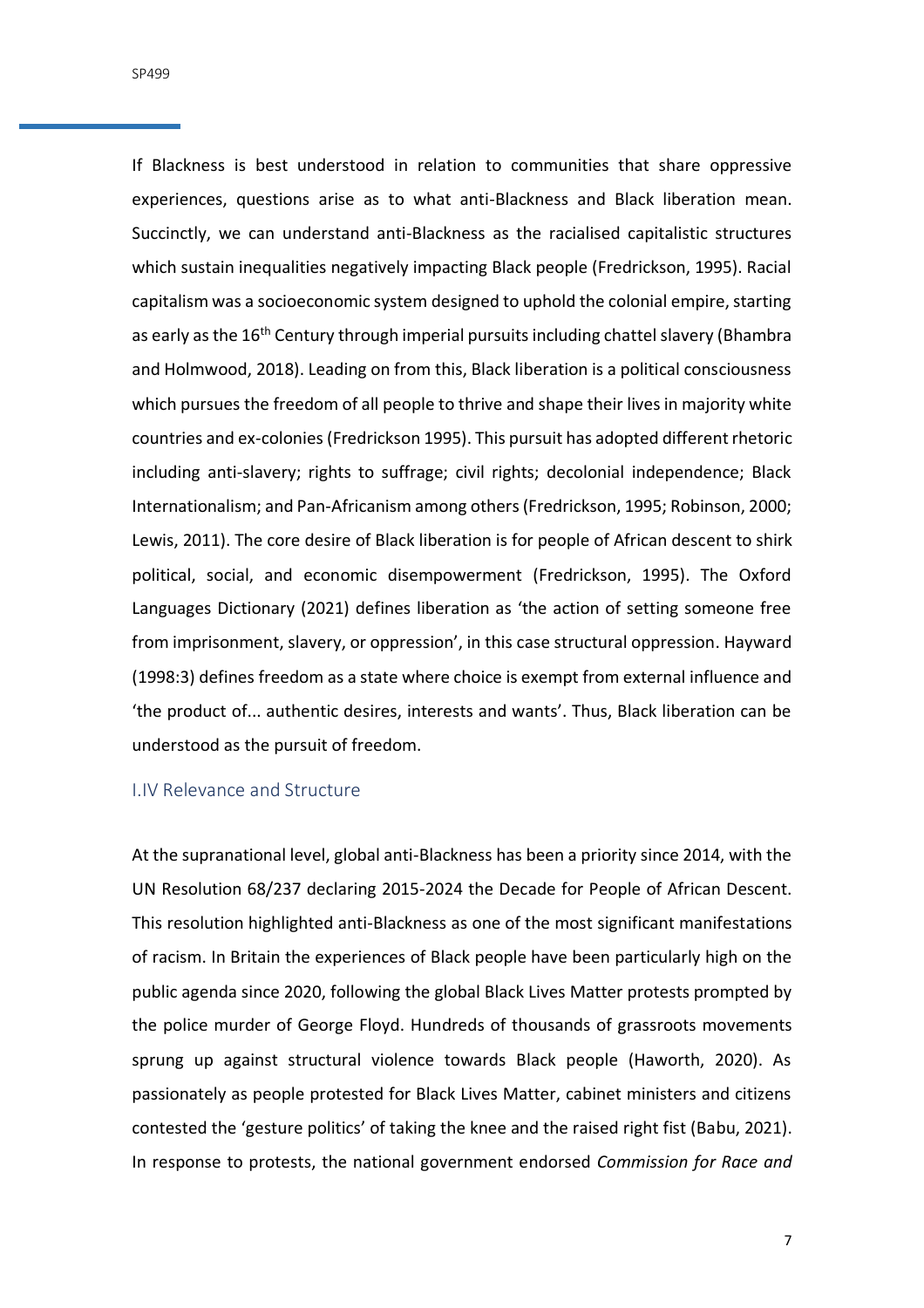*Ethnic Disparities: The Report* (2021), which published findings that there was no structural racism in the UK. This could arguably be an assertion by conservative thinkers that policy initiatives, including the Equality Act, have succeeded in overcoming racism against Black people. The findings prompted a wave of disappointment and was dismissed by activist groups, unions, business groups, and the United Nations who recognise preceding research about persistent inequalities in Britain (Merick and White, 2021).

To answer the central question – *how has the Equality Act 2010 contributed to Black liberation in Britain?* – this piece asks three sub-questions. Firstly, Section III explores preceding debates and political context of the Equality Act 2010. Section IV asks: *how are Black liberatory theories translated into the Act?* Section V asks: *to what extent do the conceptions of personhood contained in the Equality Act 2010 demonstrate change?* Finally, Section VI asks: *what alternative policy approaches could facilitate more success in achieving Black liberation in Britain?*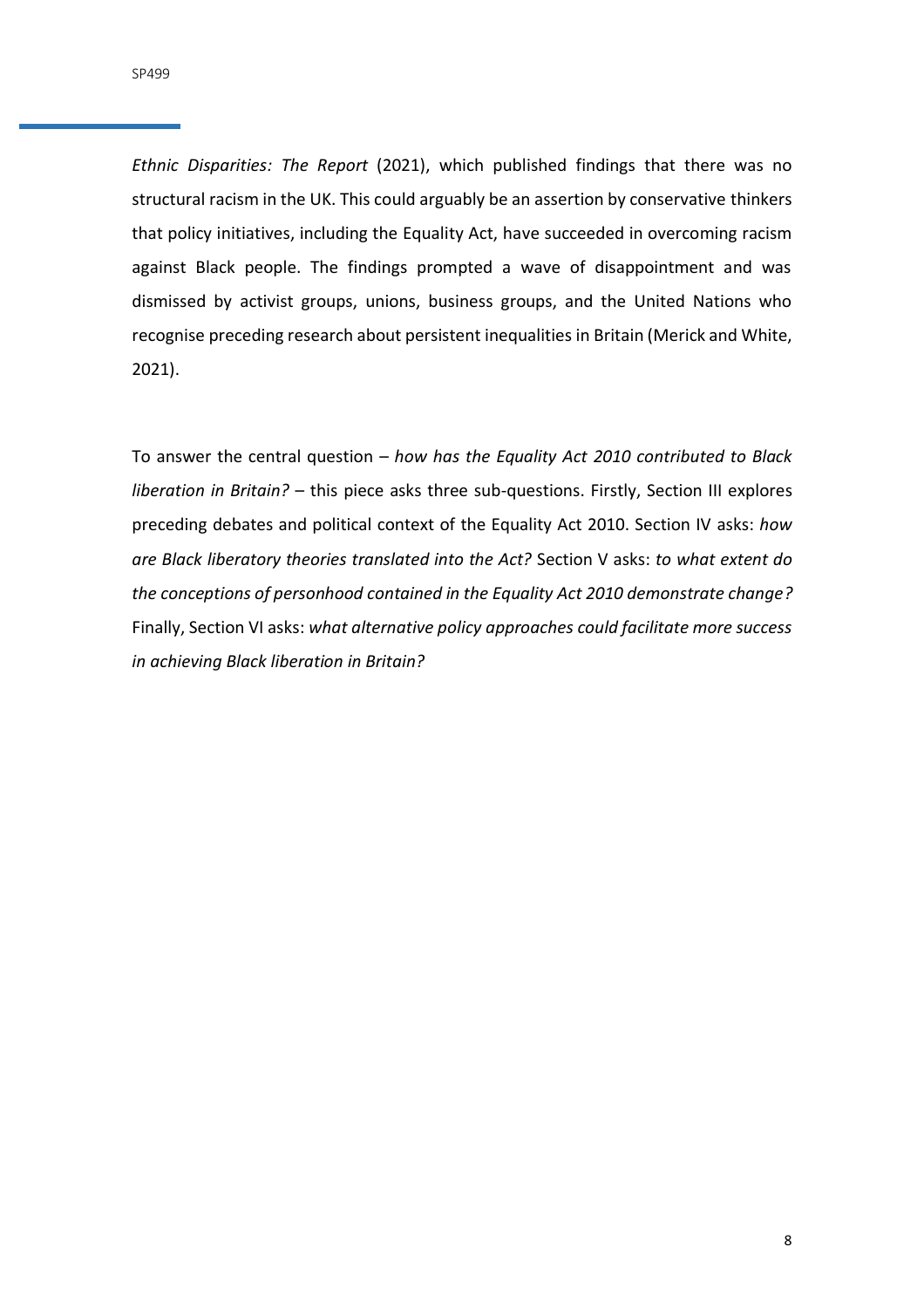## II. Methodology

<span id="page-8-0"></span>Increasingly, rigorous social science research seeks to make transparent the epistemological relationship between researcher and subject. Central to this relationship is the positionality of the researcher, which may influence the questions asked, methodological approaches, and interpretations (Phillips and Earle, 2010). Aspiring to practice active reflexivity, this section opens with a brief biography of the author. As a Black woman raised in Britain researching Black British experiences, I consider myself an insider to this research, embodying a passionate agenda for achieving Black liberation. This piece challenges Simmel's (1950) view that being a 'stranger' equates to objectivity because this argument de-racialises policy and academic narratives. By deracialising methodologies, people of colour are excluded from being considered reputable contributors to scholarship on race. Insider status positions me favourably with access to Black activism spaces. Utilising this access, I conducted a round table hosted on  $11<sup>th</sup>$  August 2021 with pro-liberation activists, students, and members of the community to interrogate the themes of this research and robustness of arguments. Despite its utility, the benefit of insider status should not be overstated (Phillips and Earle, 2010). Black communities in Britain are heterogeneous with a range of different perspectives. The author has a responsibility not to essentialise or reinforce harmful narratives about said communities due to personal connection (Okech, 2021).

Contemporary social policy strives to understand patterns of inequality. However, the root causes of these inequalities remain under-researched in the discipline. Seeking to *rerum cognoscere causas* (understand the cause of things) the intention here is to explore how far the Equality Act 2010 has contributed to Black liberation by analysing the intention of the Act, the interaction with Black liberation scholarship, the degree of continuity and change from existing policy paradigms. This question suited literaturebased analysis – using models from Critical Race scholarship (by Crenshaw, Robinson,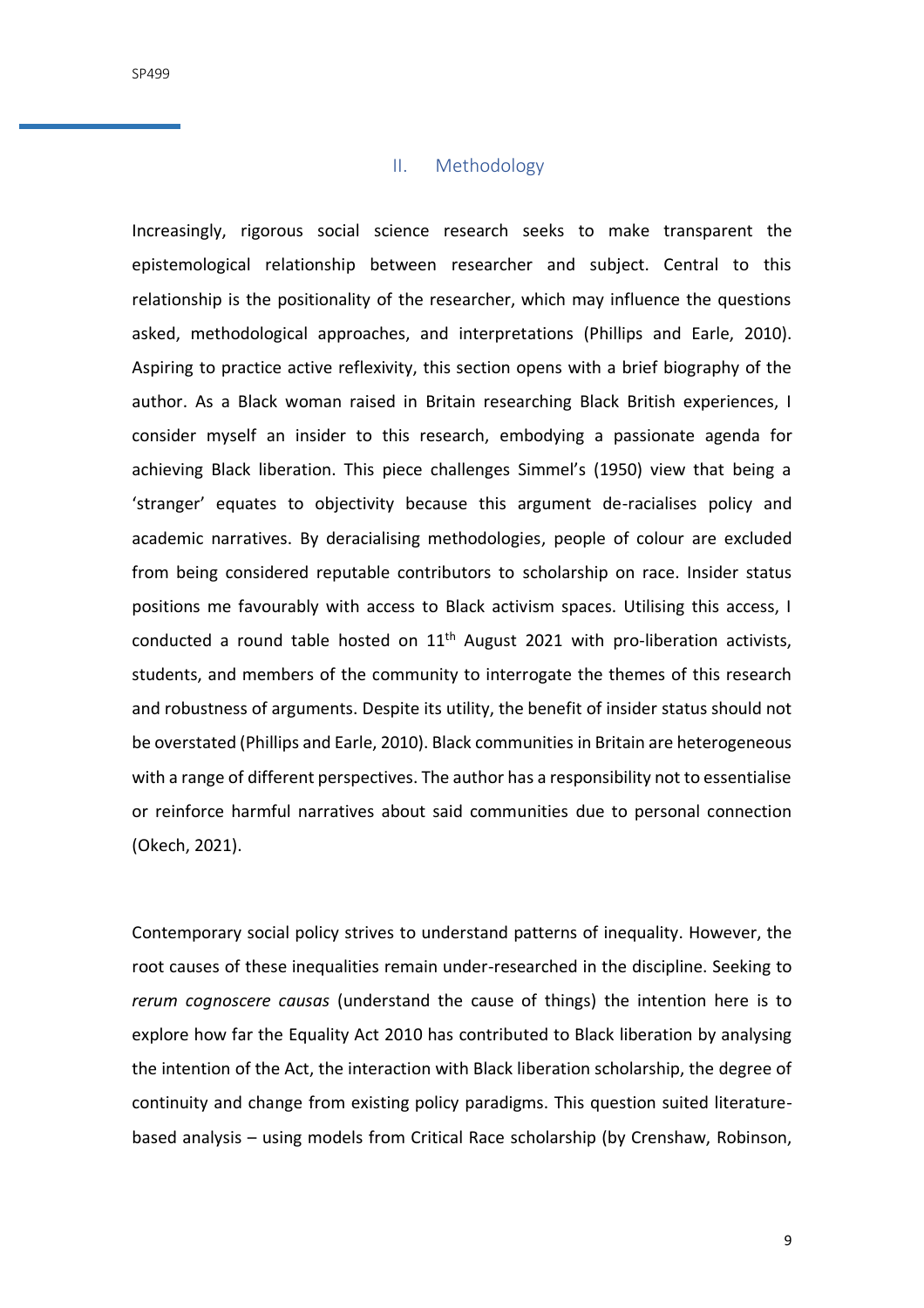Ture and Hamilton) – as a lens to evaluate the content and ideas underpinning the Equality Act 2010. A significant challenge has been the modelling of Black liberation and Critical Race Theory on the American context, while the scope of this research is Britain. However, the under-representation of Black liberatory scholarship modelled on Britain is demonstrative of the motivation to investigate this question.

Chapters will be framed by proverbs, poetry and quotations by Black authors as an homage to the knowledges conventionally devalued in academia. Similarly, hooks' Black feminist practice of spelling pennames in lower-case to decentre the author will be respected. Though integrating proverbs does not overturn the epistemic dominance of the Global North, the symbolism is significant (De, 2006). Additionally, in recognition of the obstructed access of Black people to the academy, this research will be presented freely to the public at an event after submission.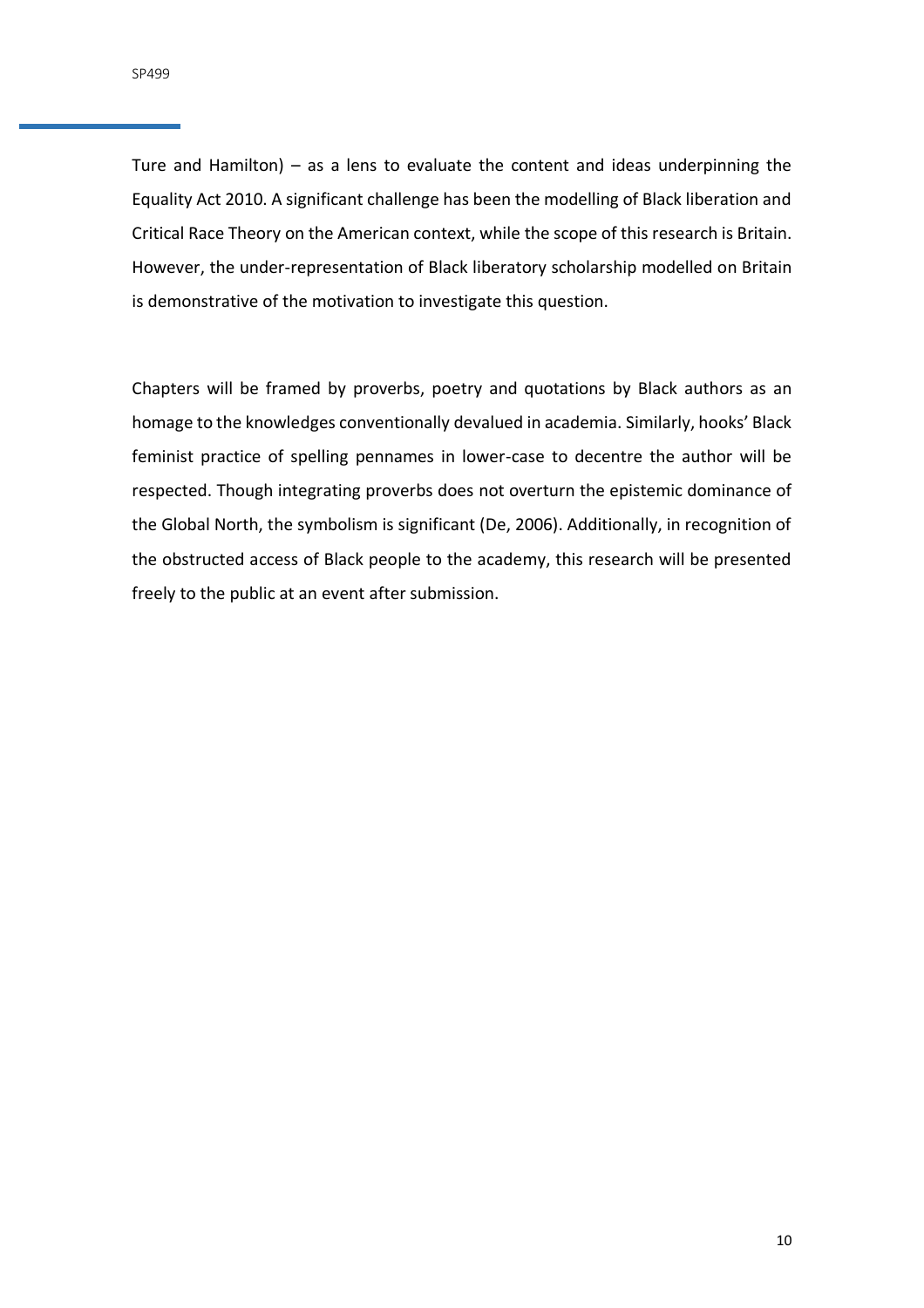# III. Understanding the Equality Act 2010.

#### <span id="page-10-0"></span>*Where there are experts there will be no lack of learners.*

Swahili Proverb

## <span id="page-10-1"></span>III.I Policy Formation and Intention

In order to evaluate the radical nature of the Equality Act 2010, it is important to first analyse the intention behind the Act and context that shaped it. Advancing equality legislation was a priority first outlined in Labour's 2005 manifesto. After some delay, the Equality Bill was brought to the floor in 2009. Due to the short period before the end of the Parliamentary session, the timing was considered political game-playing by the opposition, prompting resistance (Great Britain, House of Lords, 2010). The Labour Party manifesto's commitments, relevant to Black liberation, included '[forging] an even stronger bond between the goals of economic progress and social justice' and 'leading on Africa' (Blair, 2005:8). The manifesto proposal centred equality in employment, within public services, and an equalities review in 2006 (Blair, 2005).

The equalities review manifest as the *Equality, Diversity and Prejudice in Britain* report, which analysed whether Britain was becoming more tolerant as it became increasingly diverse (Abrams and Houson, 2006). The report found prejudice was expressed differently towards various groups and more than 50% of people of colour experienced racism. The British population demonstrated commitment to equality, particularly where disadvantaged groups were perceived as 'deserving' (Abrams and Houson, 2006:10). Perceptions of entitlement prompted hostility to policies that aided disadvantaged groups but seemingly infringed upon meritocracy and individualism (Abrams and Houson, 2006).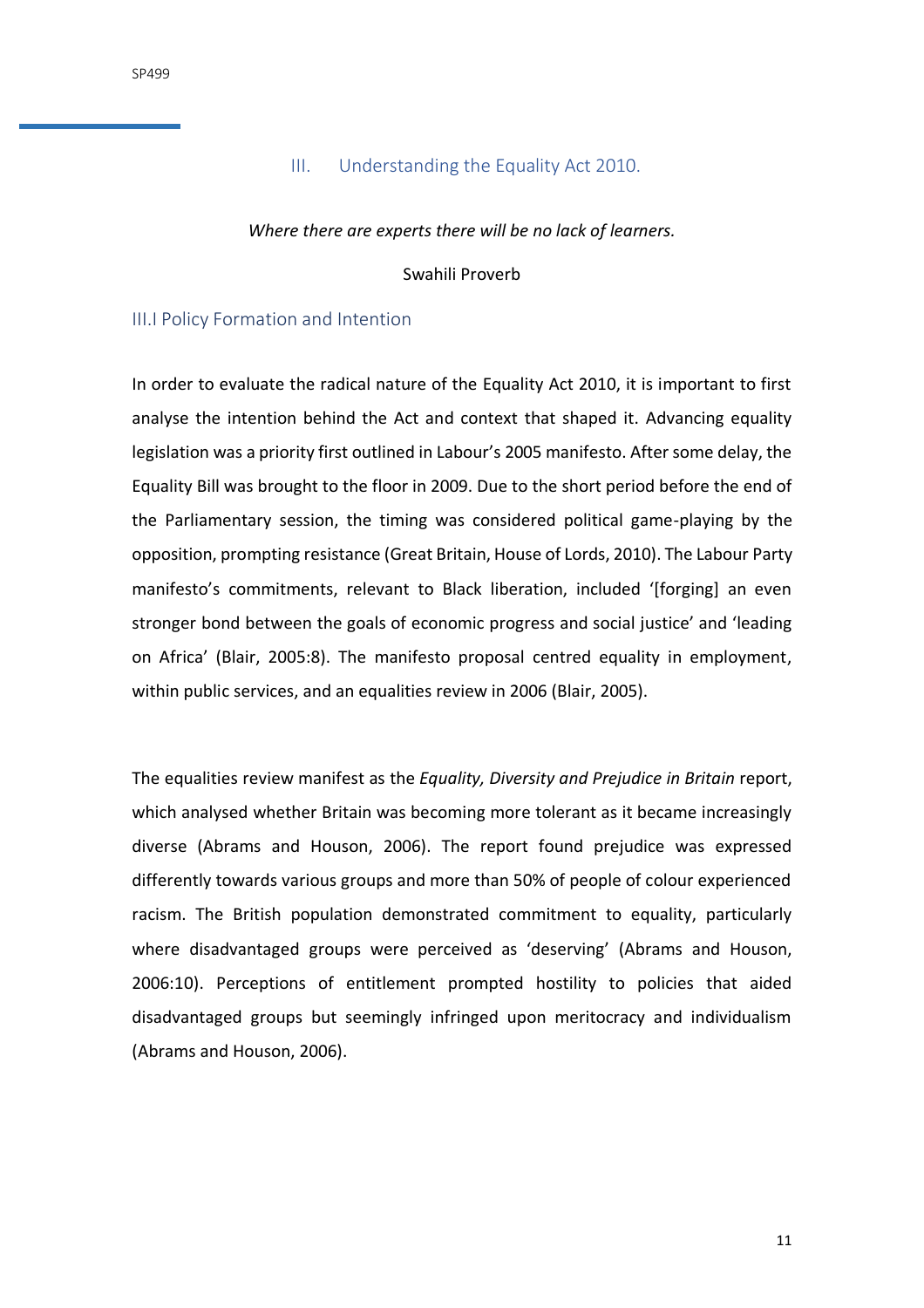The Equality Act was introduced to Parliament by the Labour MP Harriet Harman, then Minister for Women and Equalities. Drawing from the long title of the Equality Act 2010, the main intentions were to: harmonise nine major pieces of existing legislation; eliminate pay gaps; prohibit victimisation; eliminate discrimination; impose duties during public procurement functions; and increase equality of opportunity. For our purposes, the relevant statutes that were absorbed into the Equality Act included the Race Relations Act(s) 1968 and 1972. The ideological underpinning of the Act  $$ reiterated both by Labour MPs and opposition MPs throughout the Bill's second reading – was predominantly equality of opportunity (Great Britain, House of Commons, 2009). This is based on the argument that equality is the birthright of every individual person and stimulates an internationally competitive economy (Great Britain, House of Commons, 2009). Secondarily, Labour MP Julie Morgan alluded to the relationship between equality and happiness in society. Emerging from subsequent debates in the House of Commons, there was hope that the Equality Act would bring about more transparency in social disparities (Great Britain, House of Commons, 2009).

Delivery of Equality Act provisions was allocated to the Equality and Human Rights Commission (ECHR), leading to the dissolution of the primary institution for racial justice, the Commission for Race Equality, in 2007. Bercow criticised the reform of the ECHR, arguing that while the tribunal standardises practice for protected groups, it also obstructs access to justice for those who may not have the biographical availability to raise claims (Great Britain, House of Commons, 2009). Biographical availability was conceptualised by Milkman et al (2014) to recognise the domestic and employment demands that can constrain the time citizens have available to challenge systemic inequalities.

<span id="page-11-0"></span>III.II The Equality Act in the International Context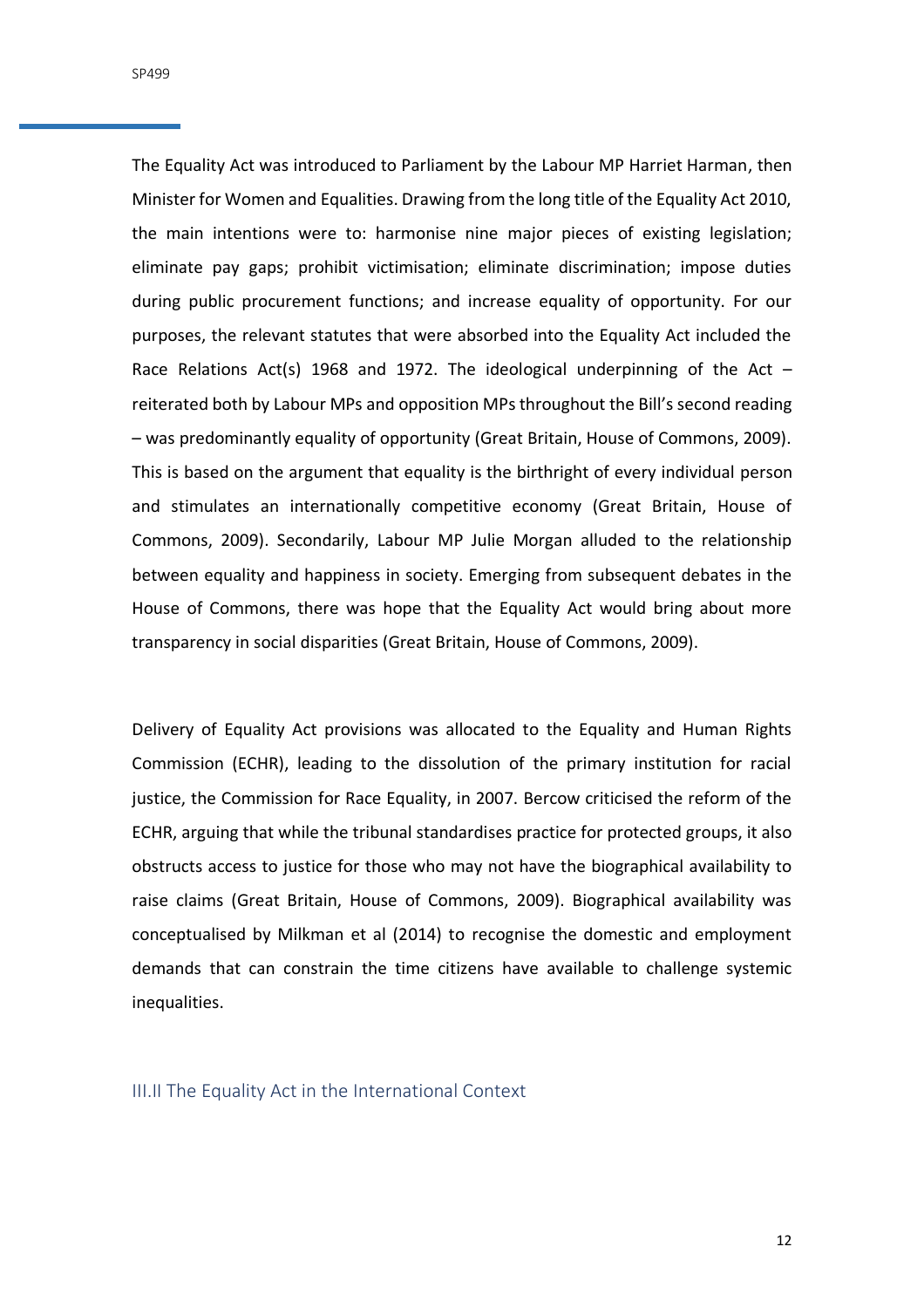SP499

The Equality Act 2010 was perceived as an opportunity to fulfil the UN Human Rights Convention on the Elimination of all Forms of Racial Discrimination, which the UK ratified in 1969 (Great Britain, House of Commons, 2009). This convention leans into the human rights model, within which rights are awarded on an individual condition of personhood, the significance of which will be explored in Section V. Equality of opportunity has been selected as the primary international approach to antidiscrimination because it is deemed less politically polarising. The equality of opportunity model was largely driven by the World Bank. The intention of this choice was outlined by Marcelo Giugale who argued equality of opportunity bypassed left-right debates that could be an obstacle (Morabito et al, 2013). Though depoliticising inequality is strategic for diplomatic relationships, it contorts problem structuring by erasing the inherently political causes of inequality.

The economic context was also significant with the Bill being introduced during a global recession. This timing inspired criticism from Conservative opposition in Parliament who were concerned about the burdens imposed on the private sector to comply with new employment practices introduced by the legislation (Great Britain, House of Commons, 2009).

#### <span id="page-12-0"></span>III.III Perceptions and Outcomes

Parliament passed the Equality Act in 2010, the same year the Conservative Coalition government came into power and adopted responsibility for implementation. The majority of the Act was implemented according to the Labour timeline. However, Section 1 was scrapped and Section 14 left unenforced due to a belief that parts of the Act were examples of 'pointless political correctness and social engineering' (Great Britain, Home Office, 2010).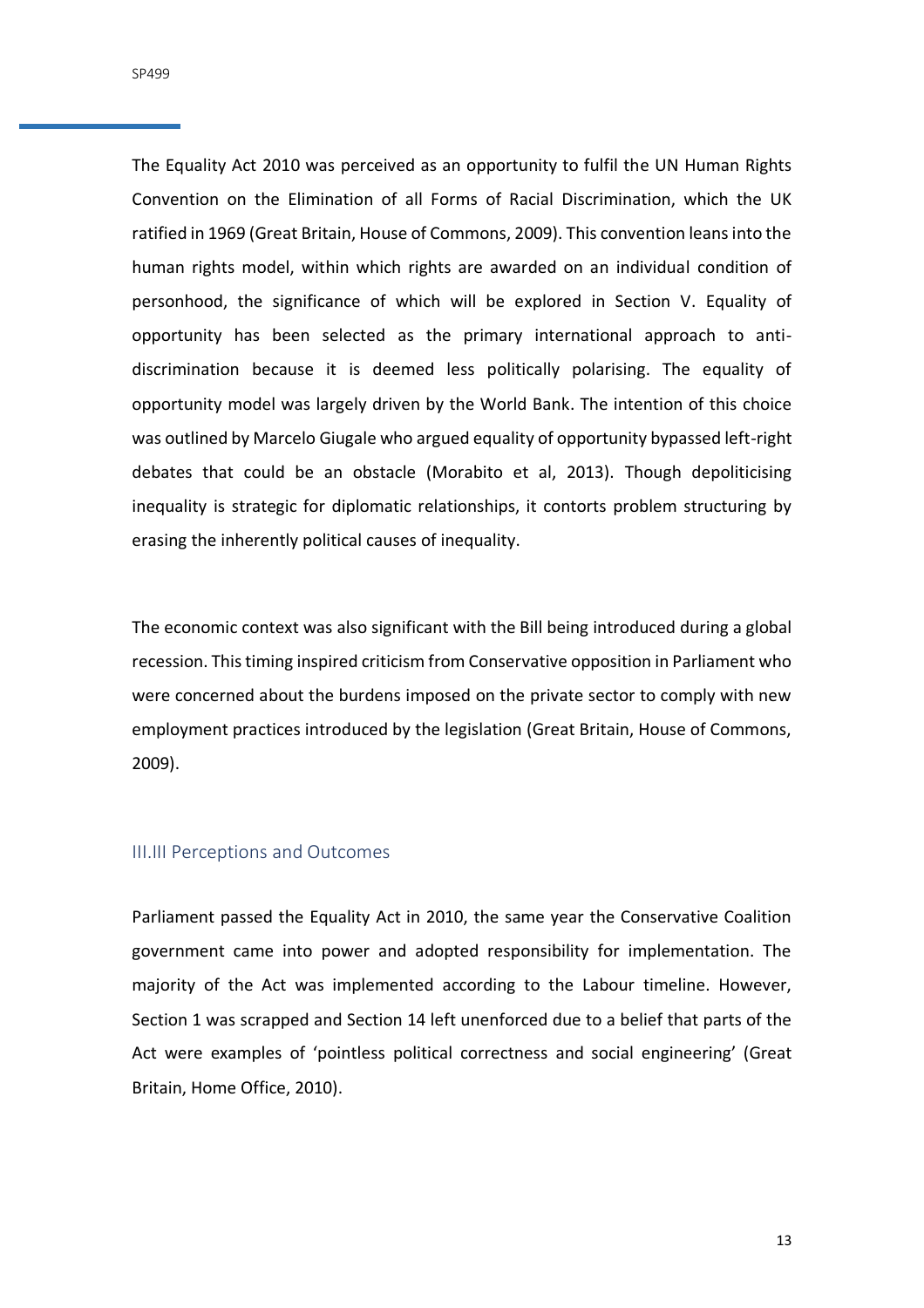Public responses remain fraught. Self-declared conservative citizens argue that the Equality Act 2010 is the 'legal underpinning of identity politics in the UK' and criticise the Conservative party for being 'progressive' cheerleaders for not overturning the Act in its entirety (Jones, 2019). Contrastingly, some citizens call for a more radical approach, that achieves a revolution in civil liberties (Mos-Shogbamimu, 2018). Formal institutions mirror this debate. The *Commission for Race and Ethnic Disparities report* (2021) boasted the Equality Act as the most advanced anti-racism policy in Europe, while the *Black People, Racism and Human Rights report* evidenced persistent inequalities in housing, education, the economy and criminal justice (Great Britain, Joint Committee on Human Rights, 2020). This demonstrates that the greatest question in evaluating the radical nature of the Equality Act 2010 is: radical to whom? During the Parliamentary debates, then Shadow Home secretary, Theresa May, argued that 'fairness is a very straightforward concept' (The House of Commons, 2009). However, in practice, the pursuit of Black liberation in Britain is anything but straightforward.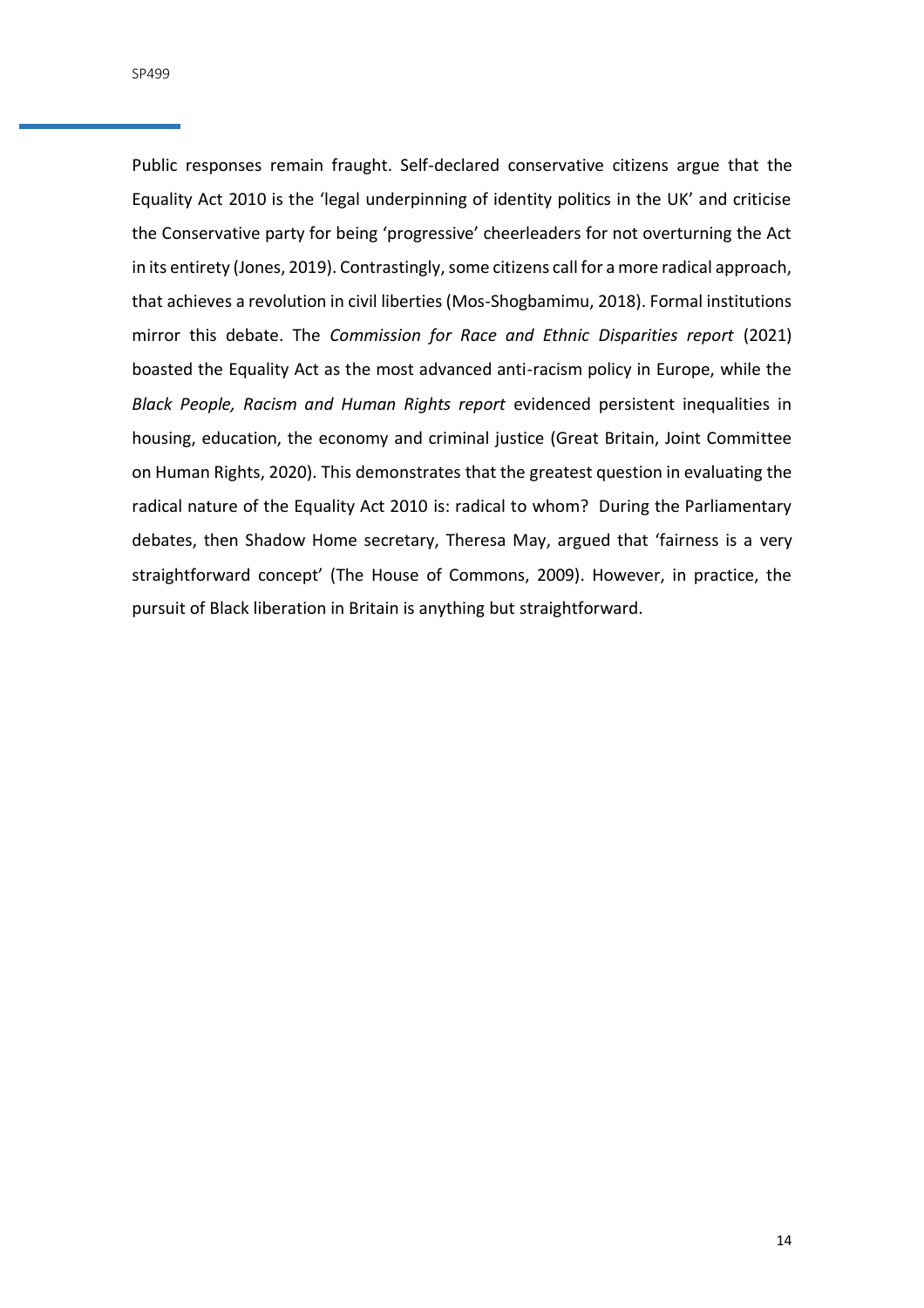# <span id="page-14-0"></span>IV. How are Black liberatory theories translated into the substantive sections of the Equality Act 2010?

*We have lived a painful history, we know the shameful past, but I keep on marching forward, and you keep on coming last.*

Maya Angelou (Equality, 1990)

Though the Equality Act 2010 establishes rights for nine protected characteristics, some substantive sections of the Act can be traced to Black liberation theories countering systemic anti-Blackness. This section aims to explore the translation of racial capitalism, intersectionality, and institutional racism into the substantive sections of the Equality Act, with a focus on Sections 1, 14 and 149 respectively. The translation of Black liberation theories into a British statute is indicative of a radical policy approach, departing from the approaches that existed prior. Recognising the significance of problem structuring in understanding policies, this section opens with a definition of anti-Blackness (Blackmore and Lauder, 2005).

#### <span id="page-14-1"></span>IV.I. Understanding Anti-Blackness

There is contestation around the degree of synonymy between 'racism experienced by Black people' and 'anti-Blackness'. If anti-Blackness is understood as the racism experienced by Black people, we are simply honing-in on one aspect of a broader picture of racial discrimination, an experience shared by multiple racialised groups. However, Jung and Vargas (2021:19) argue that not only are racism and anti-Blackness distinct, but they require different models of change. A world without racism requires deep transformations in social practices and structures. Contrastingly a world without anti-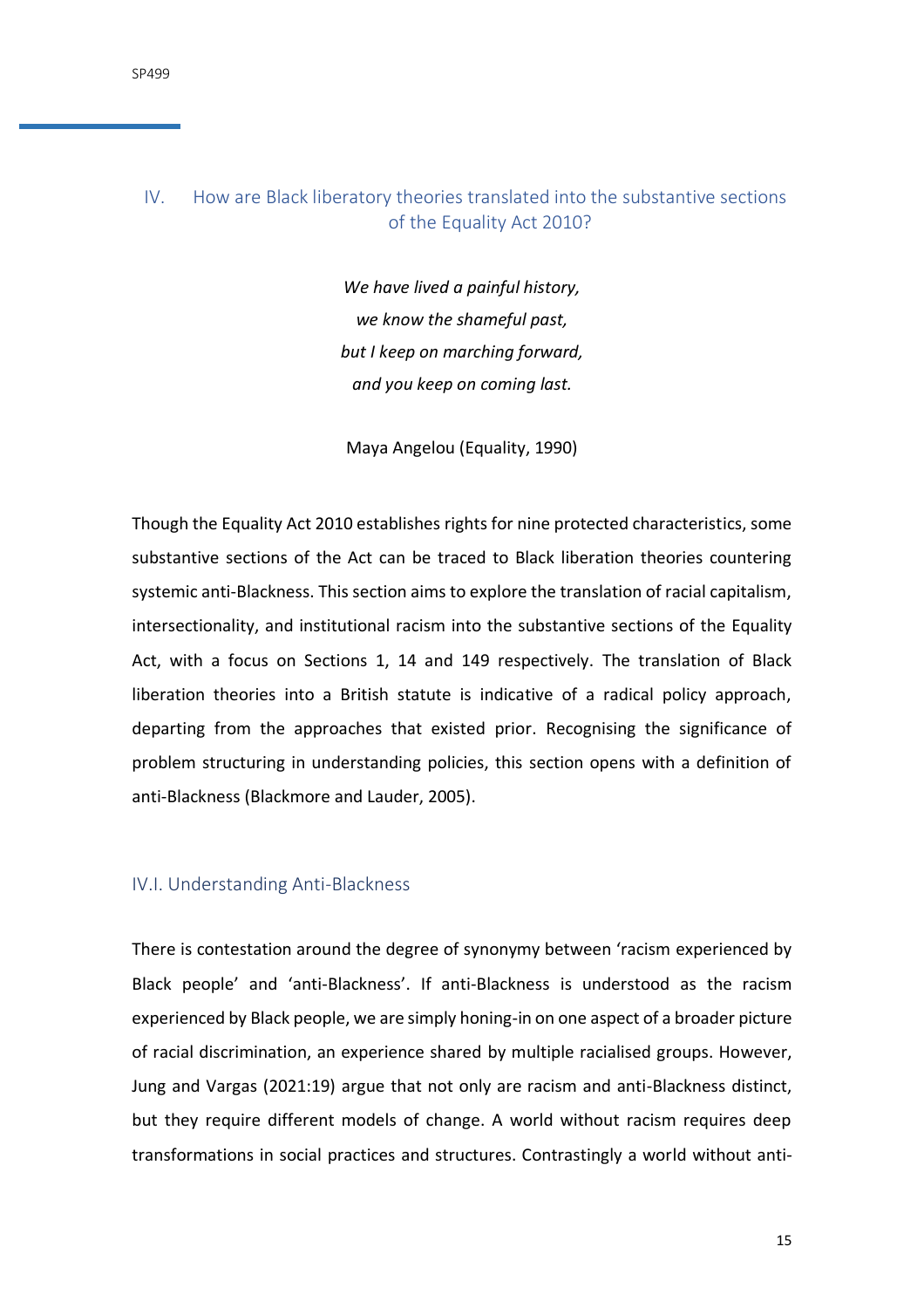Blackness requires 'an entirely new conception of the social… a radically different world altogether' (Jung and Vargas, 2021:9).

Anti-Blackness is inherently associated with histories of white supremacy and racialised capitalist models. Fanon argues, anti-Blackness (negrophobia) is rooted in a fear and hatred of Black people that sits at the core of modern collective consciousness (Fanon, 2017). Anti-Blackness is removes political, economic and social power from Black people (Fredrickson, 1995). Looking at historical narratives, white supremacist ideologies perceived Black people as being 'intellectually and morally inferior… and therefore unfit to… associate with whites on a basis of equality' (Fredrickson, 1995:5). While these narratives may have softened in the modern world, residue of these stereotypes remain in the popular consciousness and contribute to the manifestations of anti-Blackness (Jardina and Piston, 2021). Overall, anti-Blackness encapsulates the ways Black lives are devalued and made more difficult by racialised social structures (Jung and Vargas, 2021).

The Equality Act 2010 mostly uses an equality model, which aims to reform social practices to treat people identically. However, it has borrowed concepts of intersectionality and institutional racism from Critical Race Theory, which is wellrespected as more radical and transformative. Critical Race Theory recognises the ways in which law and policy have been historically anti-Black and attempts to transform these values (Reid, 2021). Thus, the borrowed principles in Sections 1, 14 and 149 arguably demonstrate learning from radical Black liberatory thought.

## <span id="page-15-0"></span>IV.II. Section 1: Deconstructing Racial Capitalism

Section 1 of the Equality Act 2010 commits authorities to *'have due regard to the desirability of exercising [strategic decisions] in a way that is designed to reduce the inequalities of outcome which result from socio-economic disadvantage'.* This section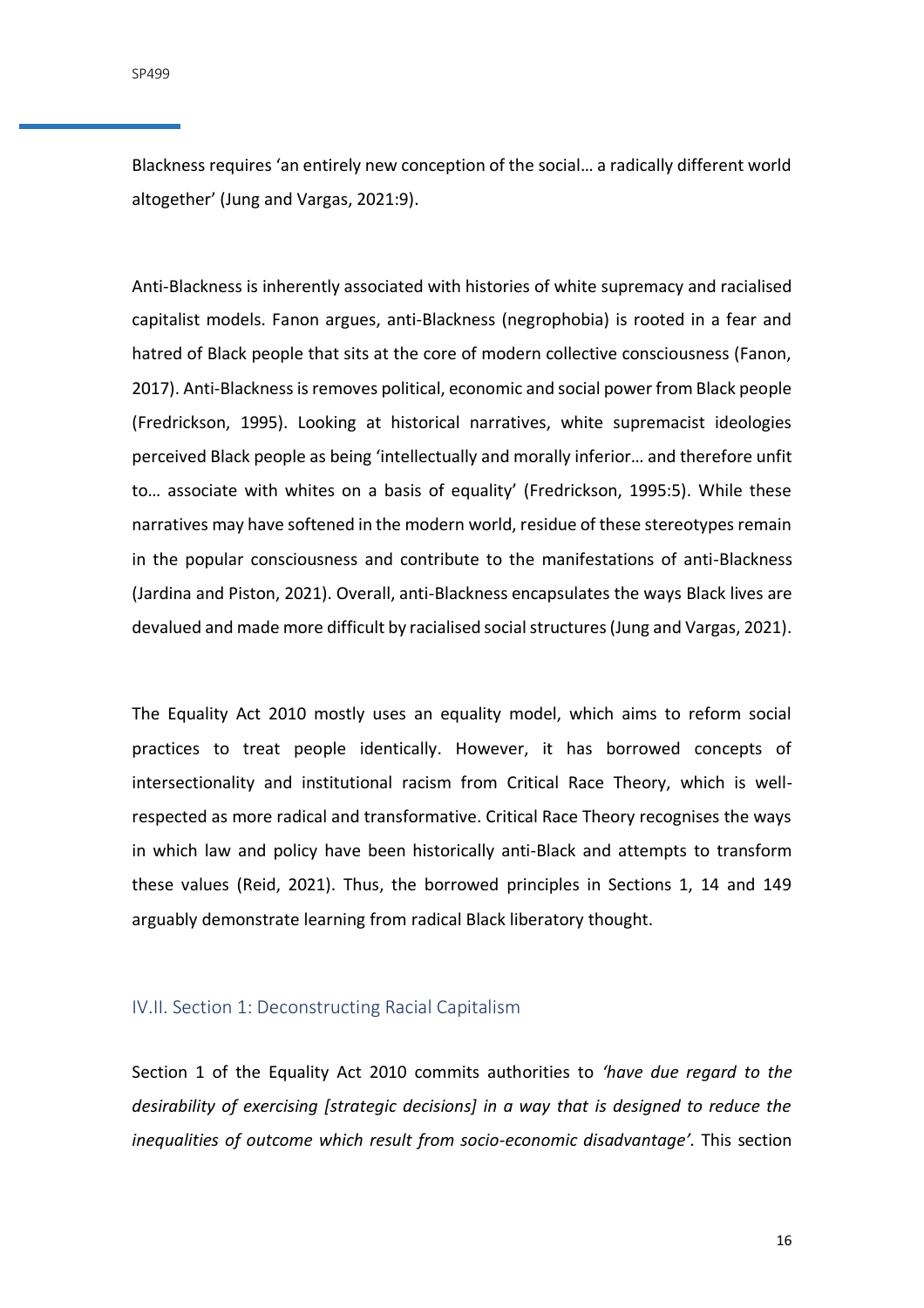SP499

was particularly controversial during the reading of the Bill and almost led to the blocking of the Act by Conservative opposition in the House of Commons (2009). Two strong challenges were made. Firstly, Section 1 is no more than a declaration because it lacks mechanisms – such as redistributive taxation policies – by which this can be practically achieved. The second argument was that Section 1 had been 'tacked on' in a way that was unworkable (Great Britain, house of Commons, 2009). While these criticisms hold some weight, MP Judy Mallaber and Baroness Royall meaningfully retorted that the socioeconomic duty sits with ministers as a meaningful commitment to reduce inequalities for disadvantaged socioeconomic groups, which would translate into mechanisms differently depending on the policy area (Great Britain, House of Commons; House of Lords 2009).

Though the phrasing of Section 1 is race neutral, considering Black people are more likely to be in low-income households, this section had the potential to positively benefit Black communities in Britain disproportionately. According to the Runnymede Trust, for every £1 of income for a White British household, Black African households receive 10p, and Black Caribbean households receive 20p (Khan, 2020). This demonstrates a correlation between ethnicity and income in Britain, which is significant as economic capital is a core tenant of class (O'Brien, 2013). Bhambara and Holmwood (2018) argue that beyond the correlation between race and class, race explains the re-emergence of class in the late 20<sup>th</sup> Century as Black communities claimed more welfare rights. Their argument continues that Britain's free-market economy is racialised and influences social dynamics (Bhambara and Holmwood, 2018). Seminal Black liberation theorist Robinson (2000) developed the concept of racial capitalism, which acknowledged the embedding of racial hierarchies in modern capitalism traceable to feudal economic structures. Despite the empirical overlap and reputable theorising, British public discourse bifurcates race and class through pervasive narratives such as the 'white working class' (Taylor, 2009). As such, combining these social inequalities into one Act was also a

17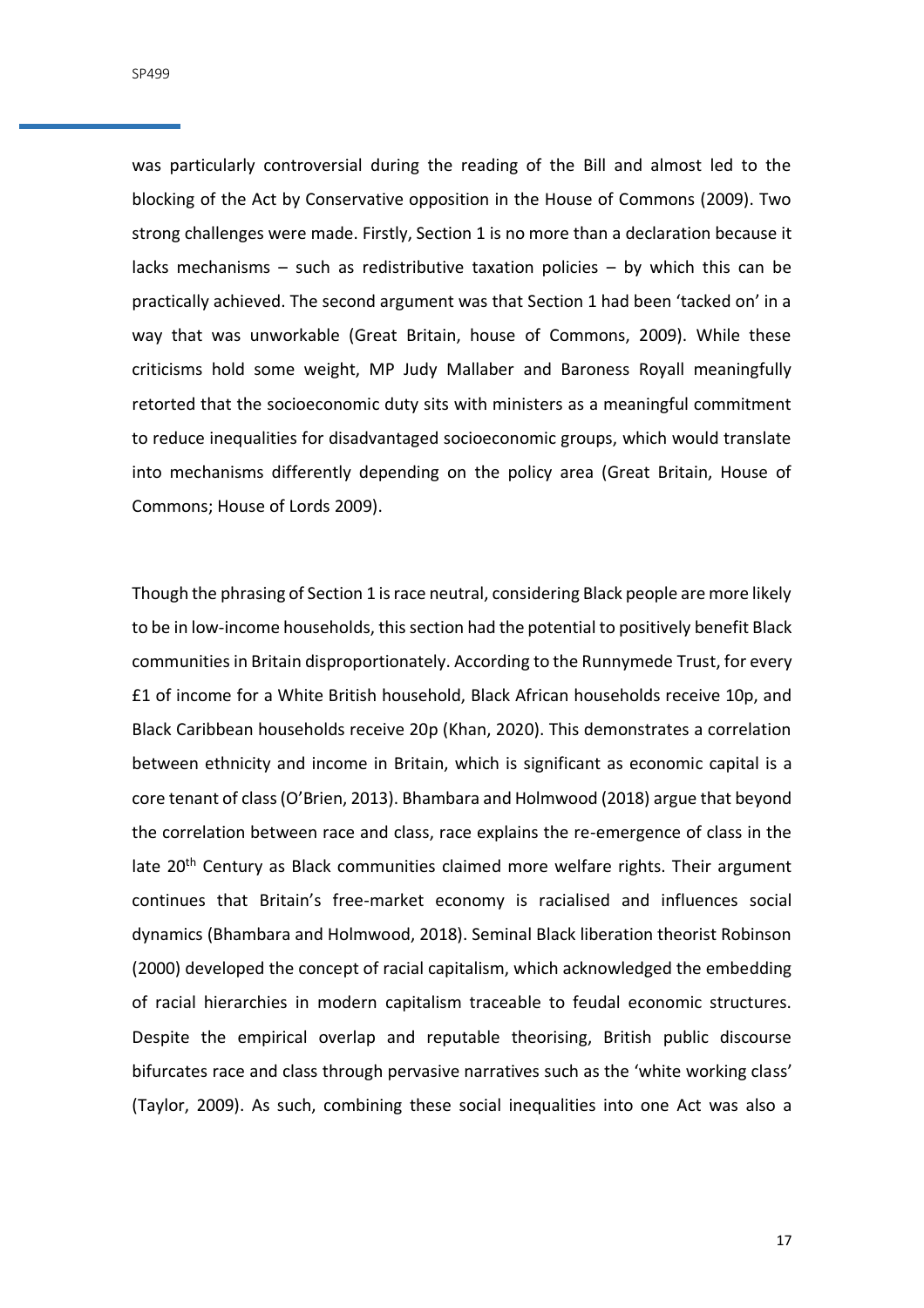radical statement of intent to recognise the relationship between inequalities and socioeconomic disadvantage.

While this section is radically progressive in language, opposition prevented this provision from being impactful in practice. Conservative MP Philip Davies resisted Section One as an inherently 'socialist' and 'outmoded agenda' (Great Britain, House of Commons, 2009). This is consistent with the increasing liberalisation of the British welfare state in which privatisation has extended in the 21<sup>st</sup> Century (Thelen, 2012). The consequence of increased liberalisation is the exacerbating of wealth disparities and, therefore, upholding of class divisions. Increasing wealth disparities were highlighted by MP Mark Harper who disapproved of Britain's position among the lowest rates of social mobility in the Global North (Great Britain, House of Commons, 2009). Despite this counterargument, disapproval was worsened by the contentious language of 'equality of outcomes' in Section 1. During Parliamentary debates, then shadow Home Secretary, Theresa May, argued Section 1 was 'unworkable' (Great Britain, House of Commons, 2009). May later scrapped Section 1 in her capacity as Home Secretary of the Coalition government.

Overall, Section 1 of the Equality Act was extremely ambitious in relation to Black liberation because anti-Blackness is foregrounded on racial capitalism. The attempts to mitigate socioeconomic inequality through an equality of outcomes model departs from the established equality of opportunity approach, satisfying our definition of radical. However, political resistance to this innovation thwarted potentially radical impact.

## <span id="page-17-0"></span>IV.III. Section 14: Intersectionality and Dual Discrimination

A second provision in which the Equality Act 2010 radically integrated Critical Race Theory, was the Dual Discrimination provision in Section 14 (Hand, 2011). This provided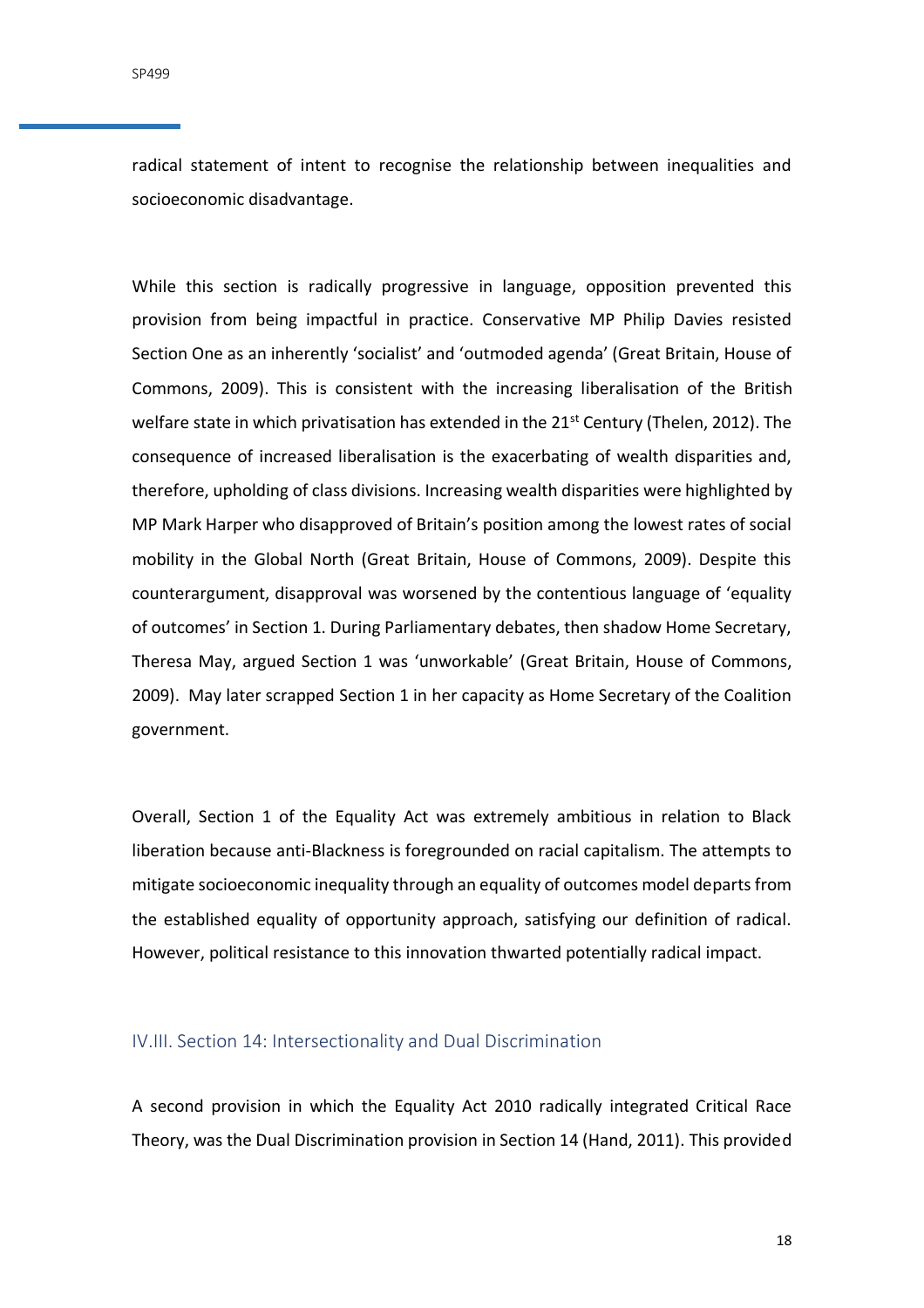SP499

a novel avenue to redress for instances of 'discrimination [that result] as a combination of protected characteristics' (Government Equalities Office, 2009). The lack of access to justice for minorities within minorities arose as feedback from the formal consultation, *Framework for a Fairer Future* (Harman, 2008). Additionally, in the evidential *Equality, Diversity and Prejudice in Britain report*, Black people experienced more sexism than white and Asian groups (Abrams and Houson, 2006). In recognition of these two reports, drafters integrated the Dual Discrimination clause. This prompted criticism that the Bill had ranked some inequalities as more important by excluding marital status and maternity from the characteristics eligible for this section (Great Britain, House of Commons, 2009).

Section 14 recognises two forms of dual discrimination, consecutive and additive. Consecutive dual discrimination occurs when an individual experiences instances of discrimination based on two protected characteristics in turn. Additive discrimination is when an individual is treated worse because of two protected characteristics at the same time and the types of discrimination are distinct (Hand, 2011). Adopting Crenshaw et al's (2014) understanding of intersectionality as a tool for analysing the way that discrimination can be multiplied, Section 14 appears to legitimately integrate intersectionality. However, there are limitations to how successful this codification of intersectionality has been. Section 14 limited claims to two protected characteristics because only 113 of 13,000 case submissions to the consultation included 3 or more characteristics (Government Equalities Office, 2009). Arguably, this limits the access to Section 14 for those with more than two protected characteristics, who are likely to be more vulnerable to discrimination. Another critique of Section 14 is that intersectionality is a reflexive tool which ought to be used continually (Crenshaw et al 2014:10). Accordingly, codifying such a principle ironically diminishes its utility by freezing what is intended to be dynamic.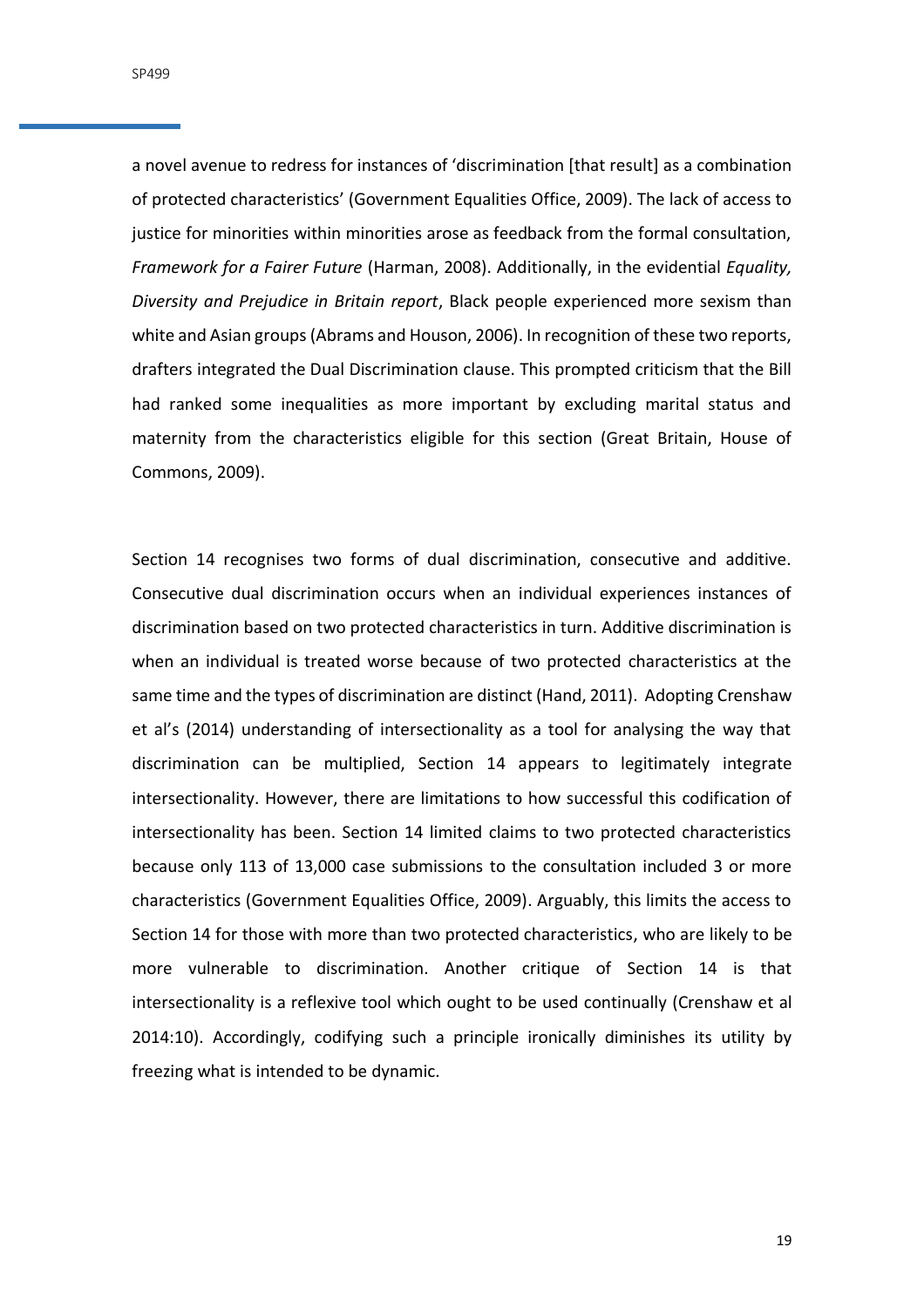SP499

While there were drawbacks to the dual discrimination provision, its potentially radical impact has been obstructed by the failure of successive governments to enforce the instrument. Unlike Section 1 that was publicly scrapped, plans for the future of Section 14 have not been announced. Thus, the opportunity remains for future governments to implement and expand the dual discrimination clause due to the progression of public discourse since the passage of the Act (Bourne, 2020; Mos-Shogbamimu, 2018).

## <span id="page-19-0"></span>IV.IV. Section 149: Public Sector Equality Duty (PSED) and Institutional Racism

Another example of the Equality Act 2010 being informed by liberatory concepts is the Section 149 (1) Public Sector Equality Duty. This provision learns from the concept of institutional racism which entered mainstream public discourse in the 1980s following the Scarman Report into the Brixton riots. Scarman (1981) defined institutional racism as 'unwittingly discriminatory' practices by public bodies. It was further popularised by the Macpherson (1999) Inquiry into the murder of Stephen Lawrence. The theory identifies institutions as the key actors in uprooting systemic racism. Macpherson applied the concept of institutional racism from Ture and Hamilton (1967:5) as 'the active and pervasive operation of anti-black attitudes and practices'. More recently, Taylor (2016:8) extended this to outline the mechanisms of institutional racism as 'policies, programs and practices of public and private institutions that result in greater rates of poverty, dispossession, criminalisation, illness and ultimately mortality of [Black people].' Taylor (2016:8) proposes that institutional racism is the best model through which contemporary anti-Blackness can be understood. However, Ampofo (2021) reiterates the limitation recognised by Ture and Hamilton (1967) that institutional conceptions of racism – as contained in Section 149 – absolve individuals within the majority group of their complicity to anti-Blackness.

Responding to the public conception of institutional racism, Section 149 imposed a duty on public bodies to '*have due regard to:*

20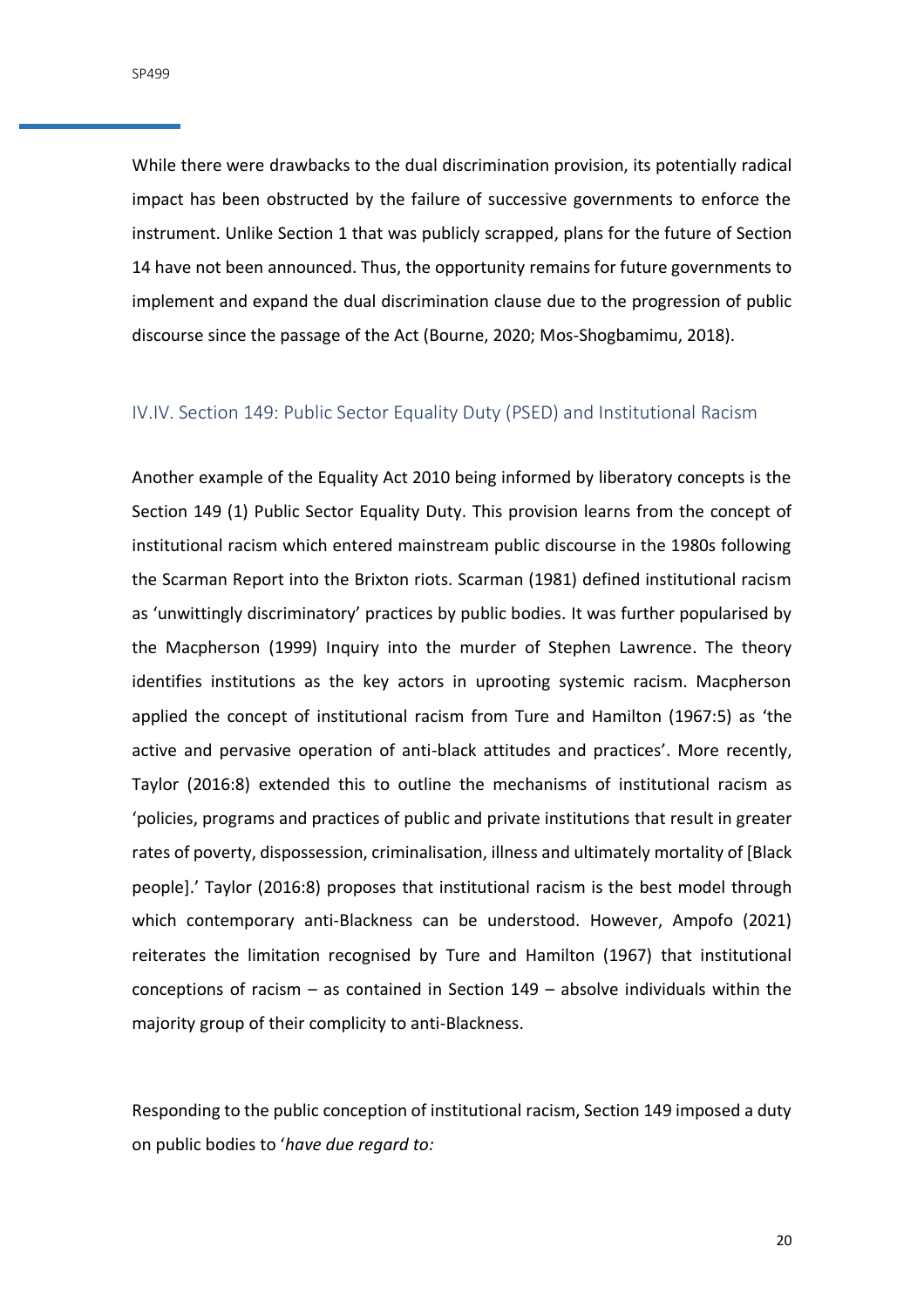- *Eliminate discrimination, harassment, and victimisation*
- *Advance equality of opportunity between people with and without protected characteristics*
- *Foster good relations between people with and without protected characteristics.'*

Section 149 applies to public bodies or private bodies conducting public functions. From the outset this limits the scope of the Act with five times as many people working in the private sector and privatisation of public services increasing under Britain's current liberalisation trajectory (Holloway, 2020; Thelen, 2012). However, this was a political necessity as Parliamentary debates revealed reluctance from opposition to impose duties onto the private sector to avoid alienating business interests (Great Britain, House of Commons, 2009). The PSED is commonly practiced through conducting Equality Impact Assessments. In practice, assessments are formulaic, focused on financial implications and lacking the necessary reflexivity on disparate social experiences to inspire radical decision making (Runge, 2018). Prime Minister David Cameron mirrored this view during his term, dubbing them 'bureaucratic nonsense' (Runge, 2018).

#### <span id="page-20-0"></span>IV.V. Chapter Summary

Considering Sections 1, 14 and 149 of the Equality Act 2010, it was fair for Baroness Royall to read the Equality Bill as 'radical'. The inclusion of the Socioeconomic Duty in Section 1, Dual Discrimination in Section 14 and Public Sector Equality Duty in Section 149 exemplify effort to translate Black liberatory theories from Critical Race scholarship into a progressive statute. Arguably this effort was somewhat misplaced. Ampofo (2021) argues that Black knowledges are often delegitimised, erased and reapplied without recognition. It could be argued that in codifying intersectionality and institutional racism without reference to the thinkers and communities, Parliament has practiced the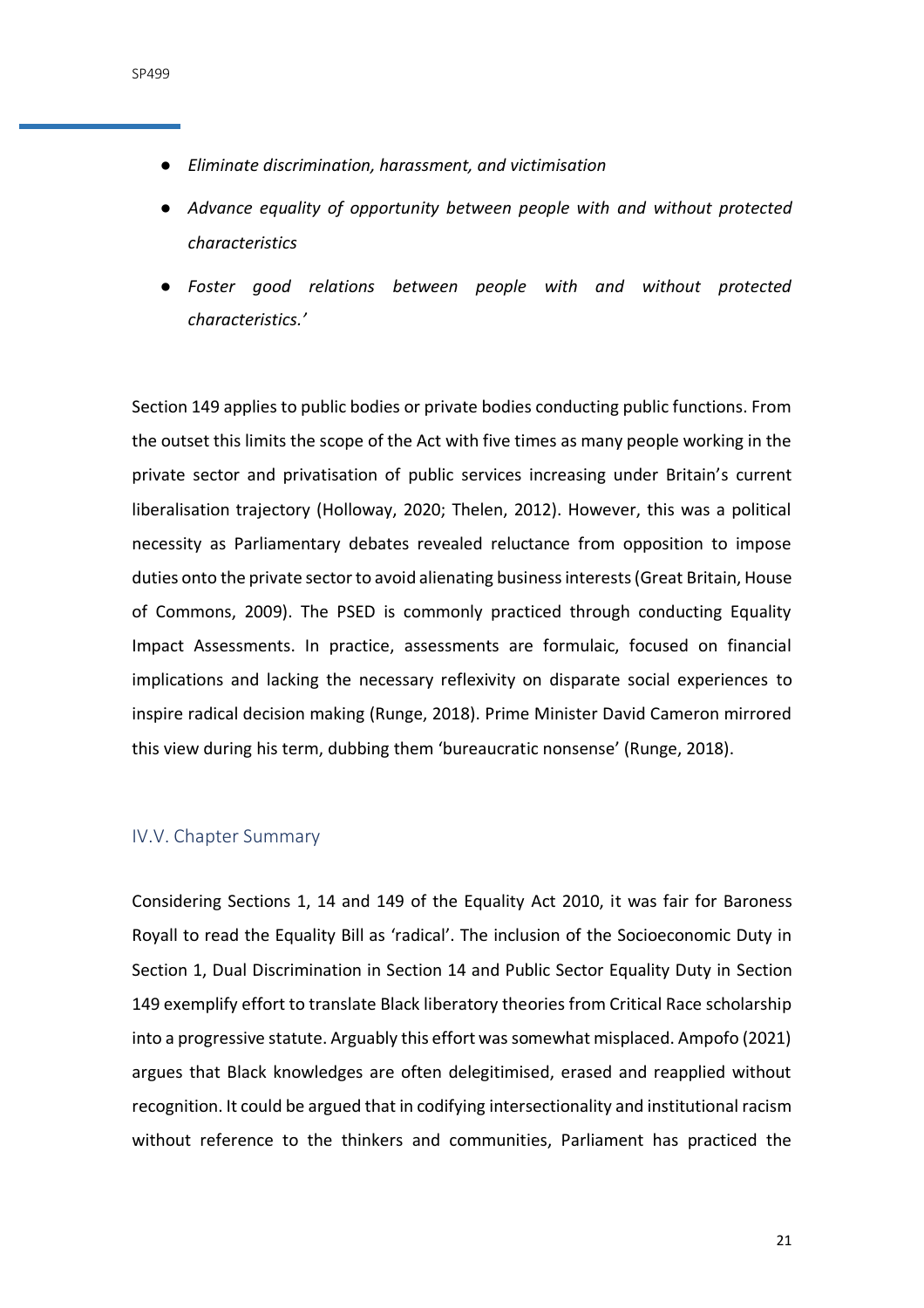colonial, epistemic violence liberation thinkers are attempting to reverse. This may have been inevitable as the Act was passed by Parliament, a historically anti-Black institution (Fredrickson, 1995). The more extreme harm, however, has been the scrapping of Section 1 and non-enforcement of Section 14 by subsequent governments. Though ambitious and well intentioned, a lack of political will to implement has erased the potential benefit of translating Black liberation theories into practical policy instruments.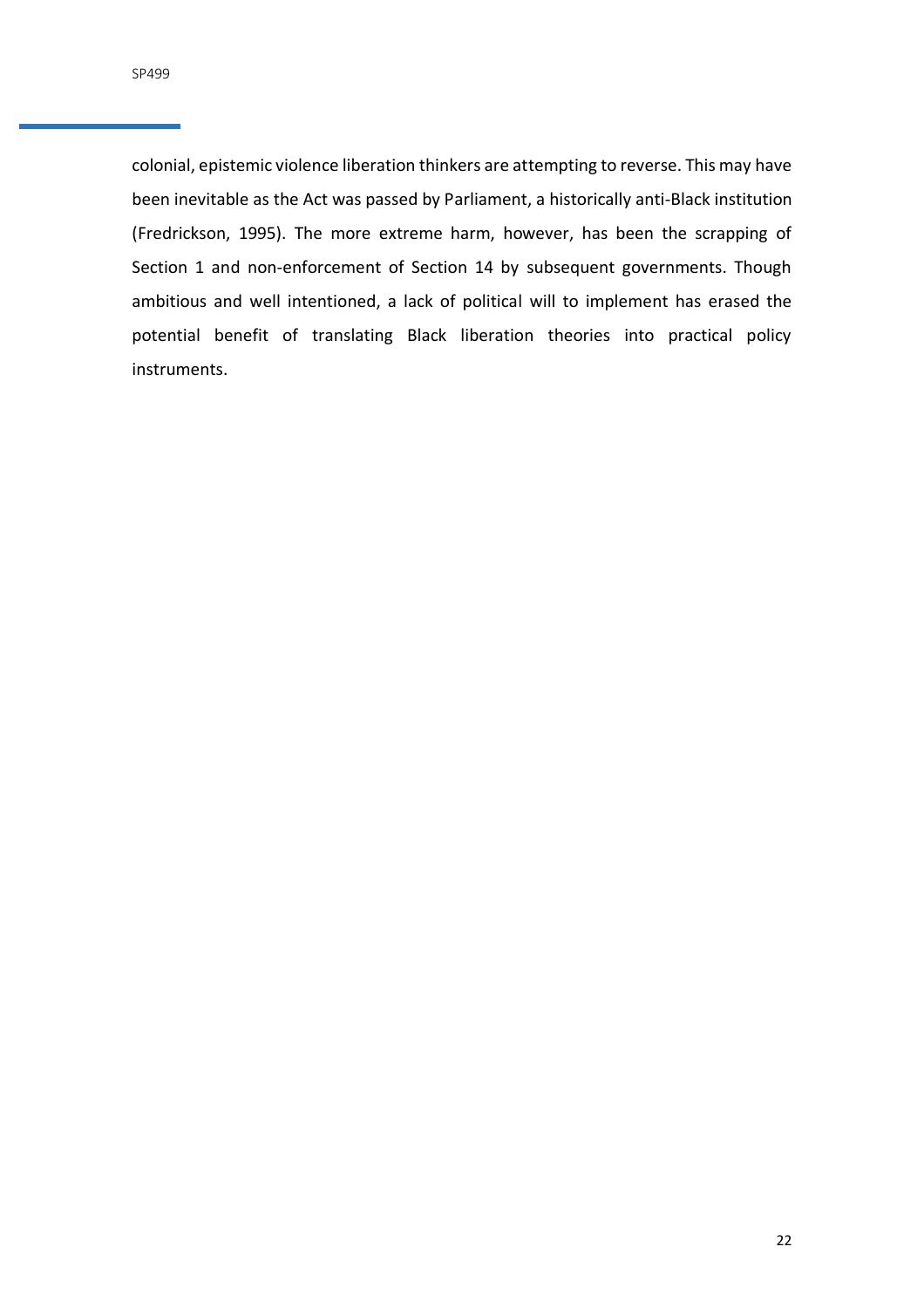# <span id="page-22-0"></span>V. To what extent do the conceptions of personhood contained in the Equality Act 2010 demonstrate change?

*'In the fullness of who I am, I can see the fullness of who you are.'* Yassin Brunger (Shah, 2021).

In declaring the Equality Act `radical', proponent Baroness Royall implied what Hall understood as a paradigmatic change, altering instruments, goals and settings of policy (Great Britain, House of Commons, 2009; Hall, 1993). However, there is a valid challenge as to the extent to which the Equality Act has changed the foundational ideas of policy institutions that perpetuate anti-Blackness in Britain. One of the most significant policy ideas – which historically excluded and dehumanised Black people – has been the legal recognition of personhood (Fredrickson, 1995). For our purposes, personhood is synonymous with legal and social recognition.

Theories of policy continuity and change – considered aspects of the same conversation – have been explored extensively within social policy theory. Despite this, there is limited consensus as to the time frame, measure and scale necessary to constitute change (Beland and Powell, 2016). Some main schools of thought are historical institutionalism, gradual change and paradigmatic change. Historical institutionalists assert that institutions are change resistant and revert to established paths (Pierson, 2000). Streeck and Thelen (2005), theorising gradual change, argue adaptations occur through layering, drift, conversion, or exhaustion. Hall (1993) proposes that paradigmatic, or third order, change is rare but possible with external influence. Firstly, this chapter will assess the understanding of personhood contained within the Equality Act 2010. Secondly, the legal orthodox view of personhood will be observed. Thirdly, this chapter will explore conceptions of personhood from Black liberatory scholarship. Finally, this chapter will compare the degree of continuity or change exercised by the Equality Act 2010 by bringing these conceptions into conversation with one another.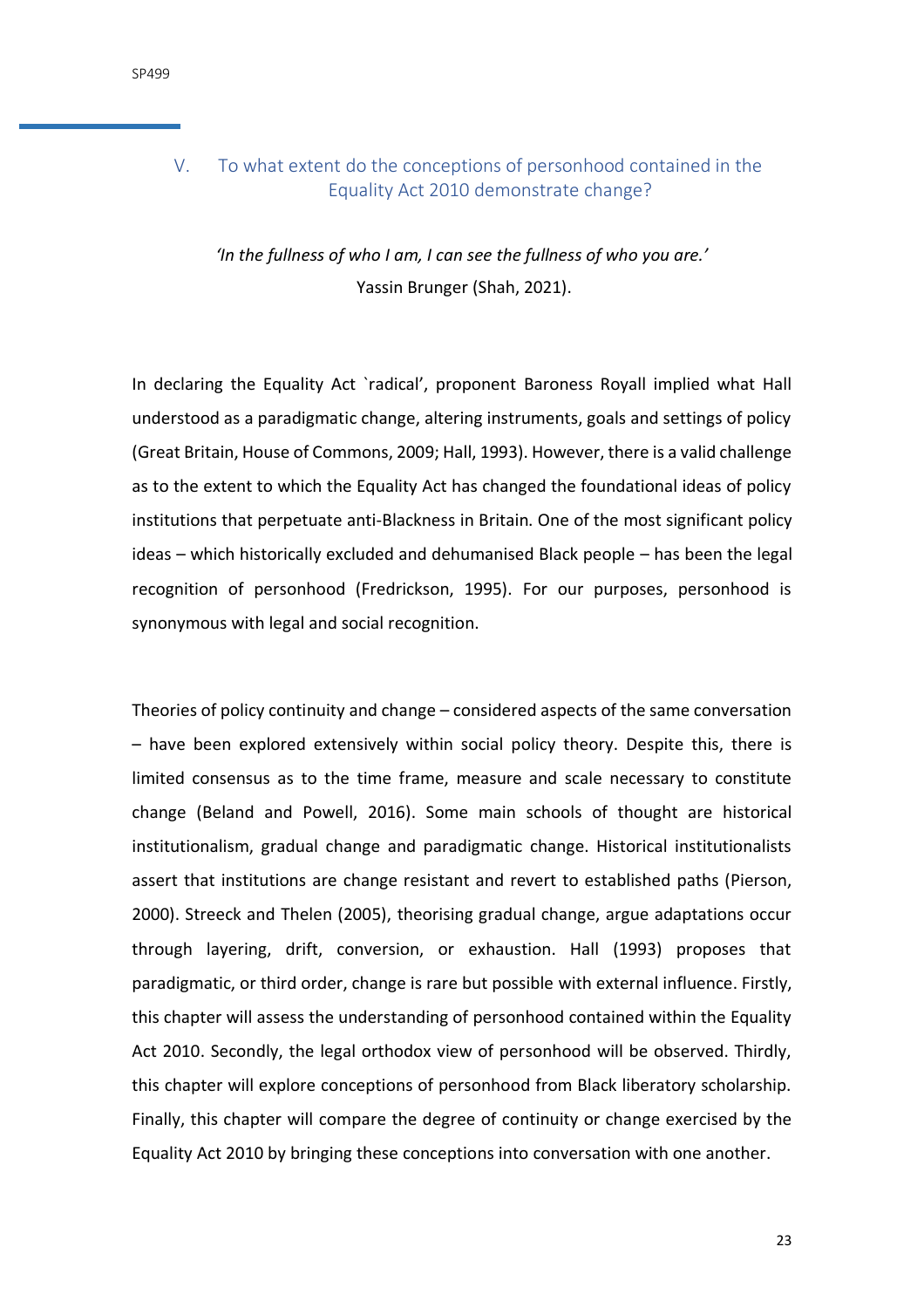# <span id="page-23-0"></span>V.I. Personhood in the Equality Act

The Equality Act 2010 outlines a dual conception of personhood, with regards to race, in Section 2 (9)(2).

'(a) a person who has a particular protected characteristic is a reference to a person of a particular racial group.

(b) *reference to persons who share a protected characteristic is a reference to persons of the same racial group.'*

Part (a) is a more individualist model that perceives a person as '[having]' a protected characteristic. Part (b) adopts a conception of personhood that recognises a community of people who share a racial identity; and, therefore, may be likely to have a common experience of discrimination. The first conception of personhood in Section 2(9)(2)(a) is closer to the individualist legal view. However, Section 2(9)(2)(b) adopts a novel, community-oriented understanding of personhood comparable to conceptions from liberation scholarship.

## <span id="page-23-1"></span>V.II. Personhood in the English Legal System

English common law recognises natural persons as those who are human beings; who have been born; who are not dead; who are sentient; and capable of rights and duties (Stewart, 2006; Kurki, 2019). Despite satisfying these criteria, historically, slaves and women were considered property and not legal persons (Kurki, 2019). Referring to Jung and Vargas' (2021) definition of Blackness, as African descendants historically reduced to non-people, interrogating personhood is crucial to Black liberation (Molege, 2018). As social values have evolved, Black people have come to be seen as sufficiently rational and capable of personhood. However, the substantive criteria of personhood remains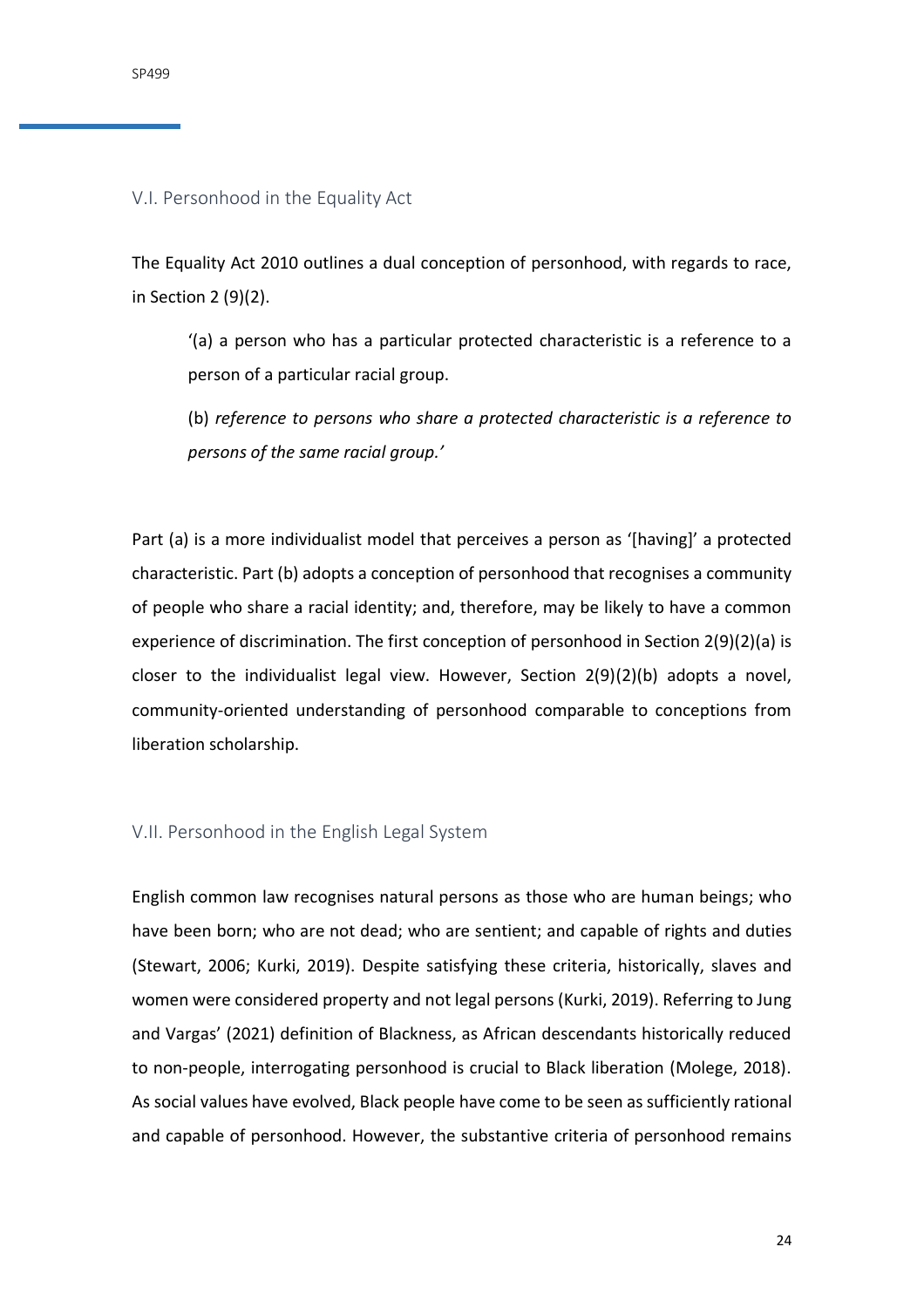consistent (Kurki, 2019). The conception of personhood is the basis for modern laws and policy, including the right to non-discrimination or equality (Kurki, 2019:3). Drawing from Critical Race Theory, the historically applied conception of personhood was by today's standards partial and actively anti-Black (Reid, 2021). In addition to personhood being available to individuals, it is also available to corporations demonstrating the centrality of the market to social relations as highlighted by Bhambara and Holmwood (2018).

The rigidity of this conception of personhood was well explained by Pierson (2000) who argued formal institutions create self-reinforcing processes which obstruct alternative ideas. One such self-reinforcing process has been the rooting of Western perceptions of personhood at the supranational level (Molege, 2018). Article 6 of the Universal Declaration of Human Rights declares '*everyone has the right to recognition everywhere as a person before the law.'* The preamble also asserts '*all human beings are born free and equal… and that everyone is entitled to all the rights and freedoms set forth therein'.* This statement establishes the qualifier for personhood as something individual ('everyone') earned by physical human existence ('born free and equal'). However, this definition failed to acknowledge the logic of social classification that unevenly distributes rights, meaning privileges are not experienced by 'everyone', 'everywhere' (De, 2006).

Rawls' (1971) theory of justice has proposed a more progressive reading of orthodox legal recognition which pursues fair treatment by political institutions and officebearers. The entitlement to this justice is a self-evident status of individual humanity, where everyone has an equal right to basic liberties as determined by a minimal consensus. Though this model recognises uneven privileges, particularly economic ones, it centres the individual. Black liberation theorists have proposed alternative ideas for the current needs of society.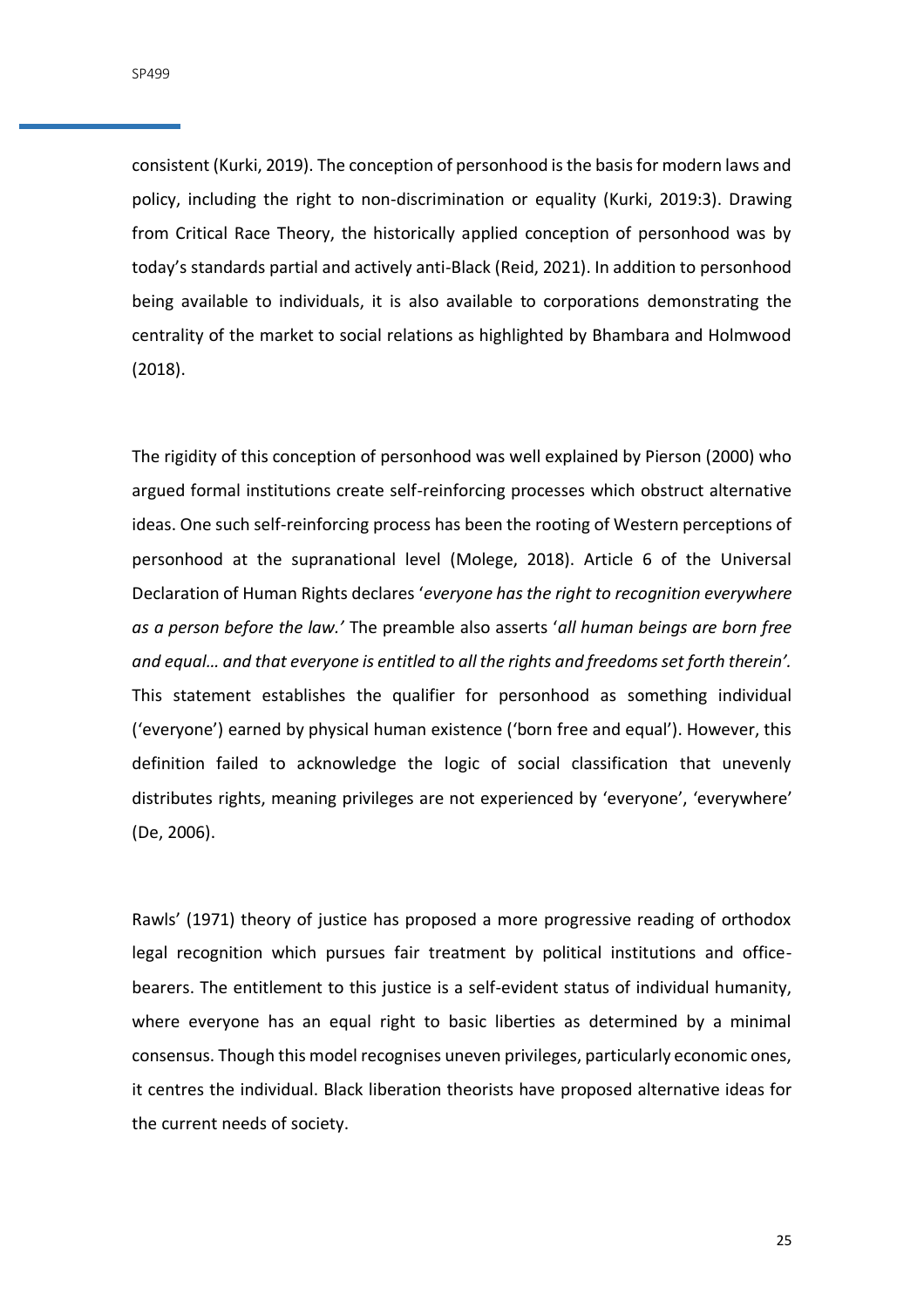SP499

## <span id="page-25-0"></span>V.III. Community Conceptions of Personhood

In the evidentiary *Equality, Diversity and Prejudice in Britain* report, Abrams and Houson (2006) found that a person's sense of self, meaning and value are associated with the treatment of their group in wider society. This is consistent with African radical communitarian conceptions of personhood which perceive self-realisation as a process inherently associated with one's environing community (Molege, 2018). Mbiti (1984) frames this as 'I am because we are'. Expanding this to wellbeing, a Shona greeting holds 'I am well if you are well' (Ampofo, 2021). Accepting this, a focus on the experiences of communities is necessary to achieve liberation. The importance of centring community has been long established in Black liberatory scholarship and gave rise to conceptions of Black internationalism, Pan-Africanism and Global Blackness (Lewis, 2011; Davis, 2020). Fredrickson (1995) argues that in the 20<sup>th</sup> Century, politically aware Black communities understood their liberation challenges not in isolation, but as a shared anti-imperialist struggle of Black people across the world. Malcolm X, speaking at LSE in 1965, argued '*the black man himself will only be respected when Africa is united, is respected and is strong'* (Donnelly, 2015). Contemporary public discourse has popularised the concept of diaspora to represent transnational economic, social and political relationships (Bloch et al, 2013). Diasporic identities encapsulate ongoing relationships, histories and patterns of migration, reiterating this communal humanity. Importantly, the transnational Black community shared empathy and solidarity over the selfdeterminism struggle for Africans in Africa and abroad (Lewis, 2011).

A community centred conception of personhood directly impacts the content of subsequent policies. Lewis (2017) argues that the Global North has much to learn from the Global South if knowledge hegemonies are deconstructed. Looking to Jamaica and Ghana, novel policy ideas have been introduced based on ideas of transnational Black community. In 2019, during a state visit by the Ghanaian President Nana Kofi Akufo-Addo to Jamaica, Prime Minister Andrew Holness announced visa-free travel between

26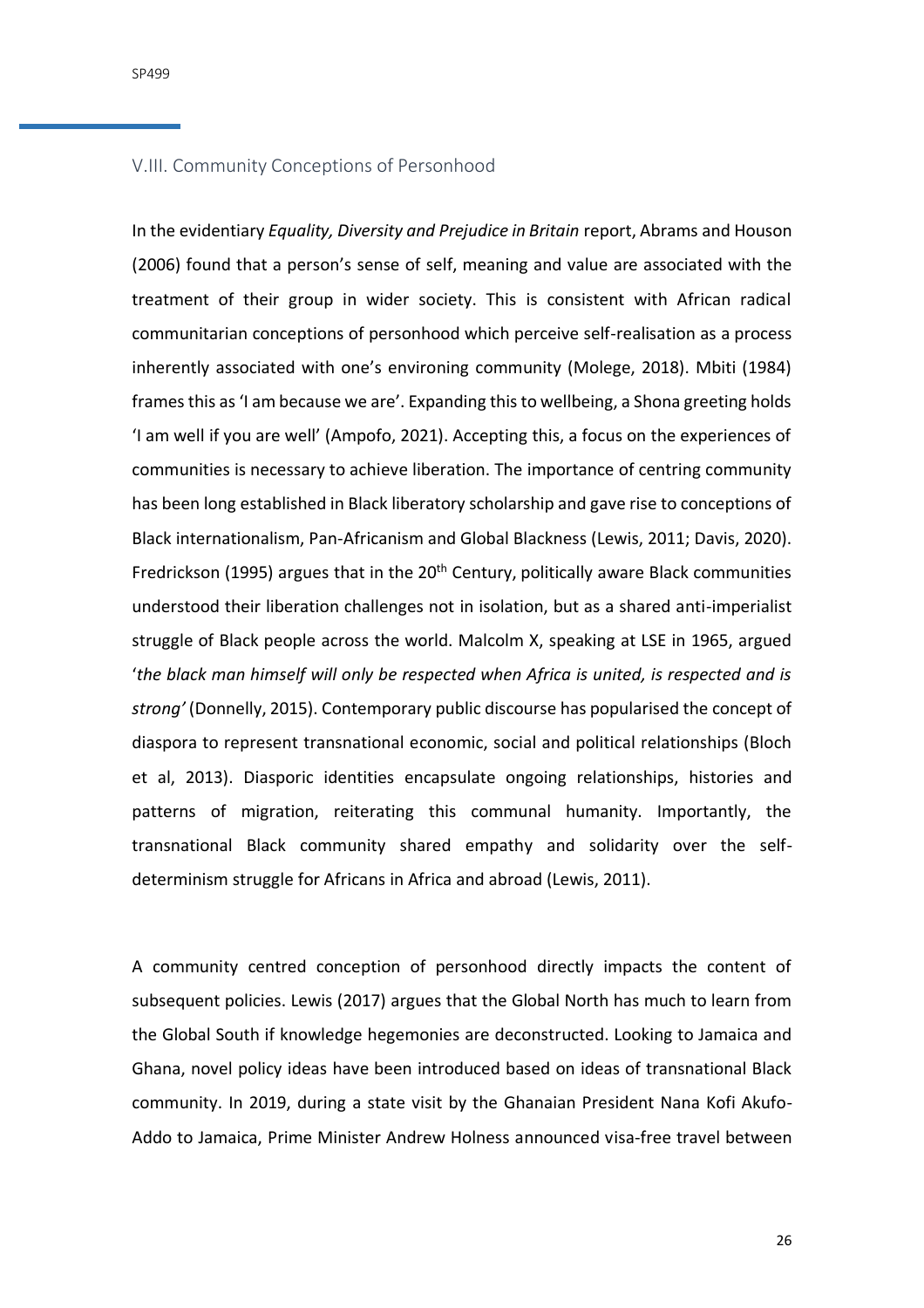the two countries, opening an opportunity for commercial and personal collaboration. The policy was justified on the basis that:

*'[Ghana and Jamaica's] relations are deeply rooted in our ancestral and historic connections forged over many years and only made stronger by our… vision for peace and prosperity and the cultural affinities which unite our peoples'* (Loop, 2019)*.* 

The reference to a common 'peoples' sharing 'ancestral and historic connections' associates the statement with Pan-African ideals of global communities as being core to personhood for African descendants (Lewis, 2011). A similar rhetoric can be traced to the African Union Constitution, which '[recalls] the heroic struggles waged by our peoples and our countries for political independence, human dignity and economic emancipation'. Thus, it is clear communal conceptions of personhood that recognise African 'peoples' as individuals within communities are deemed core to Black liberation.

# <span id="page-26-0"></span>V.IV. Evaluating Change and Continuity

Stemming from the two conceptions of personhood contained in Section 2 (9)(2) of the Equality Act 2010, both path dependence and gradual change are evident. The first conception, contained in part (a), can be read as an example of narrow path dependence. Narrow path dependence acknowledges change from an existing path is costly and politically risky (Pierson, 2000). Contrastingly, the second conception of personhood in section (b) is an example of gradual change, introducing a new policy idea without entirely overturning what existed prior. Borrowing from Streeck and Thelen (2005) part (b) could demonstrate a layering effect, working around institutional ideas that seem unchangeable.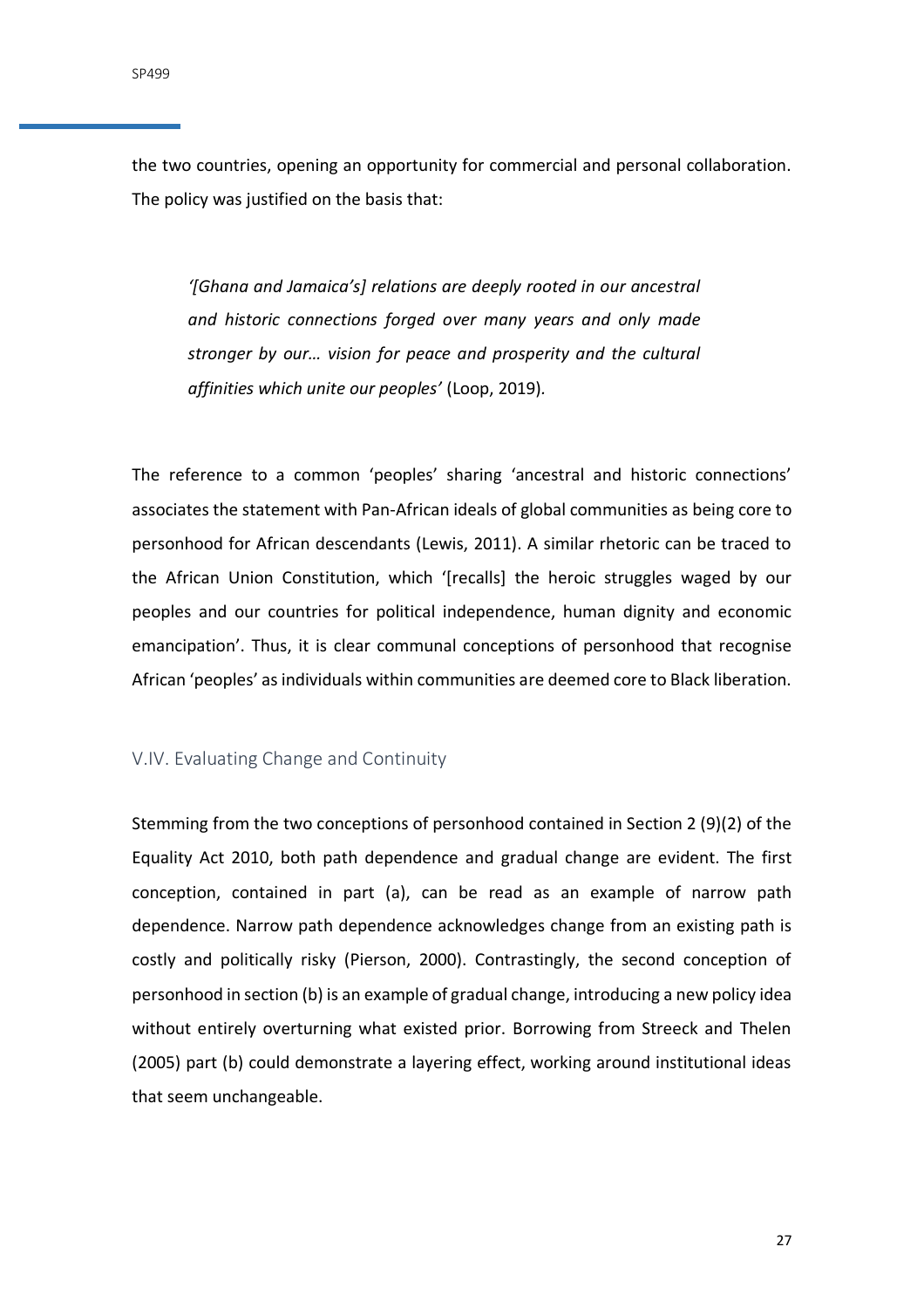SP499

There are clear correlations between section (a) and the orthodox view of personhood. There are two potential explanations for this: the strength of reproductive mechanisms and the lack of political will. Pierson (2000) argues that institutions create reproductive mechanisms which lock in certain ideas to policies and institutions. The English legal system has locked in the orthodox view of personhood through the constitutional principles of the rule of law - which Black people fought to be included in - and the supranational human rights model (Konig, 2006). These principles are widely accepted and human rights have come to be 'the dominant doxa of our time' (Hoffman, 2010). Generally, political risk discourages policymakers from adopting policy directions that may not be popular (Pierson, 2000). Considering the Coalition parties who implemented the Act - the Conservatives and Liberal Democrats - both advocated for individualist equality of opportunity models, it was unlikely they would absorb the cost of potential criticism by establishing a community-based conception of personhood (Pierson, 2000).

Section (b), however, does indicate some change from existing conceptions of personhood by translating exogenous ideas of community from Black liberation scholarship and activism through the term 'racial groups'. This reference indicates a novel understanding of systemic inequality, a gradual rather than paradigmatic change. Section (b) satisfies Streeck and Thelen's (2005) criteria for layering by setting new dynamics in motion, while presenting initiatives as correctives to existing policy institutions. The Equality Act was framed as an attempt to harmonise and strengthen existing non-discrimination policy that failed to eradicate inequalities in society, positioning itself as a corrective (Great Britain, House of Commons, 2009). Thus, perceiving Section (b) as an example of gradual policy change through layering is convincing.

The exclusion of Black people from social and legal conceptions of personhood has been one of the most significant mechanisms of anti-Blackness (Jung and Vargas, 2021; Fredrickson, 1995). Thus, any 'radical' Act trying to reverse structural inequalities

28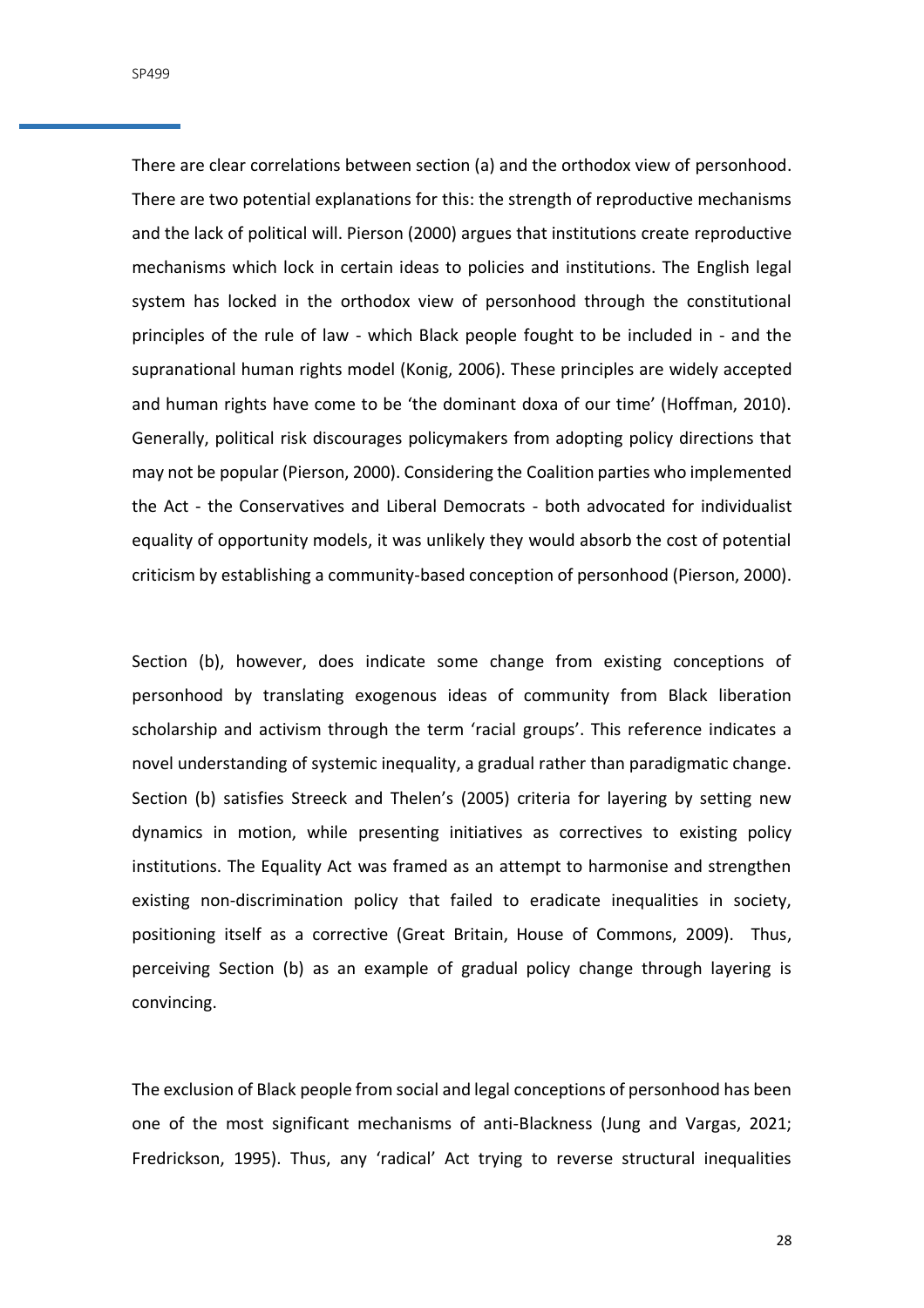against Black people would need to challenge this. The Act has been ambitious in layering novel conceptions of personhood alongside orthodox ideas. This duality mitigated the potential political risk and costs of change, while making a concerted effort to point towards a more radical understanding of legal recognition. This duality is also comparable to ideas of moderate communitarianism - recognising both the individual and community - theorised by contemporary African scholars(Molege, 2018).

Subsequent to the Equality Act, the United Nations pronounced 2011 the Year of African Descendants (Lewis, 2011). This was expanded by the United Nations General Assembly Resolution 68/237, which declared 2015-2024 the Decade for the People of African Descent. The thematic focus is recognition, justice and development. Though this is positive in highlighting the significance of recognition in Black liberation, these resolutions must be approached with intellectual suspicion, questioning whether community liberation can be awarded through the same policy ideas of individual entitlement to rights which spread and maintained global anti-Blackness (Fredrickson, 1995; Lewis, 2011; Molege, 2018).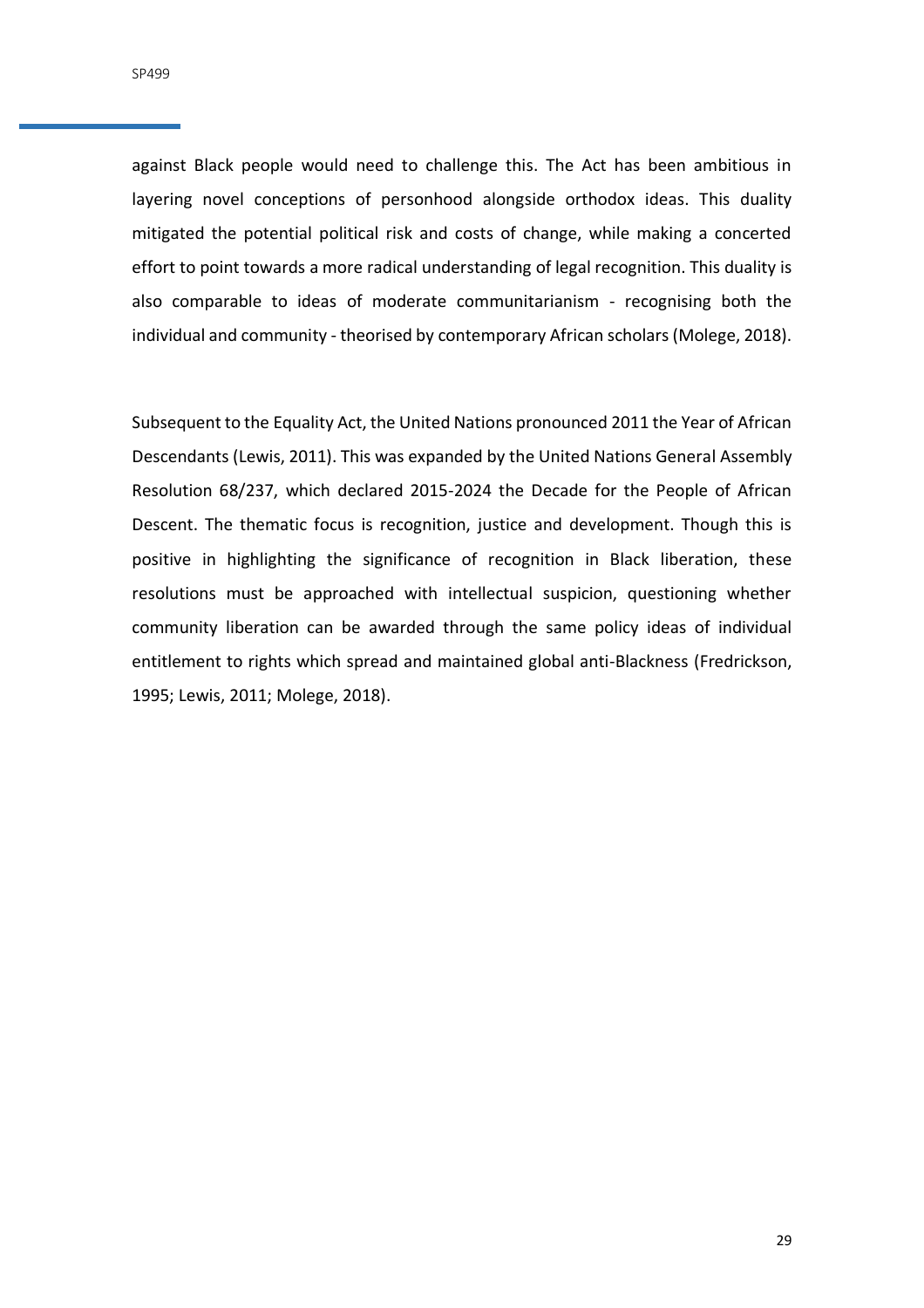# <span id="page-29-0"></span>VI. What alternative policy approaches could facilitate more success in achieving Black liberation?

# *'Our bones bear witness, recounting our existence to a time we will not live to see'*

# *Thuli Zuma* (2014)

Despite the intention of the Equality Bill to implement radical Black liberatory policy ideas, a lack of political will has limited the impact in practice. As such, radical change requires introducing new values, institutions and policies. This final substantive section asks: *what alternative policy approaches could facilitate more success in achieving Black liberation?* While the future is dynamic and difficult to pinpoint, the notion of clue announces what comes next and is often disregarded by hegemonic social scientific knowledge (De, 2006). This section will draw on contemporary liberation proposals as clues to policies that could bring about Black liberation.

# <span id="page-29-1"></span>VI.I The Decolonising Revolution

If liberation is the freedom from oppression, then its realisation requires a revolution or the establishing of a new social order (Fredrickson, 1995; Jung and Vargas, 2021). Martin Luther King Jr (1986) argued this would go beyond the disadvantages of Black people and confront society with 'all its interrelated flaws – racism, poverty, militarism and materialism.' While King was speaking to the American context, it can be meaningfully argued that any Black liberation revolution, including in Britain, would require reflection on interrelated systems of structural violence. The process of diagnosing the impact of racialised philosophies, institutions, norms, values and practices emanating from the Global North has been understood as decolonising (Ampofo, 2021). Beyond diagnosing the harm, decolonising also prognoses options for experiencing liberty, healing and restoration. This requires paradigmatic change, a radical departure from what has been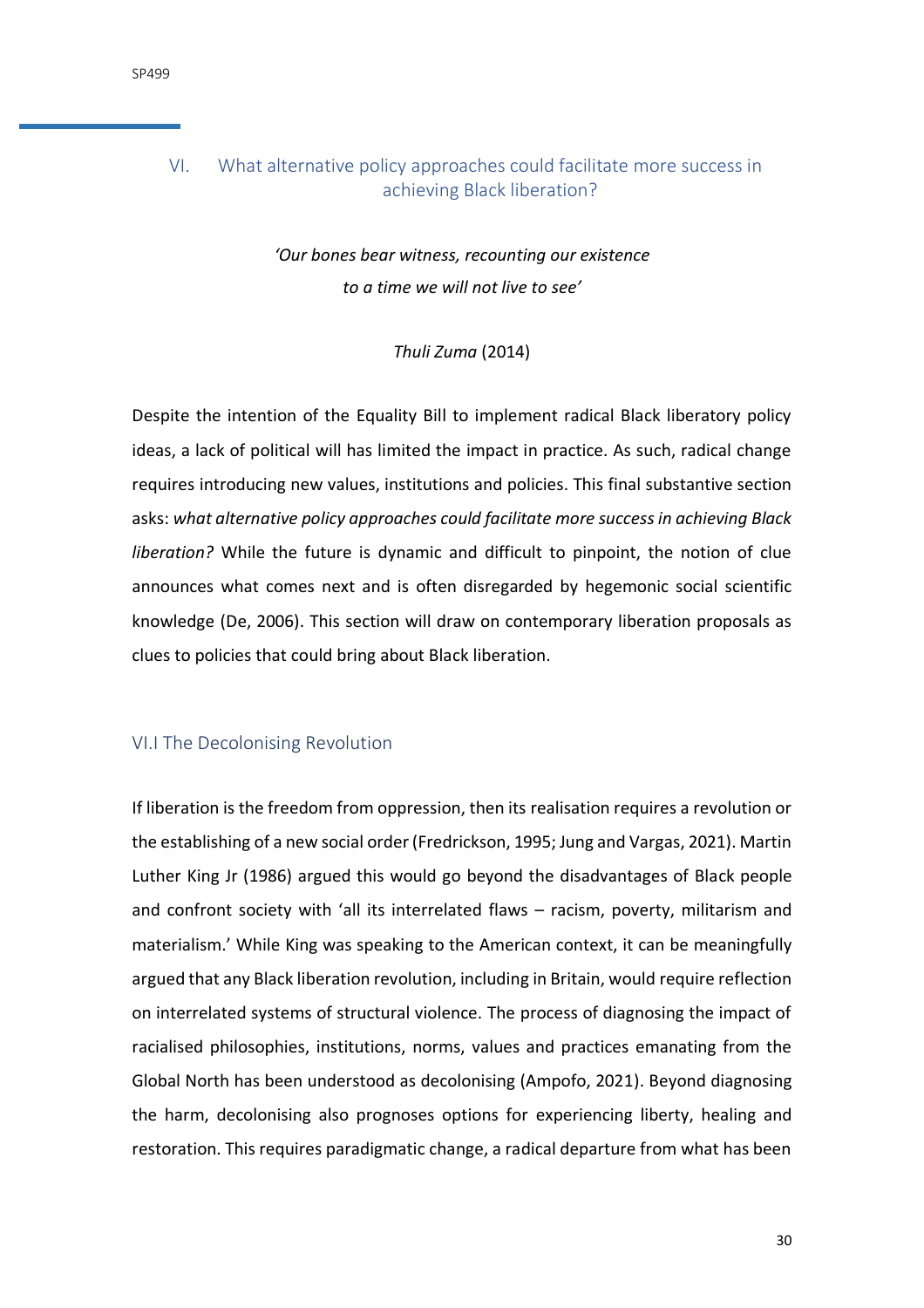known before. Decolonising is inherently a transnational endeavour, though a particular struggle in Britain is the public collective amnesia which whitewashes history and makes this pursuit more complex (Gilroy, 1987). As a starting point, society must reconceive its notion of the self in relation to the state and consider how new institutions could mediate this.

## <span id="page-30-0"></span>VI.II Institutional Love and Care

Yassin argues that currently, 'we are shackled to the institutions that perpetuate institutional whiteness' and actors must radically reimagine them, rather than incrementally reform them (Shah, 2021). The concept of breaking down existing institutions to rebuild ones more fit for purpose borrows from the abolitionist perspective (Davis, 2020). Beyond renaming institutions, it is necessary to redefine their purposes and functionalities.

One of the most respected concepts for a new value system in Black liberatory discourse is the Love Ethic, which holds: 'public policy [should be] created in the spirit of love' (hooks, 2000). Love, as hooks understands it, refers to a number of dimensions, including 'care, commitment, trust, responsibility, respect and knowledge' (hooks, 2000:94). The foundational argument is that, redirecting the purpose of institutions towards mutual respect, counter-hegemonic knowledges, and accountability would ameliorate many social inequalities (De, 2006; Ampofo, 2021). These new institutions would seek to ensure physical, mental and spiritual health of communities by monitoring the provision of education, housing, jobs, art, music and recreation (Davis, 2021). Embedded into this would be a practice of participation where people within a town or city collaborate to 'map out programs that would affect the good of everyone' (hooks, 2000:98). This suggests a refocusing of knowledge and policy production towards the local community; a radical departure from existing globalised neoliberal principles (Thelen, 2012).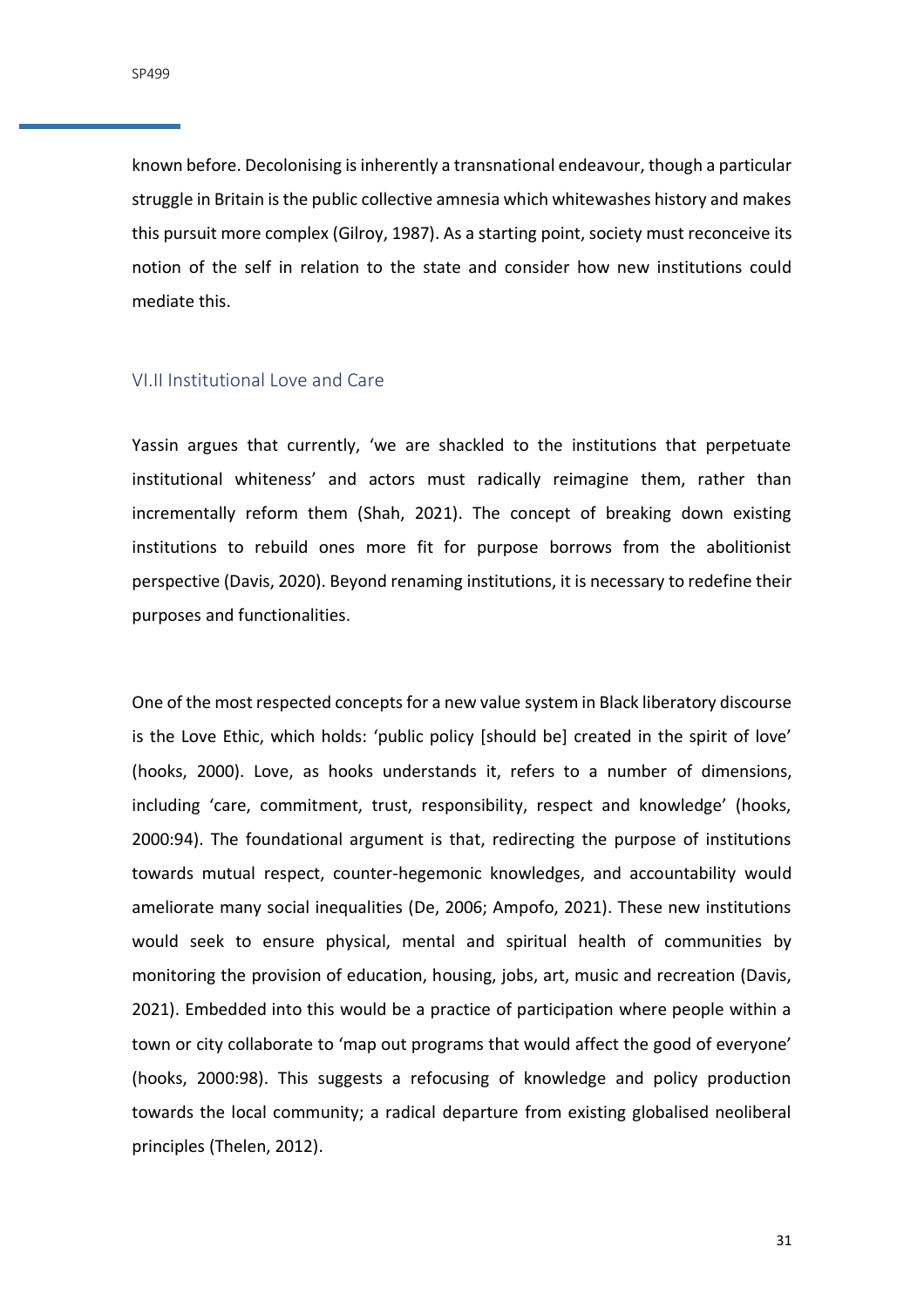A parallel recommendation is the idea of the citizen as a carer. The carer proposal rejects the neoliberal state premise that the market will satisfy every need because this, Tronto (2001) argues, erases domestic contributions by women, lower classes and racial minorities. Instead, everyone ought to contribute to caring for the self, the environment and one another. Tronto (2001) concurs that this inevitably requires a refocusing of public institutions that were not created for the purpose of love. Exploration of both the Love Ethic and the citizen as carer are located in what De (2006) considers the sociology of emergences, a place of possibility. There is no guarantee that the Love Ethic or carer model will be selected. However, the ongoing critique of existing British formal institutions, being unhearing and unempathetic, could indicate support for more humane and love centred formal institutions (United Kingdom, Joint Committee for Human Rights, 2020).

# <span id="page-31-0"></span>VI.III Reimagining Participation

Once new institutions have been established, it would become necessary to reimagine the methods through which citizens engage with these institutions outside of electoral participation. New institutions would require conceptions of participation foregrounded on what De (2006) refers to as an ecology of knowledges. The Ecology of Knowledges broadens what society considers valid knowledge to bring more ideas into conversation with one another (De, 2006). The urgent need to reimagine the relationship between people and the state has emerged from recent Parliamentary research in Britain. The 2020 *Black People, Racism and Human Rights* report found a fatigue among the Black community, who were being continually encouraged to participate in research without resultant ideas being integrated into policy proposals (Joint Committee on Human Rights, 2020:14). This pattern is evident from the consultation prior to the Equality Act. Harman's (2008) *Framework for a Fairer Future* report and Government for Equalities Office *Equality Bill: Assessing the impact of a multiple discrimination provision* (2009)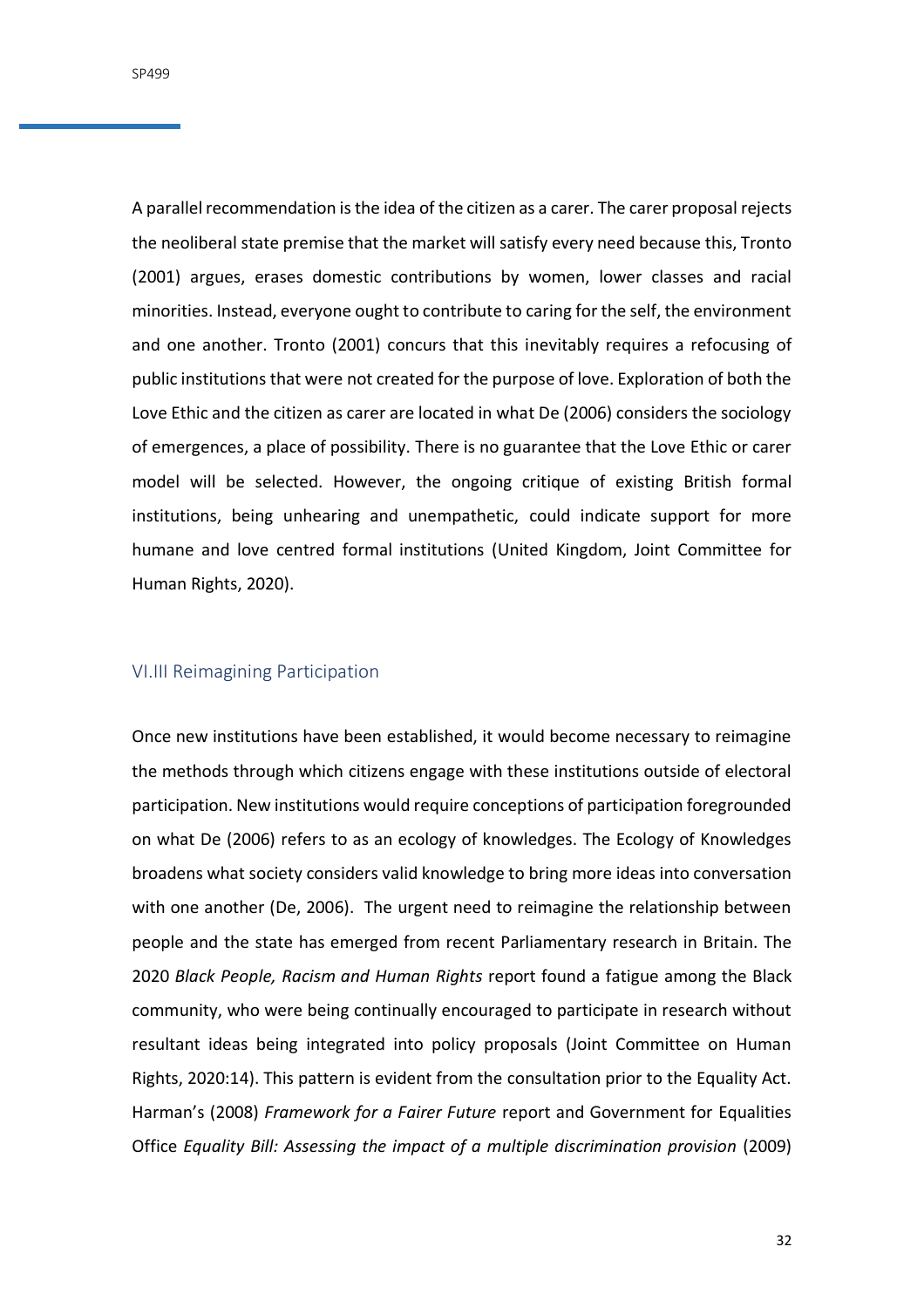noted upwards of 13,000 contributions on the topic of multiple discrimination alone. Despite making it into the Act, Section 14 has not been enforced, demonstrating disregard of the contributions of marginalised communities.

Drawing on White's (1995) theory of participation, this systemic ignoring of the grievances among Black communities in Britain could be understood as nominal participation. Nominal participation is top-down and motivated by a desire for legitimation of the state. Seeking contributions from Black communities without integrating findings demonstrates a performative display of participation and coownership. However, liberation necessitates transformative participation. White (1995) characterises transformative participation as a means to achieve empowerment by allowing participants to consider options, make decisions and take collective action to fight injustice. Hayward (1998) expands this, proposing that participation also entails shaping 'the social limits that define what is possible'. While White's theory is modelled on development policy in the Global South, responding to Lewis' (2017) call for North-South learning, there is an opportunity here.

Applying De's (2006) teaching on clues, the current policy context in Minnesota could demonstrate the radical potential of Black activists engaging in transformative participation. Responding to intense demands from Black Lives Matter activists from the more radical wing, Minnesota explored the feasibility of defunding police departments (Wood, 2020). Though calls for police abolition have existed for as long as police forces, the participation of activists in the context of transnational Black Lives Matter protests broadened the scope of what wider society perceived as possible (Davis, 2020). The limitation of Minnesota's defunding initiative is that Black liberation activists have been integrated into existing consultation structures, rather than being considered in the initial design of police systems. This concern was asserted by James Baldwin, who declared *'I am not a wart of America... I am one of the people that built the country. Until this moment there is scarcely any hope for the American dream because the people*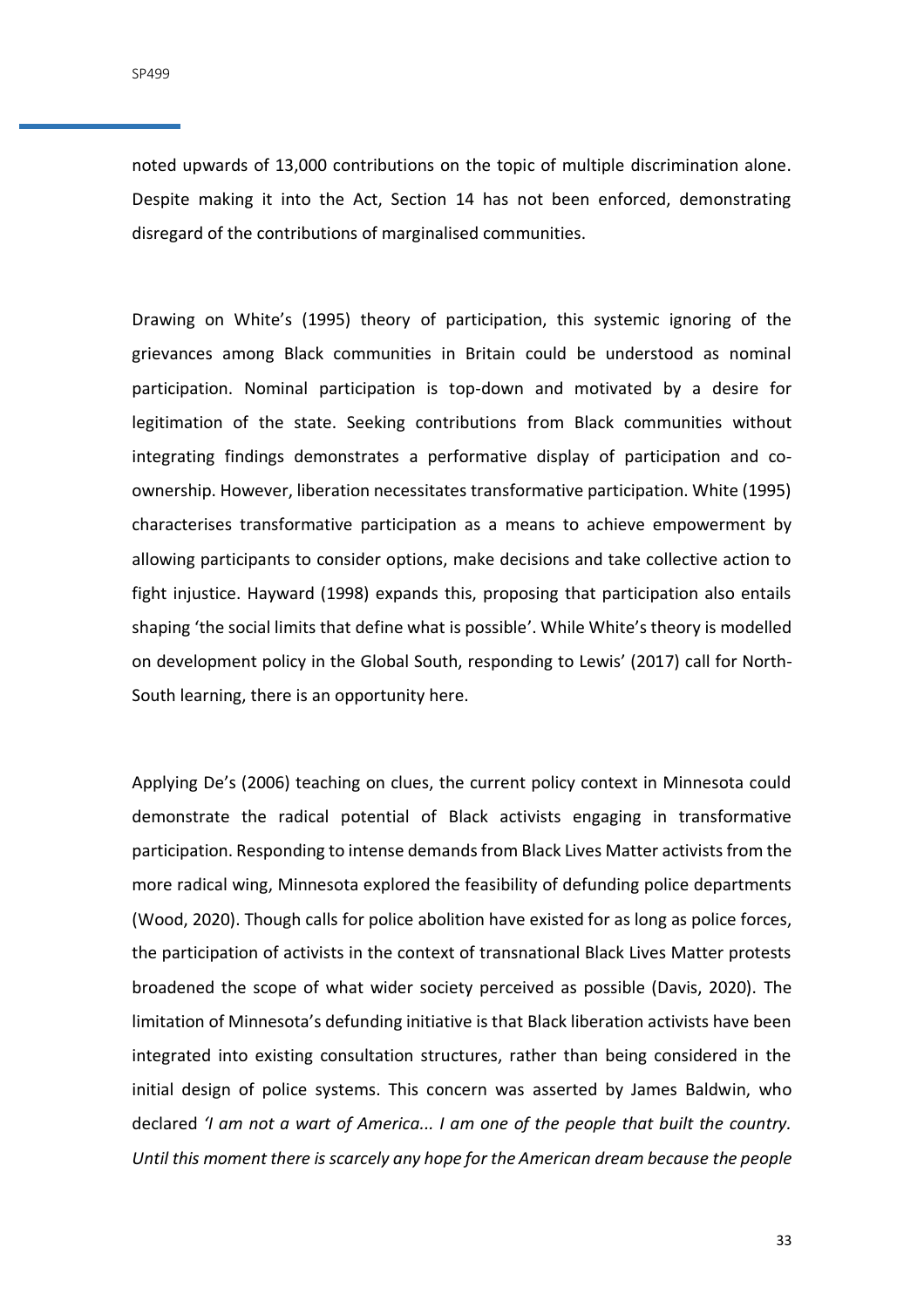*who are denied participation in it, will wreck it.' (Baldwin, 2016).* Baldwin speaks to the American audience in a pre-Civil Rights context. However, this principle of exclusion causing destruction is comparable to the experience of Black people in contemporary Britain communicated by MP David Lammy. *'What happens is what we see on the streets of the United States... People get very angry and frustrated. I fear and worry for the future if we do not… comprehensively [implement] reviews that have been recommended after long and careful deliberation.'* (Great Britain, Joint Committee on Human Rights, 2020:14).

#### <span id="page-33-0"></span>VI.IV. Reparations

Recognising the economic disempowerment of Black communities in Britain and Black majority countries through racial capitalism, liberation demands the redistribution of resources (Robinson, 2000; Taylor, 2016:18). Black liberation movements have long called for reparations, but this call contorts as racial capitalism morphs (Ampofo, 2021; Davis, 2020). The importance of wealth redistribution for liberation reaffirms the radical nature of Section 1 of the Equality Act – the socioeconomic duty - explored previously. Despite this, reparations are notoriously unpopular in political discourse due to the burden they impose on formal institutions and governments. Potentially, this conversation could be reframed to focus on horizontal redistribution, which centres the family as the prime recipient (Walker, 2005). Adapting this further, a community or locality could be the recipient, with funding directed to policy areas where racial disparities are most stark. Funding allocations would contribute to a broader reorganisation of society the purpose of which would be to support citizens to thrive (Davis, 2020). Considering recent research findings, employability and education could be target areas for community centred reparations (Great Britain, Joint Committee on Human Rights, 2020; Khan, 2020).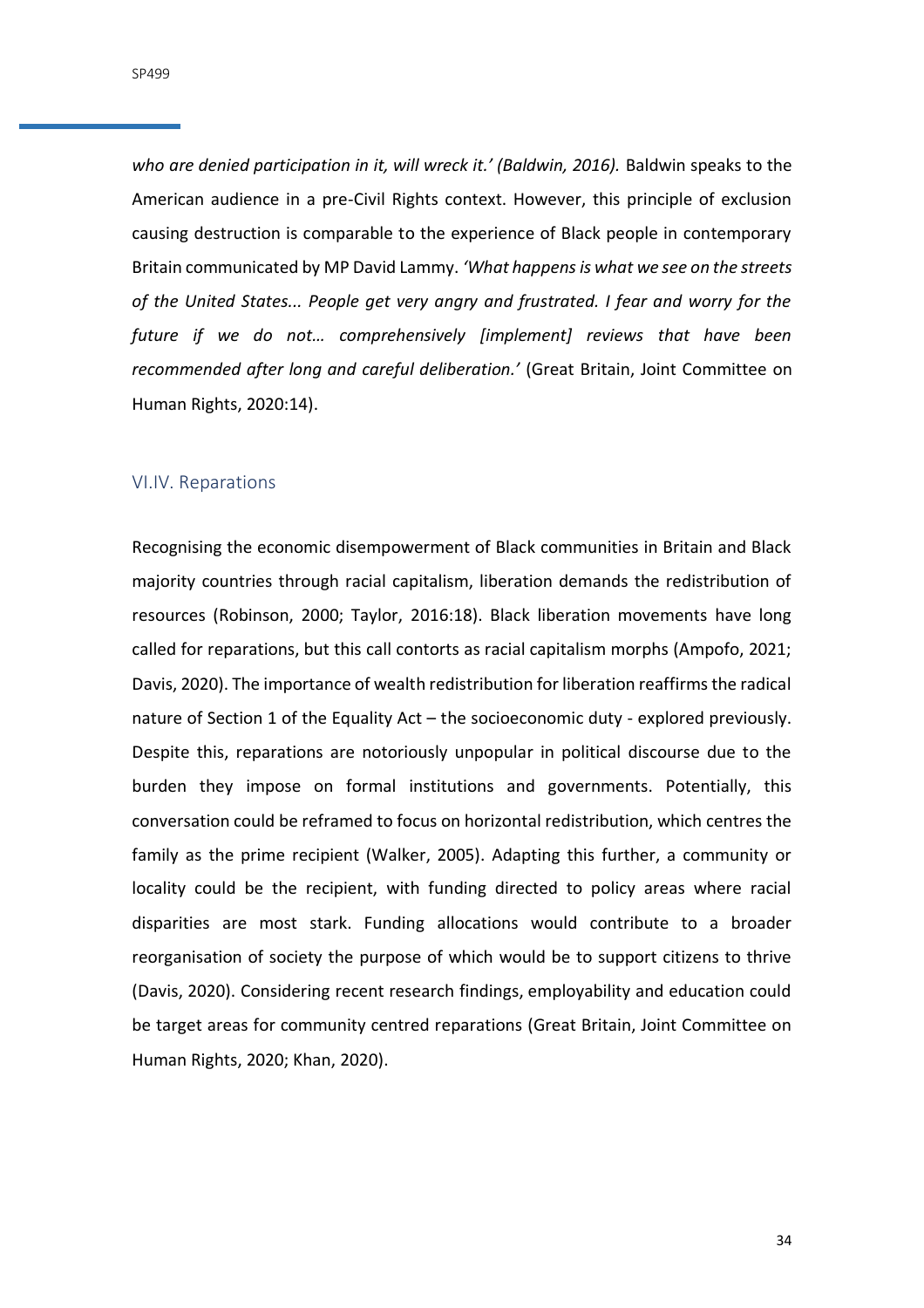SP499

The likelihood of reparations being operationalised has increased as a result of local politics in Bristol (Mathers, 2021). In 2021, Bristol City Council passed a motion with 47 votes to 12 to write to Parliament advising an inquiry into the practicalities of offering reparations for the Transatlantic Slave Trade at the national level (Bristol Local Council, 2021). Bristol understood reparations according to the UN General Assembly Resolution 60/147, as holistic repair including public apologies, social justice initiatives, education, cultural projects, commemorative ceremonies, and affirmative action. Labour and Green Party councillors brought forth the motion, which was endorsed by local residents of different ages, racial backgrounds and genders (Bristol Local Council, 2021). Conservative councillors voted against the motion but recognised it came from a 'good place' (Mathers, 2021). This rejection was consistent with the national Conservative Party platform, communicated by Prime Minister David Cameron in 2015, that Jamaica should 'move on' from reparations demands (Mathers, 2021). Significantly, Bristol's motion understood reparations as a response to power asymmetries established in the past but continuing in the present that affect 'Afrikan Heritage Communities' particularly regarding health, economic position and policing (Bristol Local Council, 2021). The language of 'Afrikan Heritage Communities' again references community centred concepts of personhood in compensating Black people for historic and perpetual structural violence.

## <span id="page-34-0"></span>VI.V. Chapter Summary

Any attempt to predict options for future Black liberation is largely speculative. However, utilising the idea of clue as outlined by De (2006), it is possible to explore the applicability of ideas about the type of policy and policy institutions that could establish Black liberation in Britain. The necessary start point is decolonising social values to make anti-Blackness visible in the public consciousness (Ampofo, 2021). From here, new formal institutions would embody purposes centred around love and care, rather than productivity and efficiency (hooks, 2000; Tronto, 2001). The creation of new policy institutions would offer a fresh opportunity to reimagine political participation between

35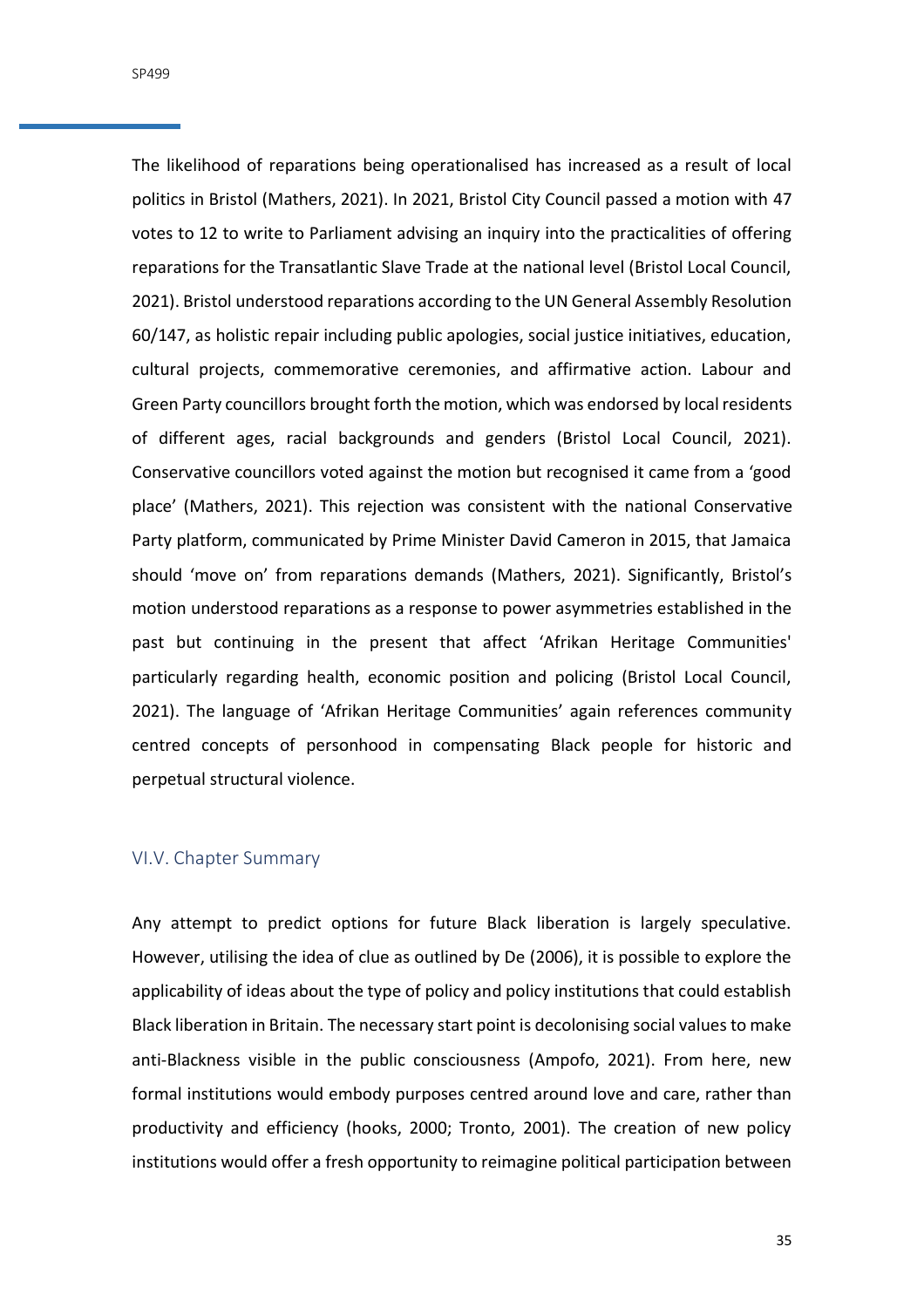the individual and the state, including community centred consultation which determines priorities and rules of engagement (White, 1995; Hayward, 1998). Introducing liberatory structures into British political consciousness is a tall order, evident from the lack of political will by British policymakers to implement even gradual change contained in the Equality Act 2010. Recognising this, notable members of the Black community in the Global North, such as Stevie Wonder, find a more worthwhile pursuit emigrating to majority Black countries (Melas, 2021). This is being encouraged by liberatory immigration policies such as Ghana's Year of Return, which invites African descendants with straightforward naturalisation and dual citizenship processes (Agyeman, 2019). However, Ampofo (2021) convincingly argues that anti-Blackness is a chronic disease which international, intergenerational liberation movements must persevere to defeat and Britain must face directly.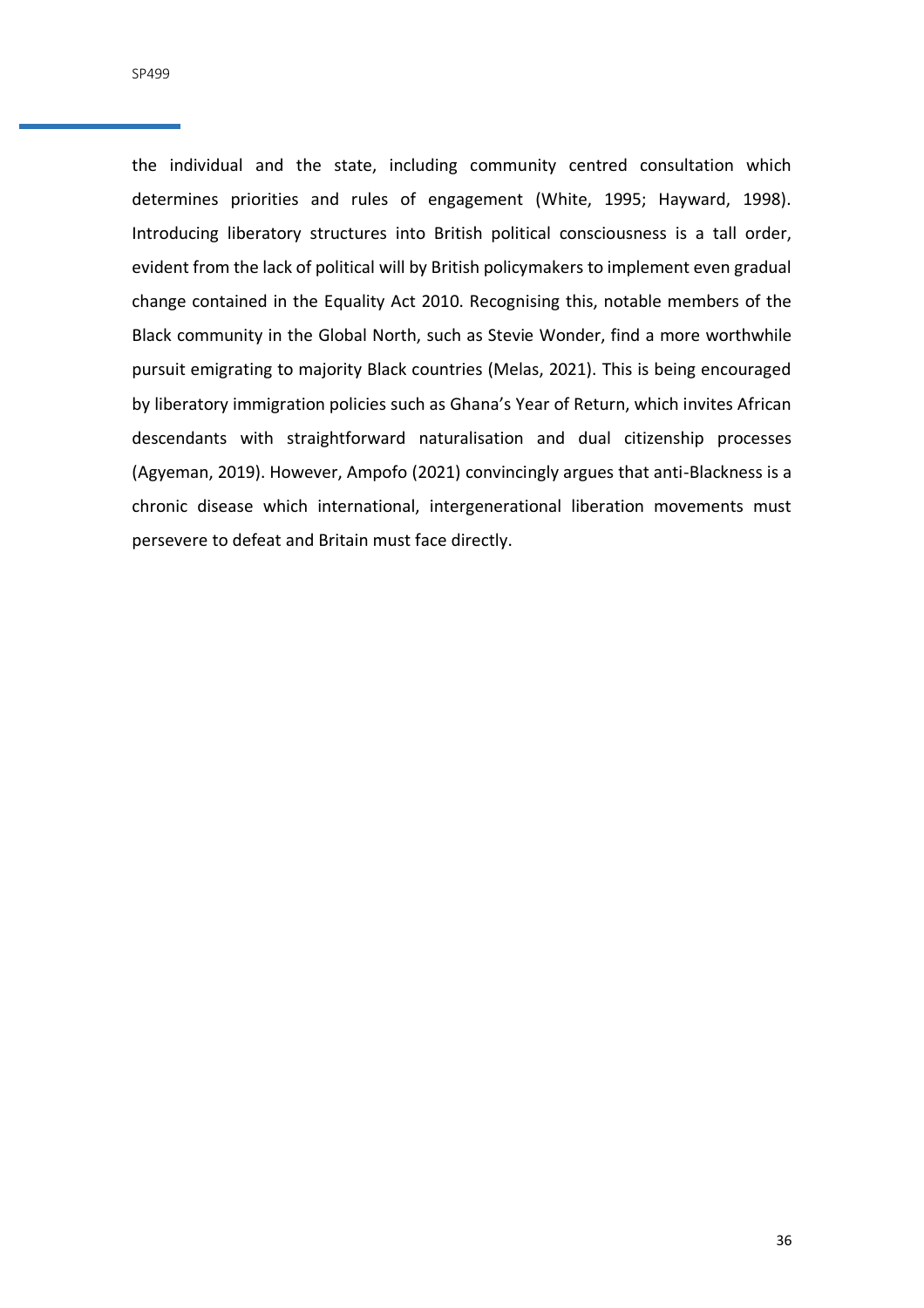#### VII. Conclusions

# *'We have entered the time when work is love.'* Lebo Mashile (TEDxEuston, 2019)

## <span id="page-36-1"></span><span id="page-36-0"></span>VII.I. The Equality Act 2010: A Radical Policy Solution?

Socially, economically and politically, Britain remains a deeply unequal society. Across the board, Black communities face some of the harshest inequalities and this was brought to the fore through the Black Lives Matter protests of 2020. In an attempt to mitigate persistent social inequalities, Parliament passed the Equality Act 2010. Proponents of the Bill considered it 'radical', 'good, progressive, visionary and overdue' (Great Britain, House of Commons, 2009). This research piece sought to evaluate how radical the Act has been in contributing to Black liberation in Britain.

For our purposes, radical was understood as path departure from existing policy through the integration of policy ideas from the Black liberation scholarship. Looking at the substantive content of the Act, it could certainly be considered radical in the eyes of policymakers and the Black community. Section 1 committed to overturning class divides, which could be likened to Robinson's (2000) racial capitalism. Section 14 designed a dual discrimination claim for those with intersectional identities (Crenshaw, 1987). Section 149 introduced the Public Sector Equality Duty to minimise institutional racism. Some accountability for path dependence lies with drafters for their lack of clarity on mechanisms to operationalise provisions. Ampofo (2021) argues Black liberatory ideas are often co-opted by white institutions without full understanding. One example was the decision to limit Section 14 from multiple discrimination to dual discrimination, which excludes the most vulnerable minorities within minorities, and demonstrates a lack of understanding of intersectionality. Despite noble intentions, the scrapping of Section 1 and non-enforcement of Section 14 by the Coalition government meant that while the draft Bill was 'radical' and 'visionary' to Parliamentarians the Act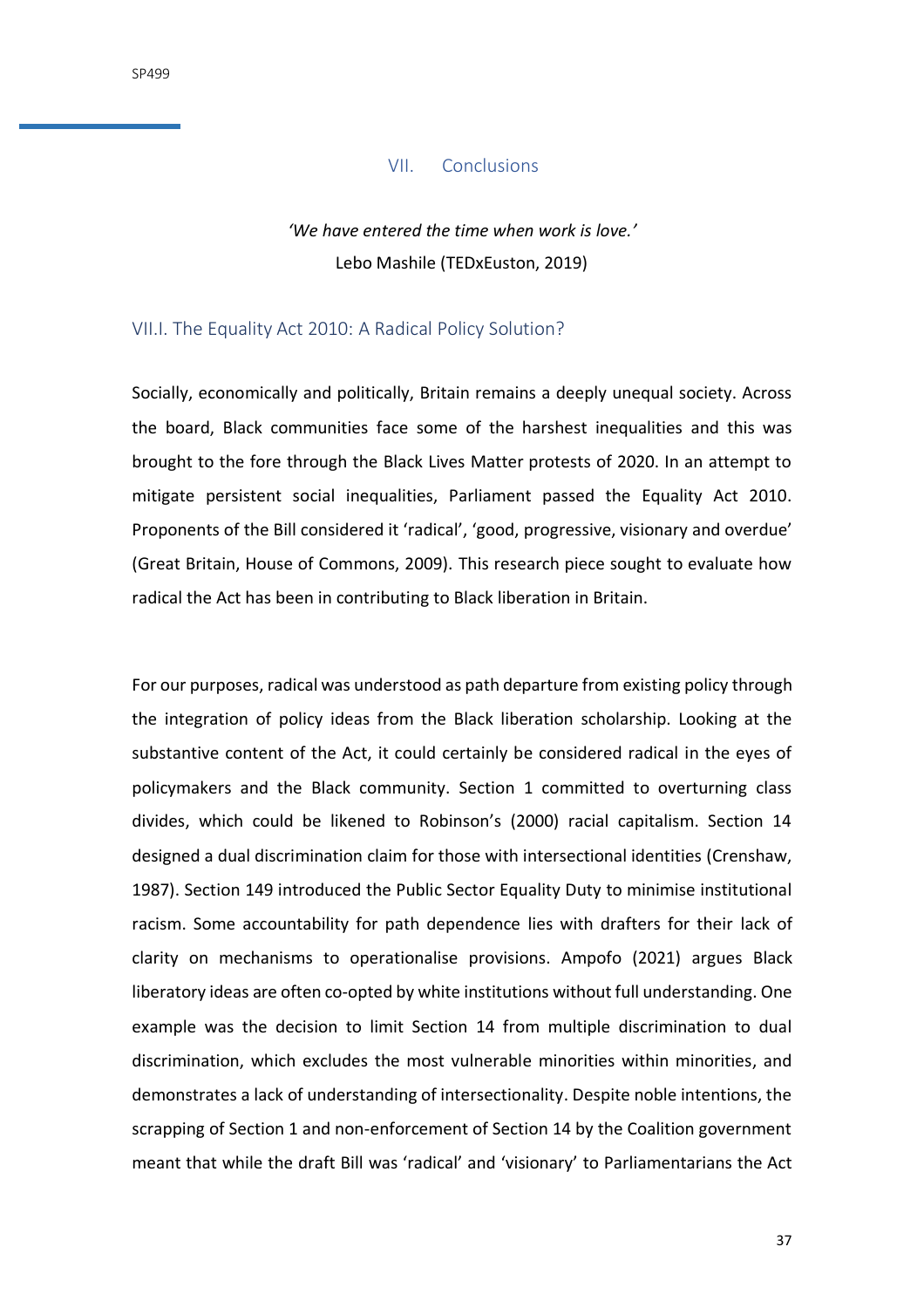is radical is words only. Perhaps it was an apprehension of the radical content that bolstered political opposition.

A significant idea upholding anti-Blackness in Britain, has been the legal conception of recognising personhood that historically dehumanised Black people (Jung and Vargas, 2021). Any act contributing to Black liberation would need to challenge this. The Equality Act introduced a dual conception of personhood. Section 2(9)(2)(a) perceives individuals as having protected characteristics, similar to the legal orthodox view. However, Section 2(9)(2)(b) recognises 'racial groups' which could be seen as a translation of communal conceptions of personhood existing in African radical communitarianism (Molega, 2018). This change is moderately radical in layering the conventional idea – which is reproduced by embedded principles - with the novel idea of communal identities (Streeck and Thelen, 2005). The duality would be perceived as radical by Parliamentarians. However, reputable Black liberation activist Davis (2020) argues gradual reform is rarely radical as there is always an inherent conservatism.

Exploring Davis' (2020) argument that gradual policy reform cannot be radical within existing institutions, a natural question arises about what alternative approaches could achieve Black liberation. According to Taylor's (2016) definition, liberation pursues true freedom, meaning: the right to be free from oppression; the right to make determinations about one's own life; freedom from duress, coercion or threat of harm. Achieving this understanding of liberation for Black communities in Britain would require overhauling existing institutions and social structures that uphold anti-Blackness. Whilst it is impossible to determine future policy trajectories, recommendations have been proposed. Initially, decolonising social values and institutions will make visible systems of inequality (Ampofo, 2021). Following on, new institutions with purposes of love and care ought to be established (Tronto, 2001; hooks, 2000). These institutions would require novel participation mechanisms capable of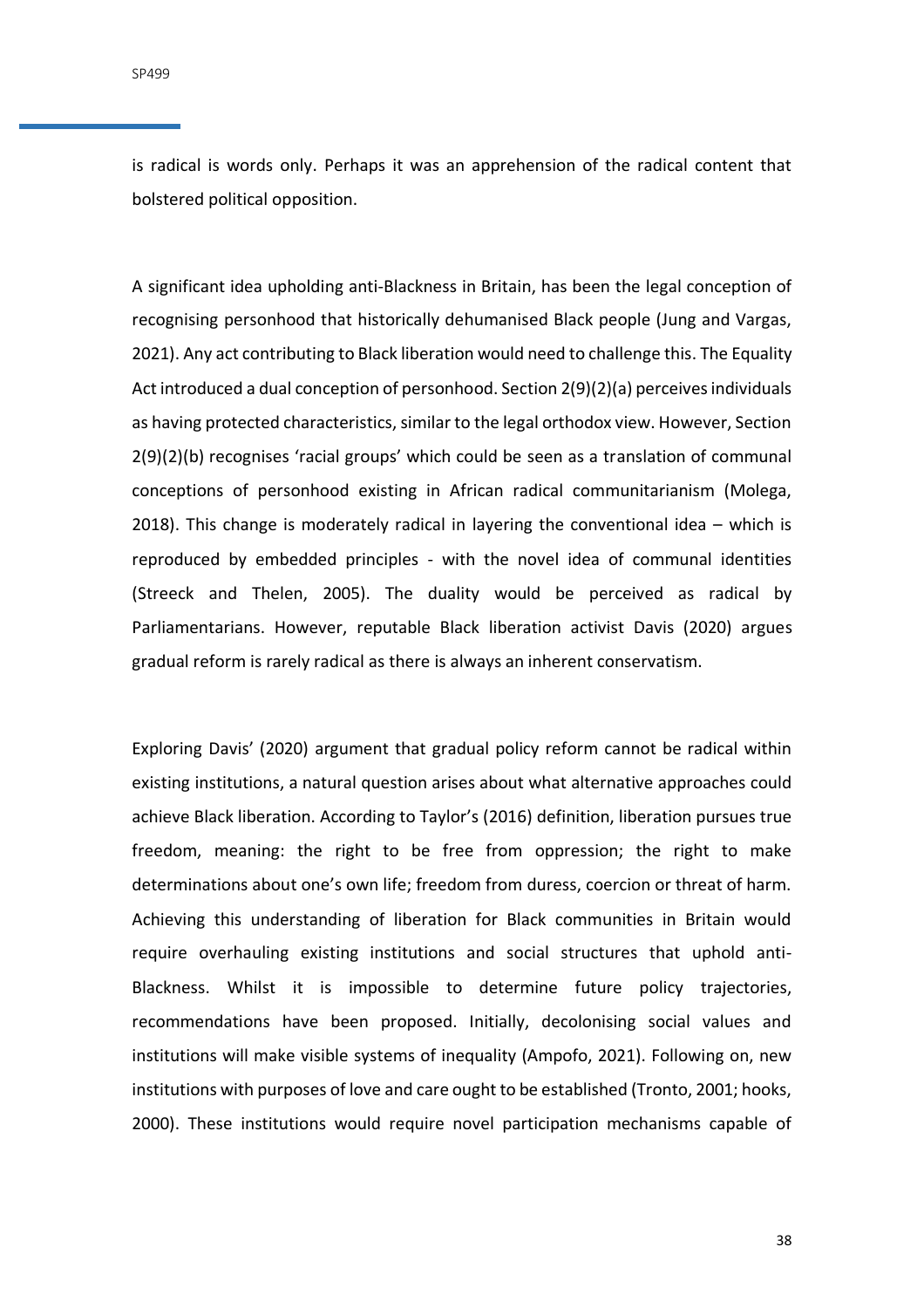listening to an array of knowledge bases. The facilitation of open dialogue would require a redistribution of resources, through financial and social reparations.

Overall, public crises occurring subsequent to the Equality Act indicate that Britain is far from achieving Black liberation. In fact, anti-Blackness continues to have fatal repercussions in modern Britain as was evident from: the police shooting of Mark Duggan in 2011; the 2017 Grenfell Tragedy; the ongoing Windrush Scandal; and sale of tear gas and rubber bullets to the USA by Britain during the 2020 Black Lives Matter protests(Petter, 2021; Symonds, 2020; Stone, 2020). This is largely because the Equality Act facilitates innovation in companies and public bodies using the statute as a foundation. However, institutions must create environments of freedom and liberation for themselves. Despite the bleak picture of perpetual anti-Blackness, the Equality Act 2010 is a young instrument. One decade is a short time to reverse 400 years of systemic anti-Blackness. As such the gradual change is promising and radical discourse in activism offers hope.

Had there been more scope and resources, interrogating emerging ideas would have been an insightful research direction. A qualitative research piece would have fostered an opportunity to interrogate Black liberation ideas being explored by activists and policy makers in the British context. The feasibility of these ideas could have been evaluated through semi-structured interviews with Black British activists and civilians, as well as non-Black civilians.

## <span id="page-38-0"></span>VII.II. Responsibilities of social policy

The mainstream social policy discipline has been resistant to grapple with the coloniality of European welfare states (Bhambara and Holmwood, 2018). However, social policy makers and academics must change their approach. Bloch et al (2013:196) assert that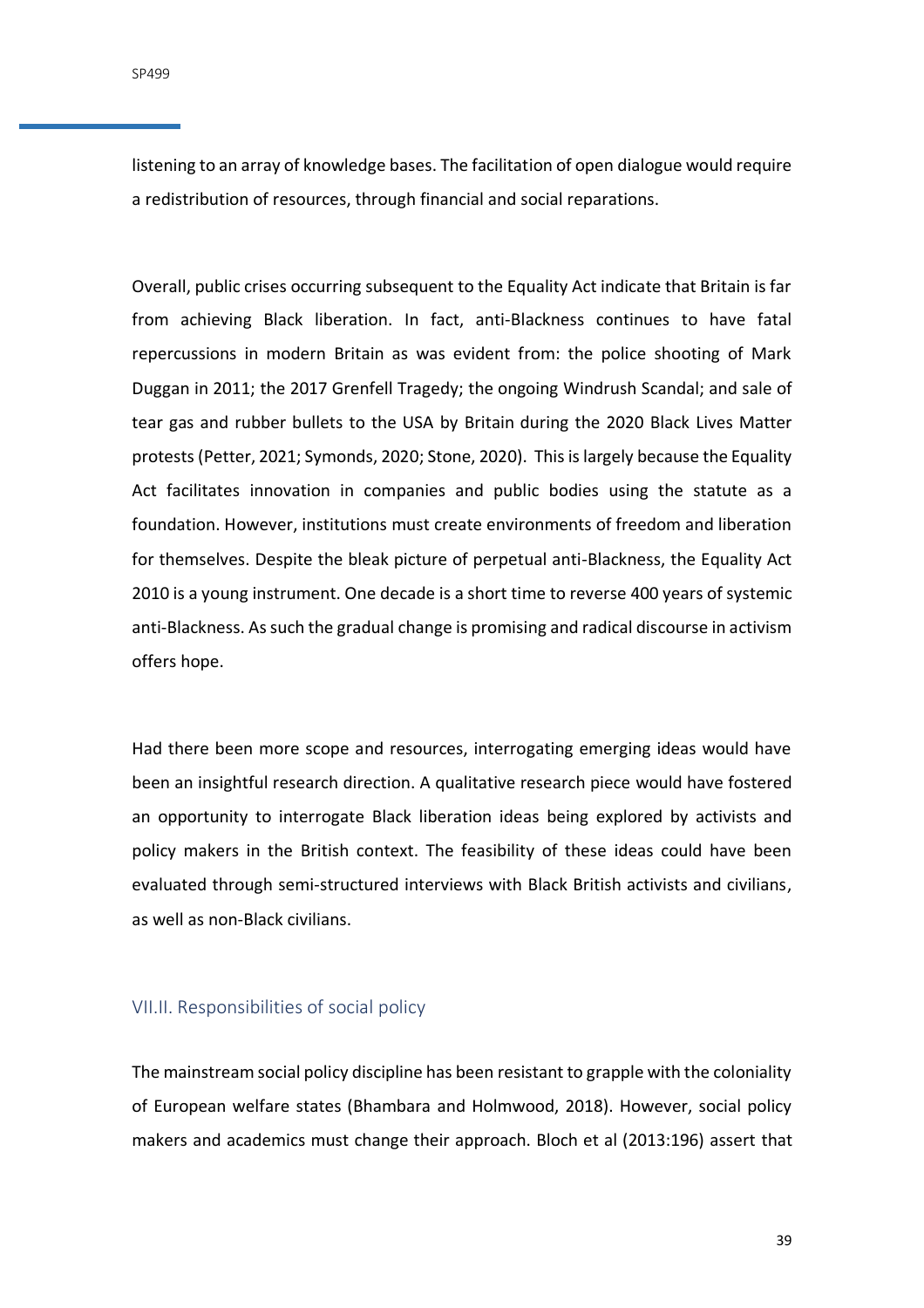'*social policy does not simply react and respond to the social world but also animates and drives it. Social policy interventions contribute to the ways… social world is… described and perceived and materially experienced'*. The true 'missed opportunity' of the Equality Act 2010 was a proposal for the advancement of Black liberation in Britain (Great Britain, House of Commons, 2009). Leaning into Kingdon's (2014) Windows of Opportunity model, social policy thinkers ought to prepare feasible policy alternatives that can be applied during a convergence of political will and public agendas. As it stands, radical policy alternatives could be in a period of abeyance, waiting for a favourable political environment. This being the case, the focusing events of the global Black Lives Matter protests and subsequent British public discourse, may have opened the window, if only partially, to attempt more radical policy approaches.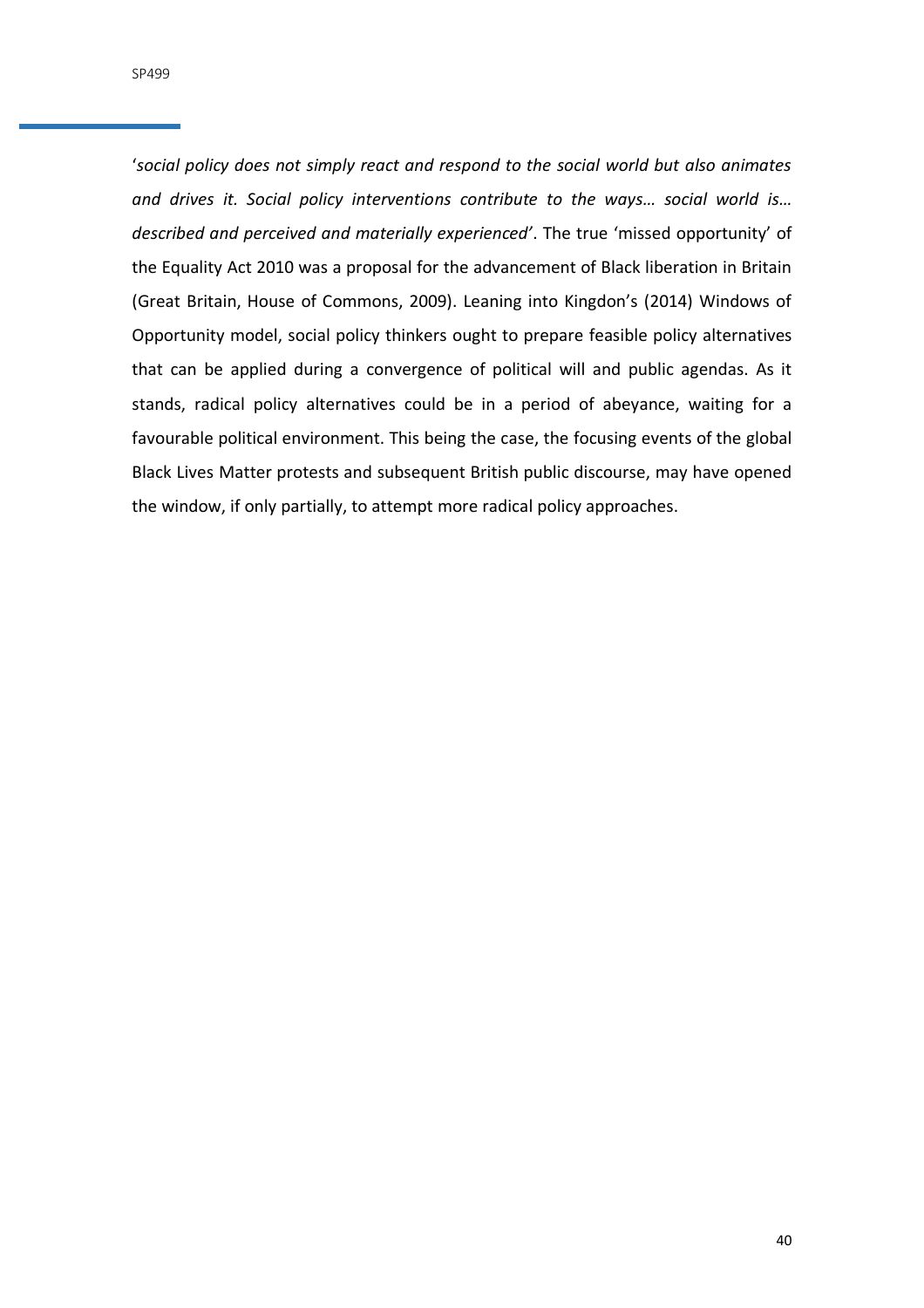# Bibliography

- <span id="page-40-0"></span>Abrams, D., and Houston, D, M., (2006). *Equality, Diversity and Prejudice in Britain: Results from the 2005 National Survey.* Kent: Centre for the Study of Group Processes.
- Adomako Ampofo, A., (2021). Decolonising Academia*. Cutting Edge Issues in Development Thinking & Practice, 19 Jan 2021.* London: LSE International Development. Available from: https://www.youtube.com/watch?v=YTwV91m9NX8.
- African Union. *Constitutive Act of the African Union* [online]. Lomé: African Union. Available from: https://au.int/sites/default/files/pages/34873-file-constitutiveact\_en.pdf.
- Agyeman, A., (2019). *The Year of Return: Ghana 2019.* [13 Aug 2021]. Available from: https://www.yearofreturn.com/.
- Ambikaipaker, M., (2021). Gendered Antiblackness and Police violence in the Formations of British Political Liberalism. In: Jung, M., and Vargas, J, H, C., *Antiblackness.* Durham: Duke University Press.
- Amos, V., and Doku, A., (2019). *Black, Asian and Minority Ethnic Student Attainment at UK Universities: #ClosingtheGap.* London: Universities UK and National Union of Students. Available from: https://www.universitiesuk.ac.uk/policy-and-analysis/reports/Documents/2019/bamestudent-attainment-uk-universities-closing-the-gap.pdf.
- Anand, A. (2020). The Reith Lectures. [2020: Mark Carney How We Get What We Value]. 02 Dec 2020. [04 Dec 2020]. Available at: https://www.bbc.co.uk/sounds/play/m000py8t.
- Angelou, M., (2021). *10 Most Popular Poems by Maya Angelou.* [17 Aug 2021]. Available from: https://www.familyfriendpoems.com/poet/maya-angelou/poems/.
- Apeagyei, K., (2020) *Surviving and thriving: A Black History month artistic celebration, 12 Oct 2020, London.* Firoz Lalji Centre for Africa.
- Ashtiany, S., (2011). The Equality Act 2010: Main Concepts. *International Journal of Discrimination and the Law.* **11**. 29-42. Available from: DOI: 1358-229112009.
- Aspinall, P. J., and Song, M., (2013). Is race a 'salient. . .' or 'dominant identity' in the early 21st century: The evidence of UK survey data on respondents' sense of who they are. *Social Science Research*  [online]. 42(2), 547-561. [18th Nov 2020]. Available from: DOI: 10.1016/j.ssresearch.2012.10.007.M,]8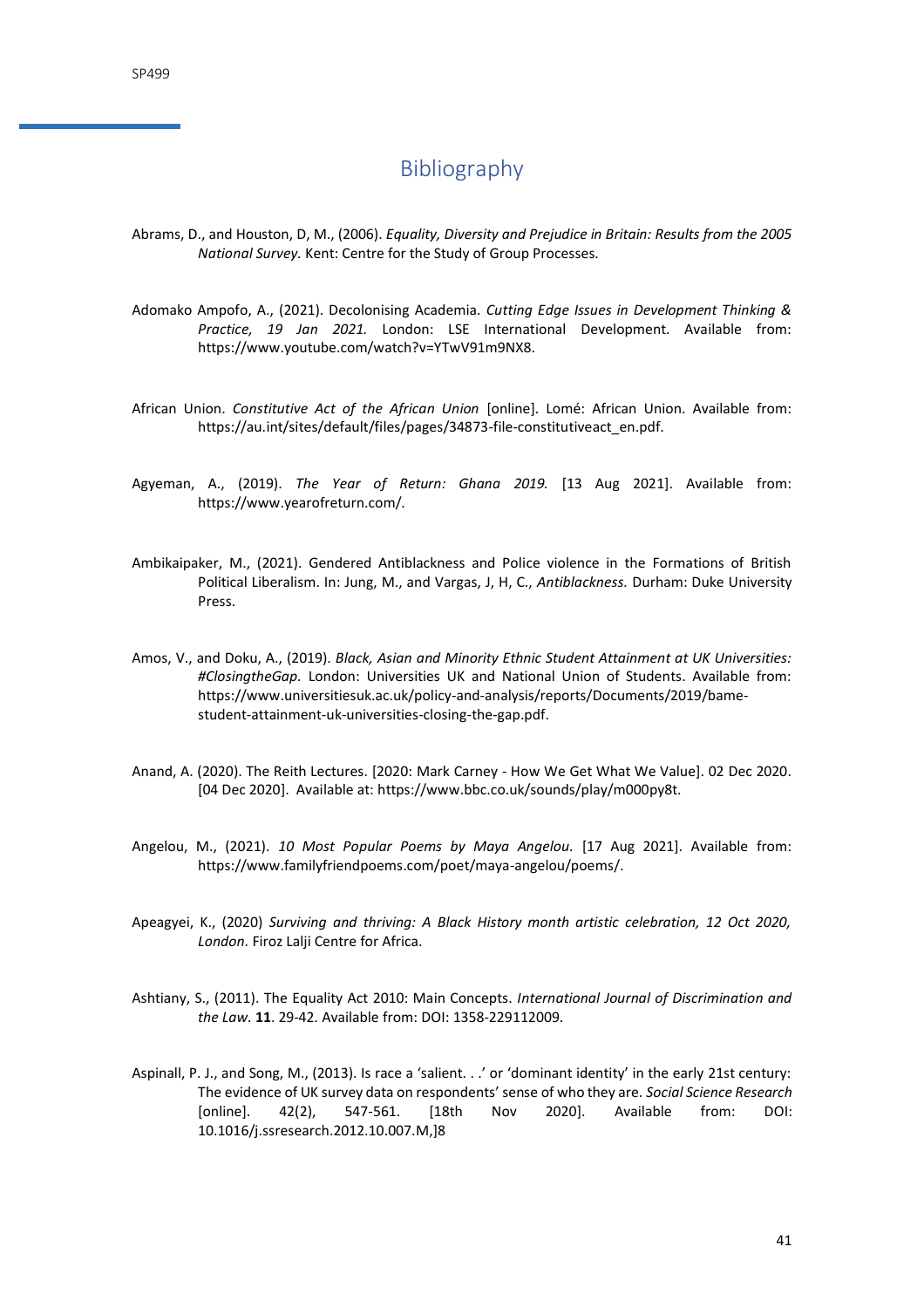- Babu, D., (2021). Priti Patel's 'support' for the police is little more than gesture politics. *The Guardian*  [online]. 28 Jul. [17 Aug 2021]. Available from: https://www.theguardian.com/commentisfree/2021/jul/28/priti-patel-police-gesture-politics.
- Bacevic, J. (2021). Epistemic injustice and epistemic positioning: towards an intersectional political economy. *SocArXiv* [online]. [02 Aug 2021]. Available at: DOI: org/10.31235/osf.io/pzsf8.
- Back, L., and Solomos, J., (2002) *Theories of Race and Racism*. 2nd Edition. Oxfordshire: Taylor & Francis Group.
- Baldwin, J., (2016). *I am Not Your Negro* [online]. 10 Sep 2016. [27 Dec 2020]. Available from: Amazon Prime.
- Bashi, V., (2004). Globalized anti-blackness: Transnationalizing Western immigration law, policy, and practice. *Ethnic and Racial Studies.* **27**(4), 584-606.
- Beland, D., and Powell, M. (2016). Continuity and Change in Social Policy. *Social Policy & Administration*  [online]*.* **50**(2), 129-147.
- Bhambra, G, K., and Holmwood, J., (2018). Colonialism, Postcolonialism and the Liberal Welfare State. *New Political Economy.* **23**(5) 574-587.
- Biddiss, M., (1999). Gobineau and the origins of European racism. In: Bulmer, M., *Racism.* Oxford: Oxford University Press. 49-51.
- Blackmore, J. and Lauder, H., (2011) Chapter 11: Researching Policy. In: Somekh, B., and Lewin, C., *Theory and Methods in Social Research*. Edition 2. London: Sage Publications Ltd.
- Blair, T. (2005). *The Labour Party Manifesto.* London: The Labour Party.
- Bloch, A., Neal, S., and Solomos, J., (2013). *Race, Multiculture & Social Policy*. Basingstoke: Palgrave Macmillan.
- Bourne, C., (2020). Falling between the cracks is it time to legislate for dual discrimination. *Kingsley Napley* [online]. (10 Mar). [10 Aug 2021]. Available from: https://www.kingsleynapley.co.uk/insights/blogs/employment-law-blog/falling-between-thecracks-is-it-time-to-legislate-for-dual-discrimination.
- Caldwell, B., (2020). The Road to Serfdom After 75 Years. *Journal of Economic Literature* [online]. **58**(3), 720-748. [18th Nov 2020]. Available from: DOI: 10.1257/jel.20191542.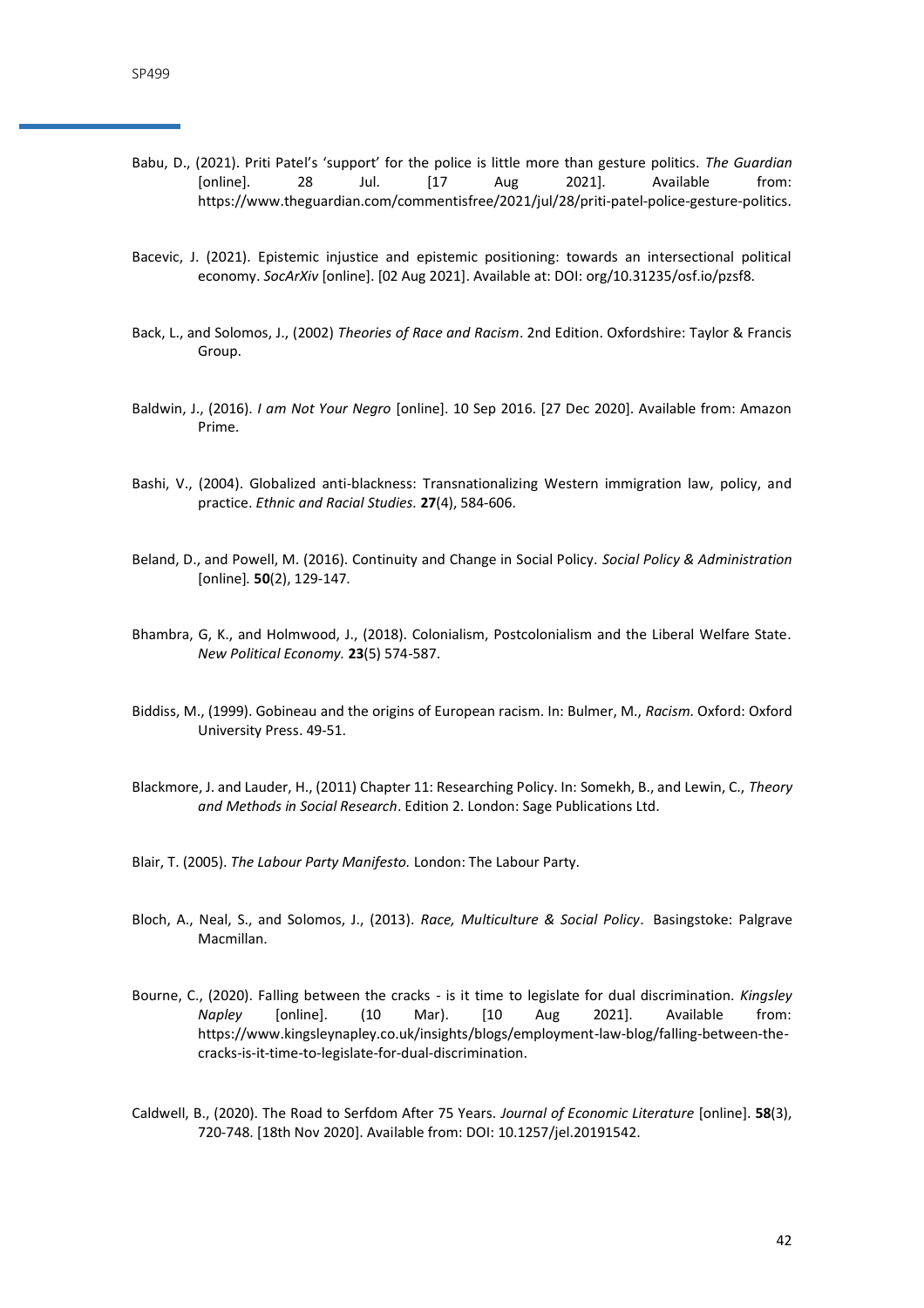- Caratathis, A. (2014). The Concept of Intersectionality in Feminist Theory. Philosophy Compass [online]. 9(5), 304-314. [02 Aug 2021]. Available from: DOI: 10.1111/phc3.12129.
- Carbardo, D, W., Crenshaw, K, W., Mays, V, M., and Tomlinson, B. (2014). Intersectionality: Mapping the Movements of a Theory. *Dub Bois Review: Social Science Research on Race* [online]*.* **10**(2), 303- 312. [02 Aug 2021]. Available from: DOI[: https://doi.org/10.1017/S1742058X13000349](https://doi.org/10.1017/S1742058X13000349)*.*
- Case., (2006). John Rawl's Theory of a Just Society. *Case* [online]. (01 Mar). [17 Aug 2021]. Available from: https://www.case.edu.au/blogs/case-subscription-library/john-rawls-theory-of-a-just-society.
- Coleman, N., (2020). Why We're Capitalising Black. *New York Times* [online]. 5 Jul. [21 Dec 2020]. Available from: https://www.nytimes.com/2020/07/05/insider/capitalized-black.html.
- Crenshaw, K. (1989). Demarginalising the Intersection of Race and Sex: A Black Feminist Critique of Antidiscrimination Doctrine, Feminist Theory and Antiracist Politics. *University of Chicago Legal Forum* [online]. **1989**(1), 139-167.
- Davis, A., (2020). Why Arguments Against Abolition Inevitably Fail. *Level, Medium* [online]. 6 Oct. [13 Aug 2021]. Available from: https://level.medium.com/why-arguments-against-abolition-inevitablyfail-991342b8d042.

Department for Education. (2014). *Promoting fundamental British values as part of SMSC in schools: Departmental advice for maintained schools.* London: Department for Education. Available from: https://assets.publishing.service.gov.uk/government/uploads/system/uploads/attachment\_d ata/file/380595/SMSC\_Guidance\_Maintained\_Schools.pdf.

- Donnelly, S. (2015). "Brilliant rhetoric" Malcolm X at LSE, 11 February 1965. 11 Feb. [04 Aug 2021]. Available from: https://blogs.lse.ac.uk/lsehistory/2015/02/11/brilliant-rhetoric-malcolm-x-atlse-11-february-1965/.
- Dosani, R. (2021). People have actually complained that a Black women's walking group was featured on Countryfile. *The Metro* [online]. 22 Jan. [03 Jun 2021]. Available from: https://metro.co.uk/2021/01/22/countryfile-hit-with-complaints-over-black-womenswalking-group-segment-13947978/.

Dunn. W. N., (2017). *Public Policy Analysis.* Sixth Edition. Abingdon: Taylor & Francis.

Dye, T, R., (1971). The Politics of Equality. New York: The Bobbs-Merrill Company Inc.

Equality and Human Rights Commission., (2017). Timeline of Our Achievement. E*qualityhumanrights.com.*  [10 Aug 2021]. Available from: https://www.equalityhumanrights.com/en/timeline.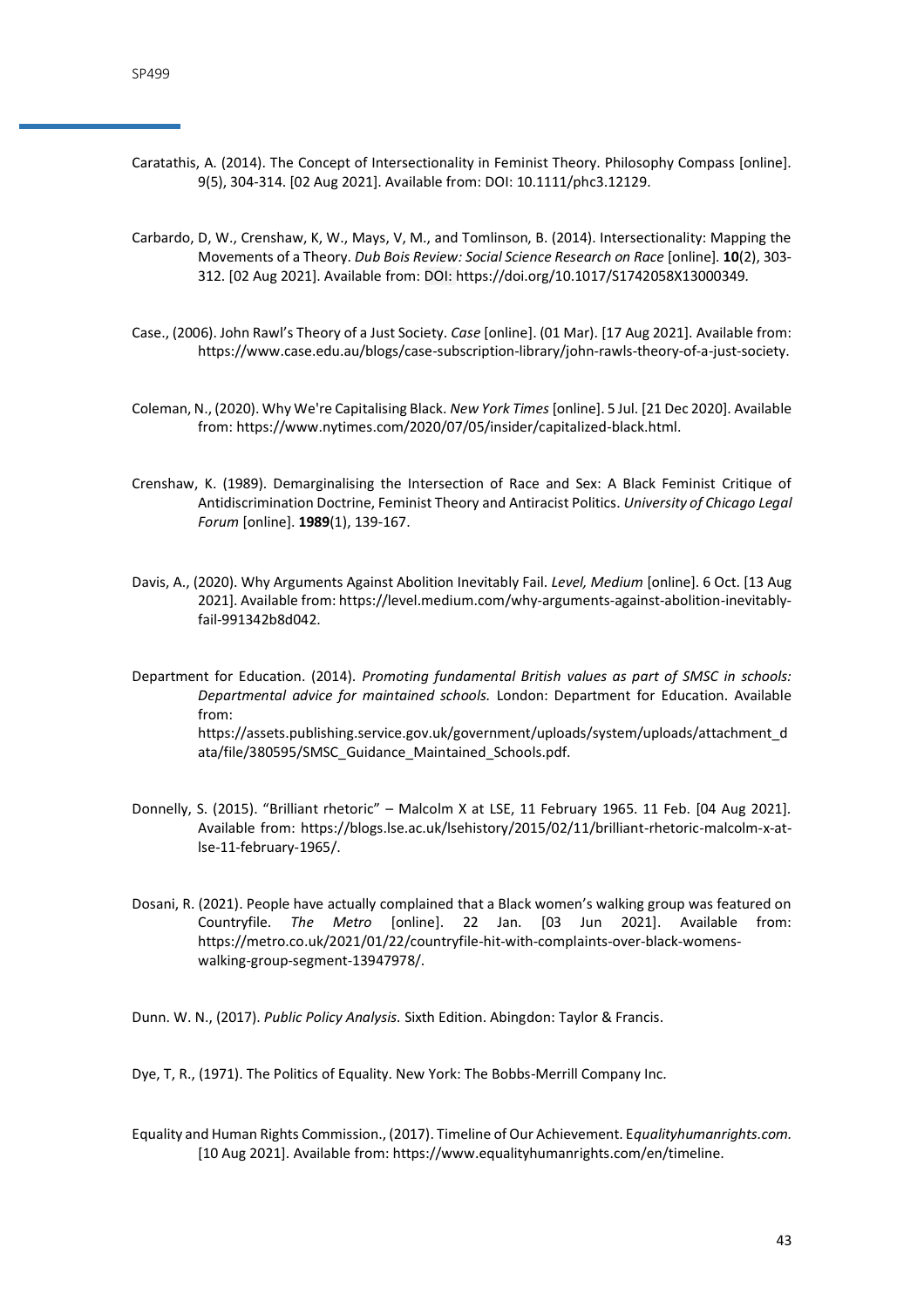Eze, M, O., (2011). I am because you are. *The UNESCO Courier: Many Voices, One World* [online]. Oct. [10 Aug 2021]. Available from: https://en.unesco.org/courier/octobre-decembre-2011/i-ambecause-you-are

Fanon, F., (2017). *Black Face, White Masks.* New edition. London: Pluto Press.

Fredrickson, G, M., (1995). *Black Liberation: A Comparative History of Black Ideologies in the United States and South Africa.* Oxford: Oxford University Press.

Garvey, M. (1937). *Message to the People.* Massachusetts: Majority Press.

- Government Equalities Office. (2008) *Framework for a Fairer Future - The Equality Bill.* London: Government Equalities Office. Available form: https://assets.publishing.service.gov.uk/government/uploads/system/uploads/attachment\_d ata/file/238713/7431.pdf.
- Government Equalities Office. (2009). *Equality Bill: Assessing the impact of a multiple discrimination provision.* London: Government Equalities Office. Available from: http://data.parliament.uk/DepositedPapers/Files/DEP2009-1229/DEP2009-1229.pdf.
- Grosfoguel, R., (2016). What is Racism? *Journal of World-Systems Research* [online]. **22**(1), 9-15. [18th Nov 2020]. Available at: DOI: 10.5195/jwsr.2016.609.
- [Hand, J.](https://researchportal.port.ac.uk/portal/en/persons/james-hand(1096f75a-2240-4d77-a865-3babe14981ad).html), (2011). 'Combined discrimination [section 14 of the Equality Act 2010: a partial and redundant](https://researchportal.port.ac.uk/portal/en/publications/combined-discrimination--section-14-of-the-equality-act-2010-a-partial-and-redundant-provision(177c833b-059c-4092-86e1-b1ba1d826680).html)  [provision?'](https://researchportal.port.ac.uk/portal/en/publications/combined-discrimination--section-14-of-the-equality-act-2010-a-partial-and-redundant-provision(177c833b-059c-4092-86e1-b1ba1d826680).html). *Public Law*. **2**. 482-490.
- Hand, J., (2016). *An Analysis of Aspects of the Equality Act 2010.* Doctor of Philosophy. University of Portsmouth. [21 Jul 2021]. Available from: https://www.researchgate.net/profile/James-Hand-2/publication/311372874 An analysis of aspects of the Equality Act 2010 Commentary as\_part\_of\_PhD\_by\_Publication/links/584310b308ae2d217563798a/An-analysis-of-aspectsof-the-Equality-Act-2010-Commentary-as-part-of-PhD-by-Publication.pdf.
- Haworth, A. (2020). The Global Fight for Black Lives. *Marie Claire* [online]. 23 Nov. [30 Jul 2021]. Available from: https://www.marieclaire.com/politics/a34515361/black-lives-matter-international/.

Hayward. C. R., (1998). De-Facing Power. *Polity*. **31**(1), 1-22.

Hoffman, S, L., (2010). Human Rights in the Twentieth Century. Cambridge: Cambridge University Press.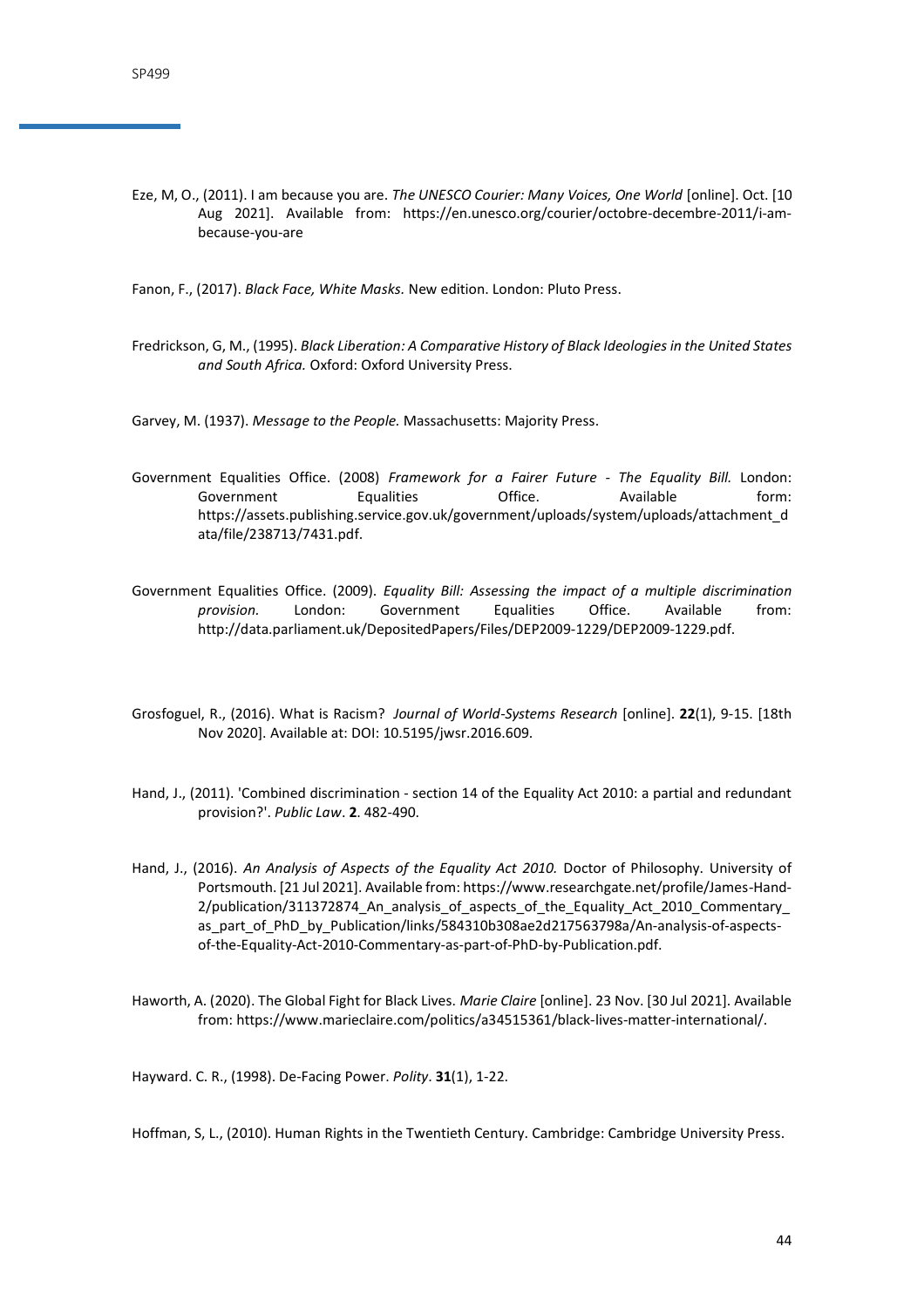Holloway, L., (2020). 'We Must Take Notice of Labour's New Direction'. *The Voice.* Apr.

Home Office., and The Rt Hon Theresa Map MP., (2010). Socio-economic duty to be scrapped. Gov.uk. [10 Aug 2021]. Available from: https://www.gov.uk/government/news/socio-economic-duty-tobe-scrapped.

hooks, b., (1994). *Teaching to Transgress.* Abingdon: Routledge.

- hooks, b., (2001). *All About Love, New Visions*. First Perennial Edition. New York: HarperCollins.
- Iafrati, S., and Millar, J., (2019). *Social Policy Association. 0*3 June. [04 Dec 2020]. Available from: http://www.social-policy.org.uk/50-for-50/race-ethnicity-social-policy/.
- Jardina, A., and Piston, S. (2021). The Effects of Dehumanizing Attitudes about Black People on Whites' Voting Decisions. *British Journal of Political Science* [online]. 1-23. Available from: DOI:<https://doi.org/10.1017/S0007123421000089>
- Jones, W., (2019). What are the conservatives waiting for? Repeal this ridiculous Equality Act. *Conservative Woman.* 15 Feb. [10 Aug 2021]. Available form: https://www.conservativewoman.co.uk/what-are-conservatives-waiting-for-repeal-thisridiculous-equality-act/.

Jung, M., and Vargas, J, H, C., (2021). *Antiblackness.* Durham: Duke University Press.

Kahneman, D., (2012). *Thinking Fast and Slow.* London: Penguin Books.

- Kelley, R., (2017). What Did Cedric Robinson Mean by Racial Capitalism? *Boston Review* [online]. 12 Jan. [14 Aug 2021]. Available from: http://bostonreview.net/race/robin-d-g-kelley-what-did-cedricrobinson-mean-racial-capitalism.
- Khan, O., (2020). *The Colour of Money Report.* London: The Runnymede Trust. Available from: https://www.runnymedetrust.org/uploads/publications/pdfs/2020%20reports/The%20Colou r%20of%20Money%20Report.pdf.
- King, M, L., and Washington, J, M., (1986). A Testament of hope: The Essential Writings and Speeches. New York: Harper Collins.
- Kingdon. J. W., (2014). *Agendas, Alternatives and Public Policies.* Second Edition. Essex: Pearson Education Limited.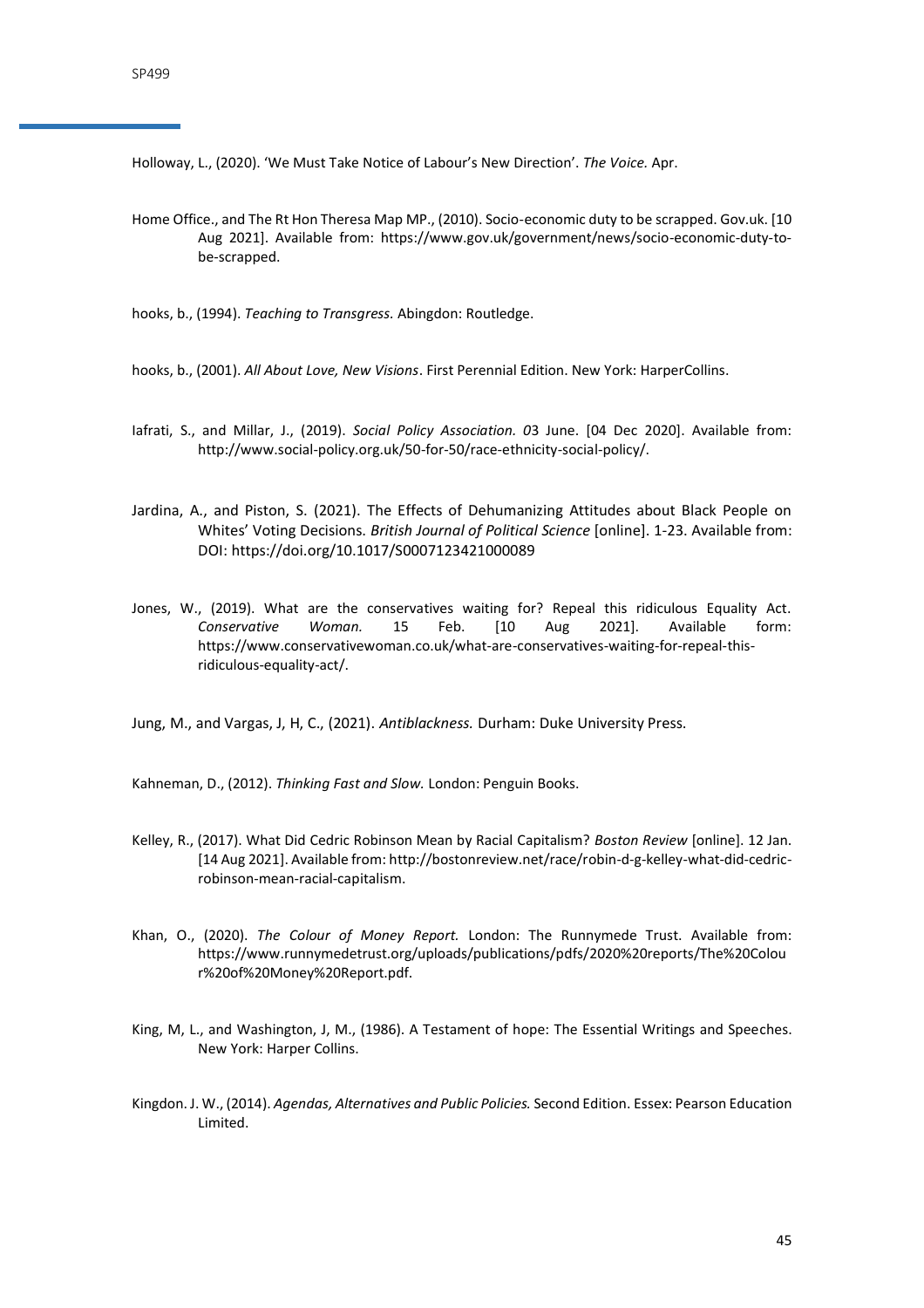Konig, D, T., (2006). The Long Road to Dred Scott: Personhood and the Rule of Law in Trial Court Records of St. Louis Slave Freedom Suits. *UMKC Law Review.* **75**(1), 53-80.

Kurki, V.A.J., (2019). *A Theory of Legal Personhood*. Oxford: Oxford University Press.

- Lewis. D., (2017) Should We Pay More Attention to South-North Learning?. *Human Service Organizations: Management, Leadership & Governance* [online]. **41**(4), 327-331. [09 Dec 2020] Available from: DOI: 10.1080/23303131.2017.1366222.
- Lewis, R., (2011). Marcus Garvey: the remapping of Africa and its diaspora. *Critical Arts: South-North Cultural and Media Studies.* **25**(4), 473-483. Available from: https://doi.org/10.1080/02560046.2011.639956.
- Loop., (2019). Jamaica and Ghana Arrange Reciprocal Visa-free Travel. *Loop Jamaica* [online]. 17th June. [19 Nov 2020]. Available from: http://www.loopjamaica.com/content/jamaica-andghana-arrange-reciprocal-visa-free-travel
- Macpherson, W. (1999). *The Stephen Lawrence Inquiry*. London: Parliament. Available from: https://assets.publishing.service.gov.uk/government/uploads/system/uploads/attachment\_d ata/file/277111/4262.pdf.
- Mandle, J., (2009). *Rawls's: A Theory of Justice.* Cambridge: Cambridge University Press.
- Matebeni, Z., and Msibi, T., (2015). Vocabulary of the non-normative. *Agenda: Empowering women for gender equity* [online]*.* **103**(29), 3-9. Available from: 10.1080/10130950.2015.1025500
- Mathers, M., (2021). Bristol council calls for parliamentary inquiry into slavery reparations. *The Independent* [online]. 03 Mar. [14 Aug 2021]. Available from: https://www.independent.co.uk/news/uk/home-news/bristol-council-slavery-reparationsparliamentary-inquiry-b1811676.html.
- Maurice, E. P., (2020). Tory MP Ben Bradley wants to 'look at equalities law' after suggesting straight, white men don't have enough rights. *Pink News* [online]*.* 20th Nov. [20th Nov 2020]. Available from: https://www.pinknews.co.uk/2020/11/20/tory-mp-ben-bradley-minister-meninternational-day-equality-actbacklash/?fbclid=IwAR3DG8G4H595PyGzENclidD7BCffkbTkCzu8uBZqvROdmBCwpf5jfwMTN0I .
- Melas, C., (2021). Stevie Wonder is moving to Ghana. *CNN Entertainment* [online]. 22 Feb. [13 Aug 2021]. Available from: https://edition.cnn.com/2021/02/22/entertainment/stevie-wonder-movingghana-trnd/index.html.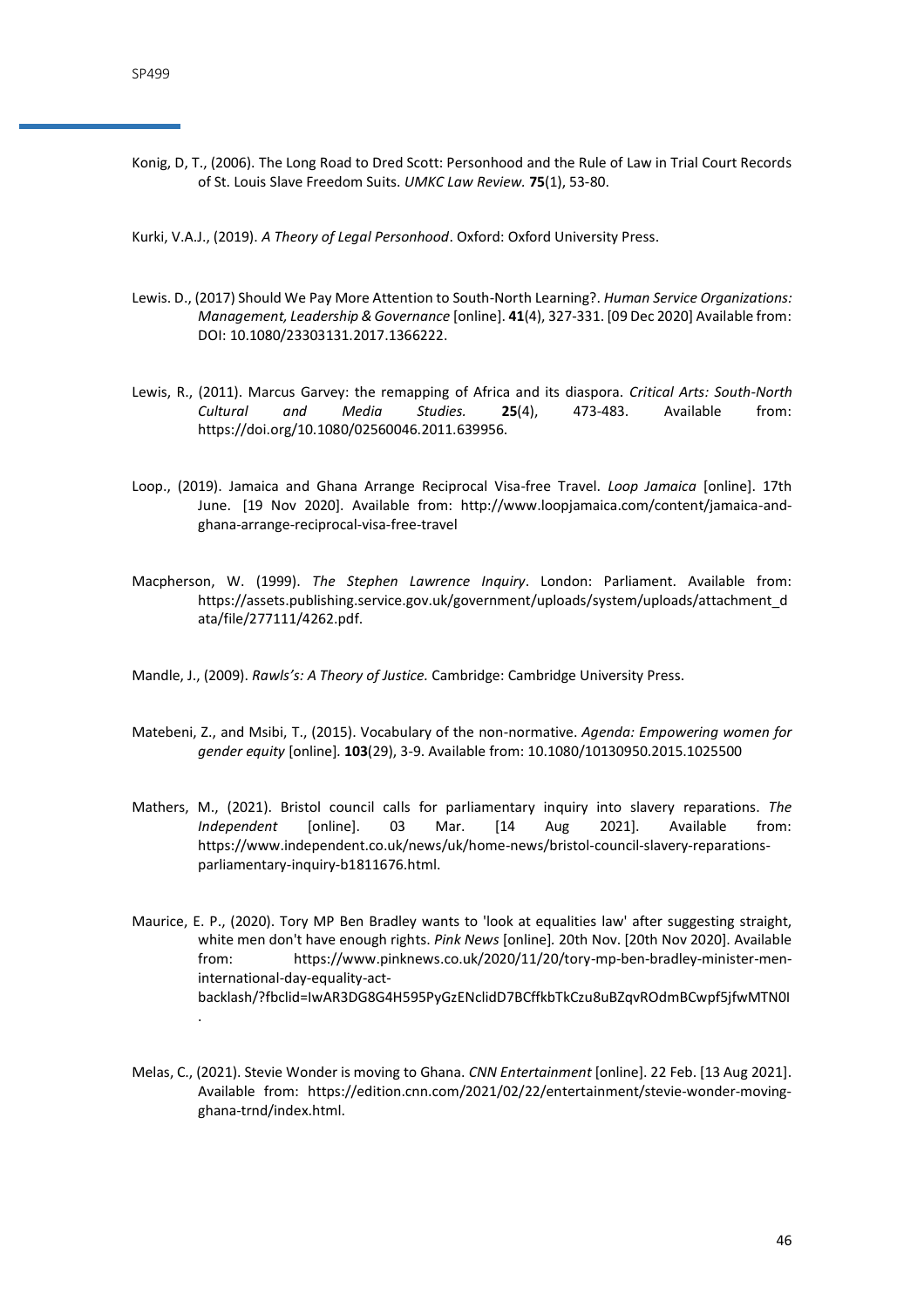- Merrick, R., and White, N., (2021). United Nations experts condemn 'shocking' race report and call for Commission to be scrapped. *The independent* [online]*.* 19 Apr. [19 Jul 2021]. Available from: https://www.independent.co.uk/news/uk/politics/race-report-un-boris-johnson-commissionb1833671.html.
- Milkman, R., Luce, S., and Lewis, P., (2014). Occupy Wall Street. In: Goodwin, J., and Jasper, J, M. *The Social Movements Reader.* New Jersey: Wiley-Blackwell
- Mondon, A., and Winter, A., (2017). Whiteness, Populism and the Racialisation of the Working Class. *Global Studies in Culture and Power* [online]. **26**(5), 510-528. [18th Nov 2020] Available from: DOI: 10.1080/1070289X.2018.1552440.
- Morabito, C., Vandenbroeck, M., and Roose, R., (2013). 'The Greatest of Equalisers': A Critical Review of International Organisations' Views on Early Childhood Care and Education. *Journal of social policy*, **42**(3), .451–467.
- Mos-Shogbamimu, S., (2018). UK Equality Act Is Not Fit For Purpose: It's Time for the Law to Recognise Multiple Discrimination. *Fawcett.* 05 Jun. [10 Aug 2021]. Available from: https://www.fawcettsociety.org.uk/blog/uk-equality-act-is-not-fit-for-purpose-its-time-forthe-law-to-recognise-multiple-discrimination.

Motsamai, M., (2018). Personhood and Rights in an African Tradition. *South African Journal of Political Studies.* **45**(2), 217-231. Available from: https://doi.org/10.1080/02589346.2017.1339176.

- Murray, J., (2020). Teaching White Privilege as an Uncontested Fact is Illegal, Minister Says. *The Guardian*  [online]*.* 20 Oct. [21 Dec 2020]. Available from**:**  https://www.theguardian.com/world/2020/oct/20/teaching-white-privilege-is-a-fact-breaksthe-law-minister-says.
- O'Brien, L., (2013). Britain now has 7 social classes and working class is a dwindling breed. *The Independent* [online]. 03 Apr. [23 Aug 2021]. Available from: [https://www.independent.co.uk/news/uk/home-news/britain-now-has-7-social-classes-and](https://www.independent.co.uk/news/uk/home-news/britain-now-has-7-social-classes-and-working-class-dwindling-breed-8557894.html?r=79880)[working-class-dwindling-breed-8557894.html?r=79880.](https://www.independent.co.uk/news/uk/home-news/britain-now-has-7-social-classes-and-working-class-dwindling-breed-8557894.html?r=79880)
- O'Conner, R. (2017), Grime artists criticise Metropolitan Police over risk assessment form that 'targets certain genres' of music. *The Independent* [online]. (28 Mar). [03 Jun 2021]. Available from: https://www.independent.co.uk/arts-entertainment/music/news/grime-artists-form-696 risk-assessment-target-cancel-gigs-djs-mcs-matthew-hancock-mp-a7651546.html.
- Office for National Statistics., (2021). *Unemployment Ethnicity Facts and Figures.* [15 Jul 2021]. Available from: https://www.ethnicity-facts-figures.service.gov.uk/work-pay-andbenefits/unemployment-and-economic-inactivity/unemployment/latest.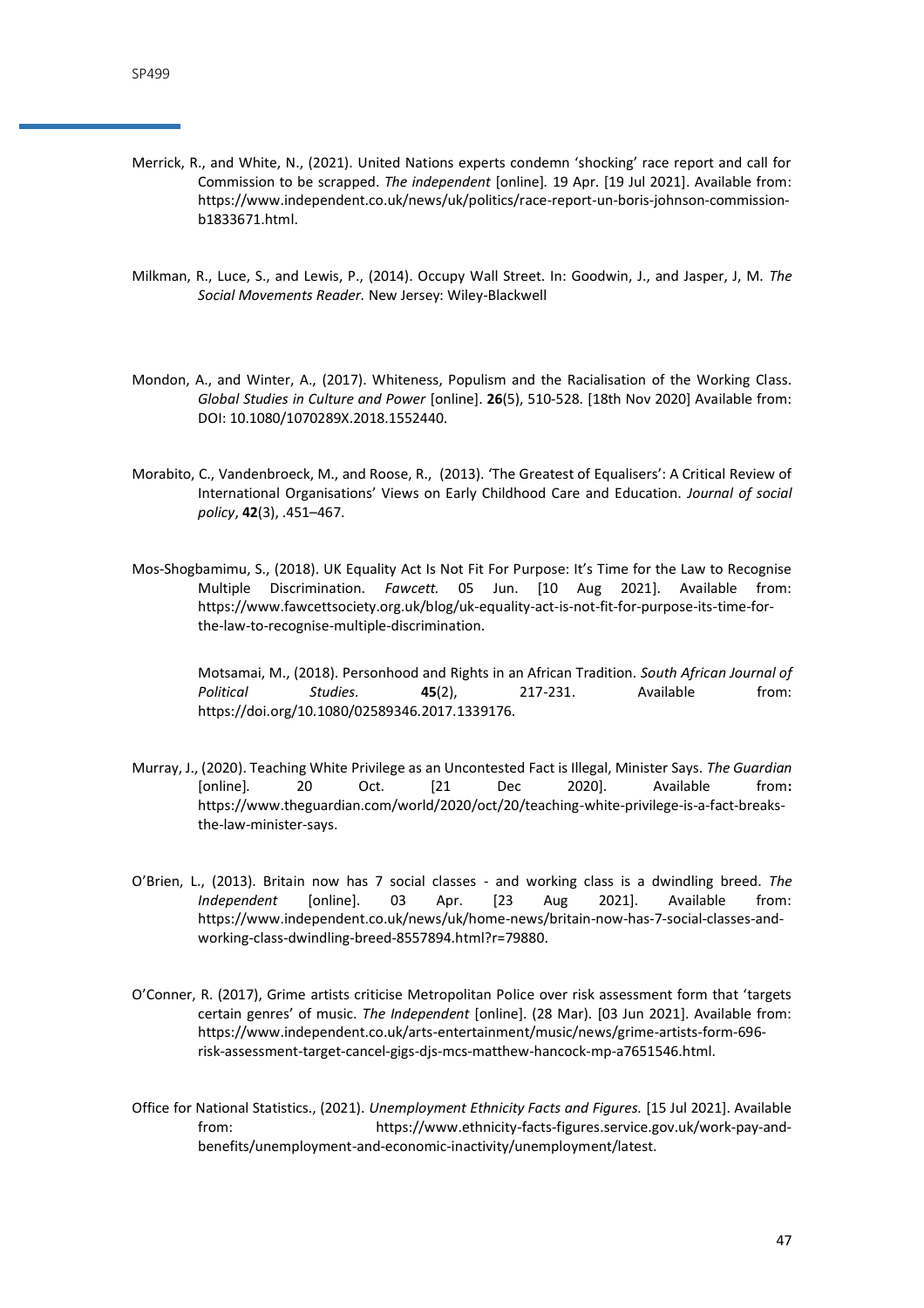- Okech, A. (2021). *Decolonising the Researcher Keynote. April 28th 2021, London.* King's College London.
- Ostrom, V., and Bentley, A. F., (1992). Rethinking Social Policy, Race and the Underclass: Christopher Jencks. *Business Horizons.* **35**(5), 75-76.
- Pailey, R. N. (2020). De-centring the 'White Gaze' of Development. *Institute of Social Studies* [online]. **51**(3), 729–745. [18th Nov 2020] Available from: DOI: 10.1111/dech.12550.
- Pegg, D., and Evans, R. (2021). Buckingham Palace banned ethnic minorities from office roles, papers reveal. *The Guardian* [online]. (02 Jun). [03 Jun 2021]. Available from: https://www.theguardian.com/uk-news/2021/jun/02/buckingham-palace-banned-ethnicminorities-from-office-roles-papers-reveal.
- Petter, O., (2021). Windrush Scandal: Everything You Need To KNow About the Major Political Crisis. *The Independent* [online]. (22 Jun). [16 Aug 2021]. Available from: https://www.independent.co.uk/life-style/windrush-day-2021-scandal-historyb1870442.html?r=24424.
- Person. In: Stewart, W, J., (2006). Collins Dictionary of Law. Glasgow: Harper Collins. Available from: https://legal-dictionary.thefreedictionary.com/person
- Phillips, C., and Earle, R. (2010). Reading Difference Differently?: Identity, Epistemology and Prison Ethnography. *Oxford Journals* [online]. **50**(2), 360-378. [30 Jul 2021]. Available from: https://www-jstororg.gate3.library.lse.ac.uk/stable/pdf/43610763.pdf?refreqid=excelsior%3A0d012020c2e411c b1ffcb5a7017c857b.
- Phillips, C., (2011). Institutional Racism and Ethnic Inequalities: An Expanded Multilevel Framework. *Journal of Social Policy* [online]. **40**(1), 173-192. [20th Nov 2020]. Available from: https://doiorg.gate3.library.lse.ac.uk/10.1017/S0047279410000565.
- Pierson, P., (2000). Increasing Returns, Path Dependence, and the Study of Politics. *The American Political Science Review.* **94**(2), 251-267. Available from: https://www.jstor.org/stable/2586011.
- Poetry Foundation., (2020). Chris Abani vs. Entanglement. The VS Podcast. 19 May. [19 Aug 2021]. Available from: https://www.poetryfoundation.org/podcasts/153449/chris-abani-vsentanglement.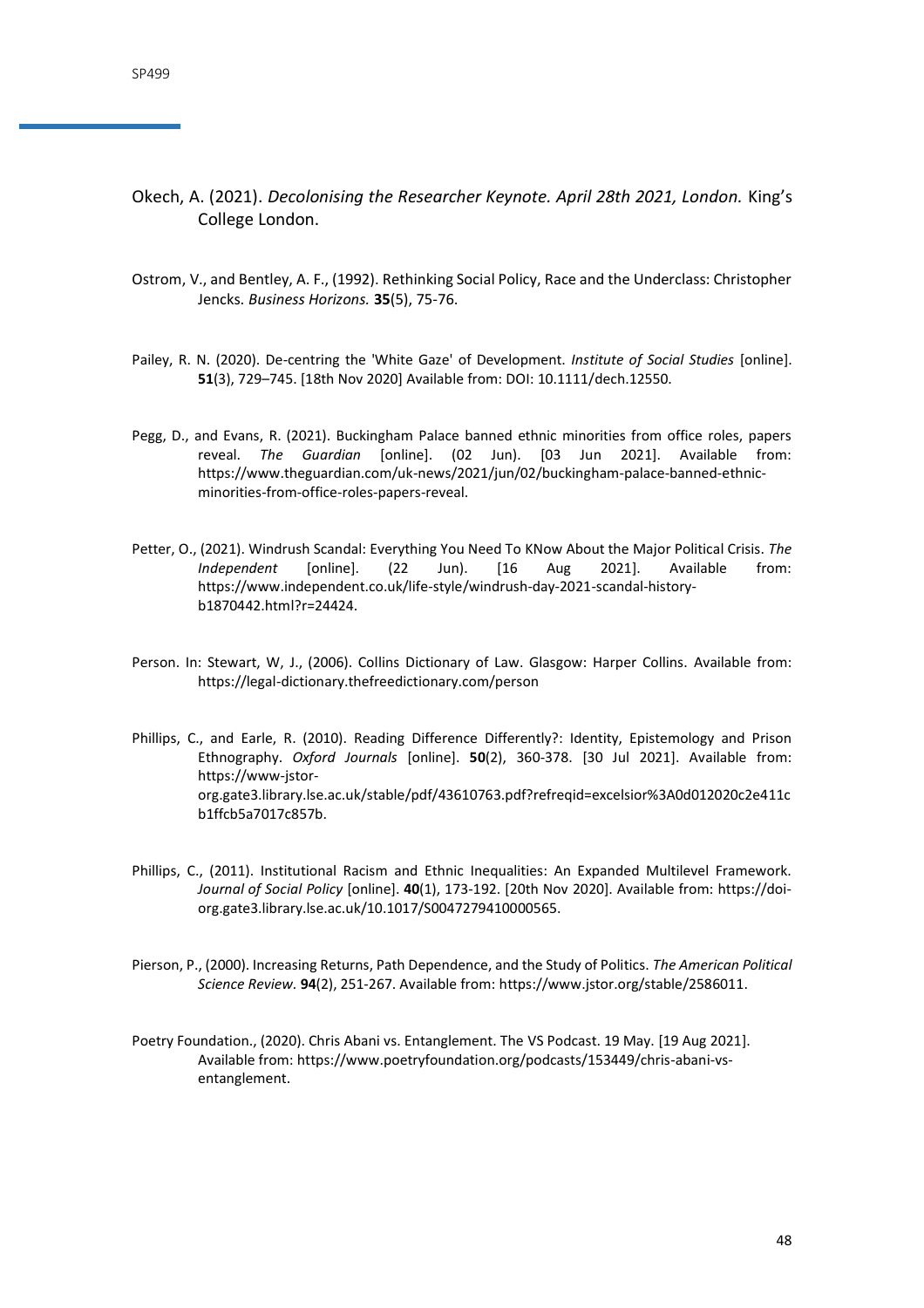Radical. In: Oxford Learner's Dictionary. (2021). *Oxford Learner's Dictionary* [online]. [12 Aug 2021]. Available from: the contract of the contract of the contract of the contract of the contract of the contract of the contract of the contract of the contract of the contract of the contract of the contract of the contract o https://www.oxfordlearnersdictionaries.com/definition/english/radical\_1?q=radical.

Rawls, J., (1971). A Theory of Justice. Cambridge: Cambridge University Press.

- Reid, J., (2021). *Creator of Term 'Critical Race Theory' Kimberlé Crenshaw Explains What It Really is* [video]. New York: MSNBC. [06 Jul 2021]. Available from: https://www.youtube.com/watch?v=n4TAQF6ocLU.
- Robinson, Cedric J & Kelley, Robin D. G., (2000). *Black Marxism*, Chapel Hill: The University of North Carolina Press.
- Ruebain, D., (2019). If we don't protect arts education we'll lose the next generation of performers. *The Guardian* [online]. (20 May). [02 Jul 2021]. Available from: https://www.theguardian.com/education/2019/may/20/if-we-dont-protect-arts-educationwell-lose-the-next-generation-of-performers.
- Runge, J., (2018). Government 'analysis' on equality impacts flawed, but that is no excuse not to act. *National Institute of Economic and Social Research.* 14 Mar. [10 Aug 2021]. Available from: https://www.niesr.ac.uk/blog/government-'analysis'-equality-impacts-flawed-no-excuse-notact.
- Runnymede Trust., (2021). *England Civil Society Submission to the United Nations Committee on the Elimination of Racial Discrimination.* London: The Runnymede Trust. Available from: https://www.runnymedetrust.org/uploads/CERD/Runnymede%20CERD%20report%20v3.pdf.
- Shah, A. (2021). *The Epistemic Urgency of Conceptual Diversity - Reshaping Knowledge Production in the Social Sciences, 1st June 2021, London*.

Simmel, G., (1950). The Sociology of Georg Simmel. New York: Free Press.

- Smith, G., (1978). The Meaning of 'Success' in Social Policy: A Case Study. *Public Administration (London)*  [online]. **56**(3), 263-281.
- Sobolewska, M. (2011). Religion and Politics Among Ethnic Minorities in Britain. *British Religion on Numbers.* [03 Aug 2021]. Available from: http://www.brin.ac.uk/religion-and-politics-amongethnic-minorities-in-britain/.
- Statistia Research Department., (2021). *Unemployment rate of the UK 2002-2020.* [15 Jul 2021]. Available from: https://www.statista.com/statistics/1123370/unemployment-rate-in-the-unitedkingdom-uk/.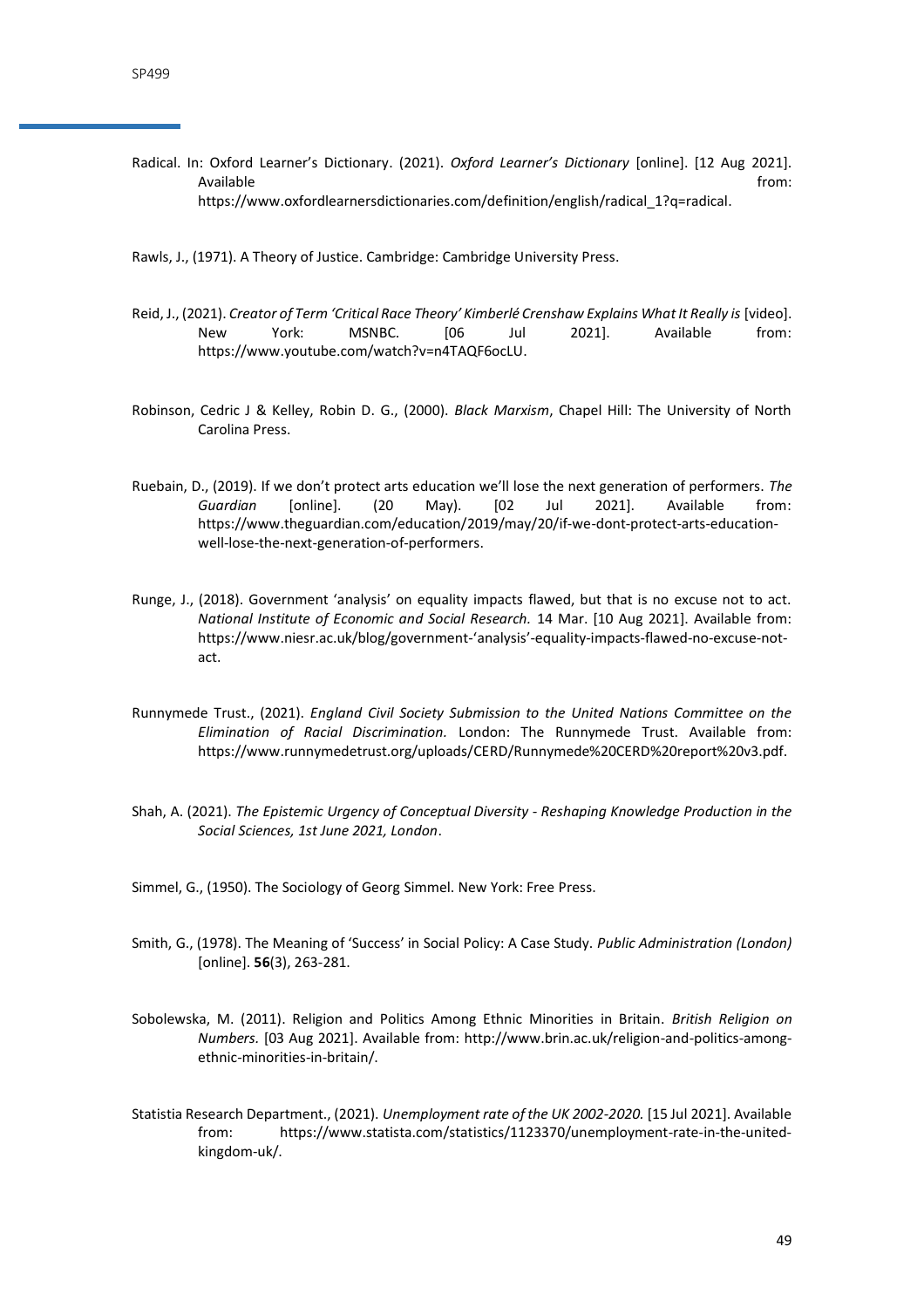- Stewart, F., (2015*) Social Policy Futures: Wreckage, Resilience or Renewal*. London: LSE Department for Social Policy.
- Streeck, W., and Thelen, K., (2009). Introduction: Institutional Change in Advanced Political Economies. In: Thelen, K., *Beyond Continuity: Institutional Change in Advanced Political Economies.* New York: Oxford university Press.
- Stone, J., (2020). George Floyd protests: UK government urged to suspend export of tear gas, rubber bullets and riot shields to US amid 'excessive' use of force. *The Independent* [online]. 01 Jun. [23 Aug 2021]. Available from: [https://www.independent.co.uk/news/uk/politics/george](https://www.independent.co.uk/news/uk/politics/george-floyd-protests-uk-export-tear-gas-rubber-bullets-shields-us-a9543106.html)[floyd-protests-uk-export-tear-gas-rubber-bullets-shields-us-a9543106.html.](https://www.independent.co.uk/news/uk/politics/george-floyd-protests-uk-export-tear-gas-rubber-bullets-shields-us-a9543106.html)
- Symonds, T., (2020). Grenfell Tower inquiry: Four possible reasons for the fire. *The BBC* [online]. (06 Nov). [16 Aug 2021]. Available from: https://www.bbc.co.uk/news/uk-54792108.
- Tarrow, S., (1998). *Power in Movement: Social Movements and Contentious Politics.* Cambridge: Cambridge University Press.
- Taylor, I. (2009).Myths of the white working class. *Socialist Review* [online]*.* (May). [03 Aug 2021]. Available from: http://socialistreview.org.uk/336/myths-white-working-class.
- Tedx Talks., (2016). *From #BlackLivesMatter to Black Liberation.* Keeanga-Yamahtta Taylor. Baltimore: Tedx Talks. [06 Jul 2021]. Available from: https://www.youtube.com/watch?v=nyE5nI1nRJI.
- Tedx Talks. (2019)., *On Diversity: Access Ain't Inclusion.* Anthony Jack. Cambridge: Tedx Talks. [13 Jul 2021]. Available from: https://www.youtube.com/watch?v=j7w2Gv7ueOc.
- Tedx Talks., (2019). *Going Through Race.* London: Tedx Talks. [06 Aug 2021]. Available from: https://www.youtube.com/watch?v=q\_73IDC9G8c.
- Thelen, K. (2012). Varieties of Capitalism: Trajectories of Liberalization and the New Politics of Social Solidarity. *Annual Review of Political science.* **15**(1), 137-159. [02 Aug 2021]. Available from: DOI: [https://doi.org/10.1146/annurev-polisci-070110-122959.](https://doi.org/10.1146/annurev-polisci-070110-122959)
- Tronto, J., (2001). 'Who Cares? Public and private caring and the rethinking of citizenship'. In: Hirschmann, N, J., and Liebert, U., *Women and welfare: theory and practice in the United States and Europe.*  New Jersey: Rutgers University Press.
- Tucker, W. H. Misusing Science to Justify Racial Discrimination. *UN Chronicle*. [19 Nov 2020] Available from: https://www.un.org/en/chronicle/article/ideology-racism-misusing-science-justifyracial-discrimination.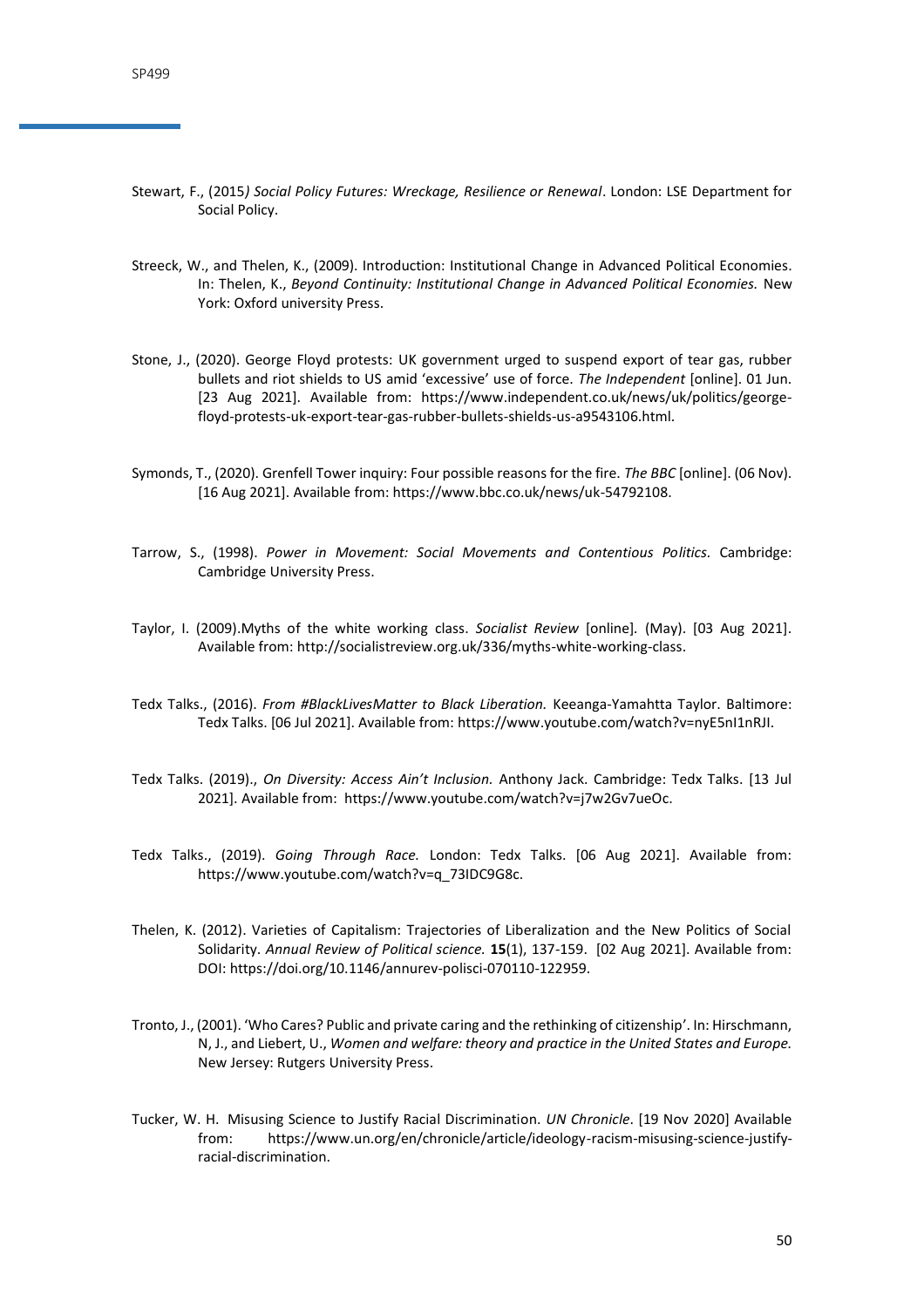Ture, K., and Hamilton, C, V., (1967). *Black Power.* New York: Vintage.

- United Kingdom. Bristol Local Council. *Agenda and Minutes of Extraordinary Council Meeting Tuesday 2nd March 2021* [online]. Bristol: Bristol Local Council. [14 Aug 2021]. Available from: https://democracy.bristol.gov.uk/documents/g8692/Agenda%20frontsheet%2002nd-Mar-2021%2016.00%20Full%20Council.pdf?T=0.
- United Kingdom. *Equality Act 2010.* 1, 149 [online]. London: Legislation.gov.uk. [01 Jun 2021]. Available from: https://www.legislation.gov.uk/ukpga/2010/15/contents.
- United Kingdom. House of Commons., (2009). *Equality Bill* [Hansard], Monday 11th May 2009, 492 [online]. London: UK Parliament. [12 Jul 2021]. Available from: https://hansard.parliament.uk/Commons/2009-05-11/debates/0905118000001/EqualityBill.
- United Kingdom. House of Lords., (2009). *Equality BIll* [Hansard], Tuesday 15th December 2009, 715 [online]. London: UK Parliament. [12 Jul 2021]. Available from: https://hansard.parliament.uk/Lords/2009-12-15/debates/09121547000392/EqualityBill.
- United Kingdom. House of Commons., (2011). *Equality Act 2010* [Hansard], Wednesday 12th January 2009, 521 [online]. London: UK Parliament. [12 Jul 2021]. Available from: https://hansard.parliament.uk/Commons/2011-01- 12/debates/11011264000008/EqualityAct2010.
- United Kingdom. Joint Committee on Human Rights. (2020). *Black people, racism and human rights.* 11, 2019-21. London: House of Commons and the House of Lords.
- United Kingdom Parliament. The Equality Act 2010: Government Bill. *Parliamentary Bills.* [13 Jul 2021]. Available from: https://bills.parliament.uk/bills/381.
- United Nations. *Universal Declaration of Human Rights* [online]*.* Paris: UN.org. [03 Jun 2021]. Available from: https://www.un.org/en/about-us/universal-declaration-of-human-rights.
- United Nations General Assembly. Resolution 60/147: *Basic Principles and Guidelines on the Right to a Remedy and Reparation for Victims of Gross Violations of International Human Rights Law and SeriousViolations of International Humanitarian Law.* 16 December 2005 [online]. New York: United Nations General Assembly. [14 Aug 2021]. Available from: https://documents-ddsny.un.org/doc/UNDOC/GEN/N05/496/42/PDF/N0549642.pdf?OpenElement/.
- United Nations General Assembly. Resolution 68/237: *Proclamation of the International Decade for People of African Descent.* 23 Dec 2013 [online]. New York: United Nations General Assembly. [14 Aug 2021]. Available from: https://documents-dds ny.un.org/doc/UNDOC/GEN/N13/453/67/PDF/N1345367.pdf?OpenElement.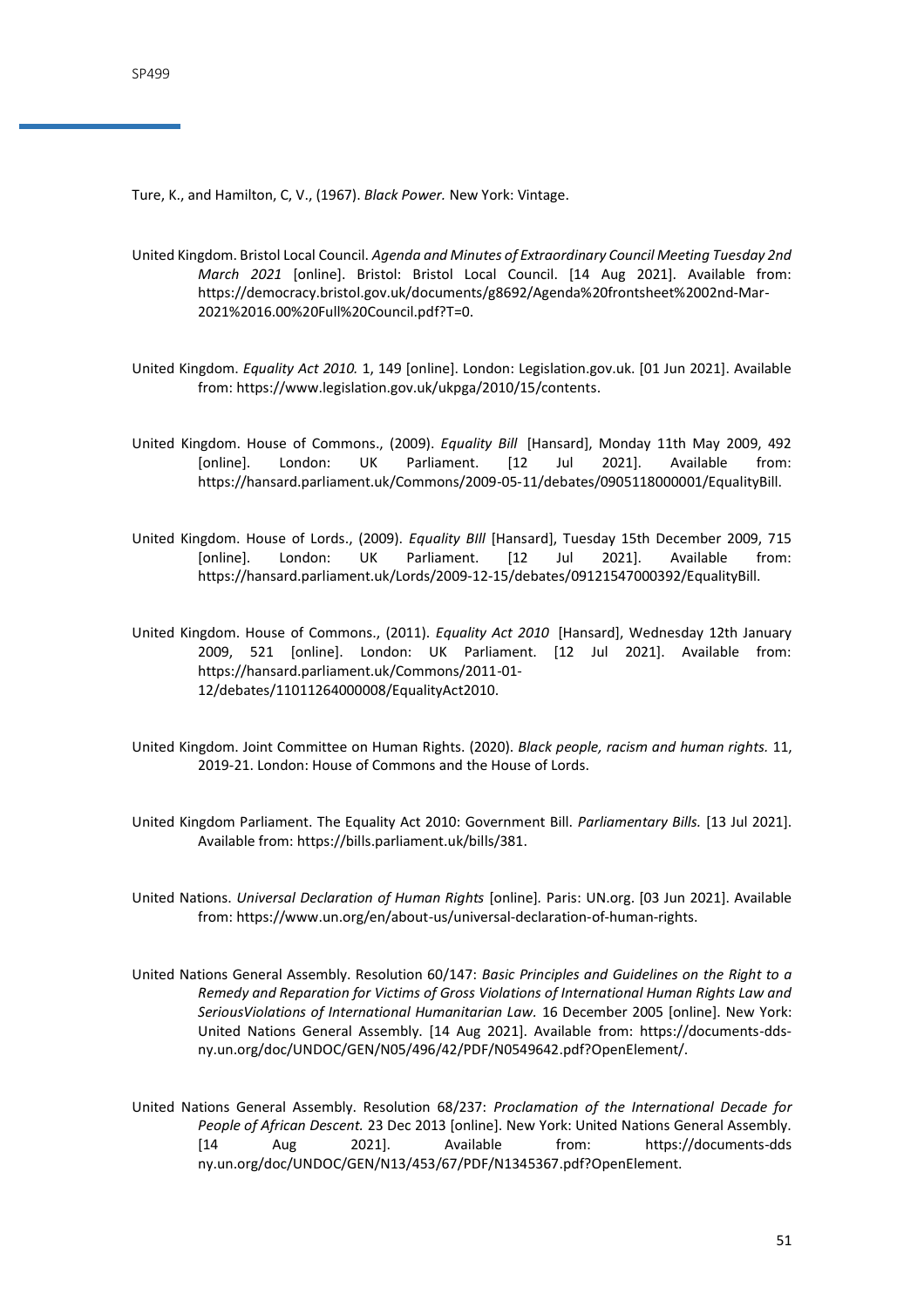- Walker, R., (2005) Words, Meaning and the Important of Context. In: Walker, R., *Social Security and Welfare: Concepts and Comparisons.* Edition 1. New York: Open University Press. 15, 24.
- Walt, G., Shiffman, J., Schneider, H., Murray. S. F., Brugha, R., and Gilson, L. (2008). 'Doing' health policy analysis: methodological and conceptual reflections and challenges. *Health Policy and Planning*  [online]. **23**(5), 308-317. [19 Nov 2020] Available from: DOI: 10.1093/heapol/czn024.
- White, S. C., (1996). Depoliticising Development: The Uses and Abuses of Participation. *Development in Practice.* **6**(1), 6-15.
- Wood, O. (2020). What Does Minneapolis Mean by "Abolish" the Police? *Left Voice* [online]. (09 Jun). [ 03 Jun 2021]. Available from: https://www.leftvoice.org/what-does-minneapolis-mean-byabolish-the-police/.
- Zimet, A. (2021). When You Win, You're English. When You lose, You're Black: This Is Why We Take the Knee. *City Watch* [online]. (15 Jun). [30 Jun 2021]. Available from: https://www.citywatchla.com/index.php/375-voices/22066-when-you-win-you-re-englishwhen-you-lose-you-re-black-this-is-why-we-take-the-knee.
- Zuma, T., In: Centre for the Creative Arts. (2014). Thuli Zuma at *Poetry Africa 2014.* South Africa: Centre for Creative Arts. [02 Aug 2021]. Available from: https://www.youtube.com/watch?v=tegq84YaQJo.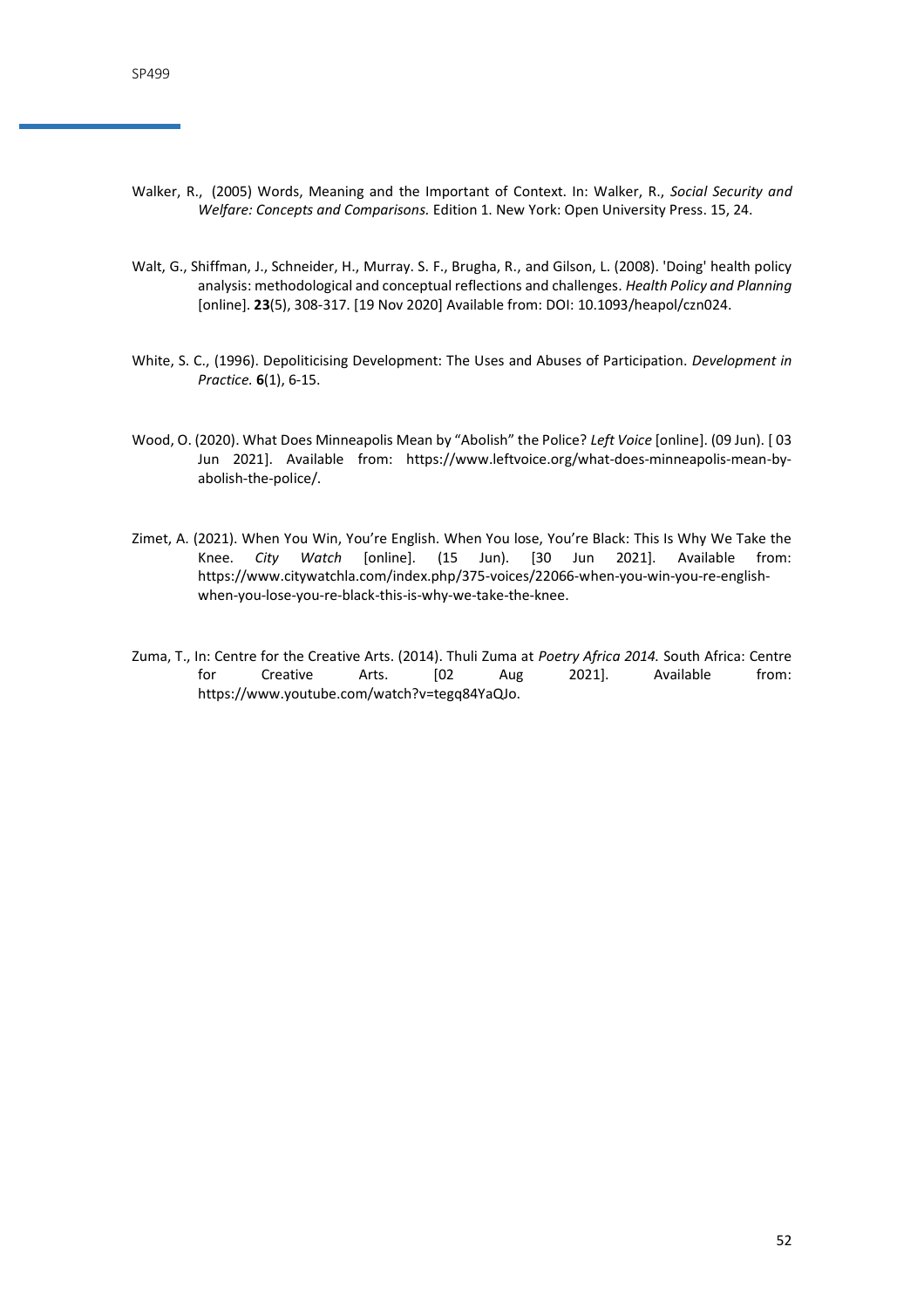# Appendix 1: Dedications

<span id="page-52-0"></span>Thank You God (El Deot) who gave me the opportunity to study at LSE and continually inspires my mind. It was the Bible that first taught me radical love and drove some of the greatest Black liberation thinkers including Marcus Garvey, Martin Luther King Jr and Nelson Mandela.

Thank you to Mum and Dad for cultivating dynamic debate space at our kitchen table. This was a place we learnt by listening and engaging. I would not be who I am today without that site of knowledge production, for the tussle and for having a space where my voice was always valued. Your belief in me is the reason I have made it this far. Thank you also for my name - Maxine Llydia Thomas-Asante Maame Efua Yuuwa - which carries histories of resistance and power. I hope to make those who came before me proud.

Thank you to my brother, Brandon, for demonstrating the value of reflection. Taking the opportunity to evaluate and consider what we are seeing is how we grow. I learnt practically from you that the loudest voice is not always the wisest. Thank you for purchasing my textbooks during my studies and food supplies during my exams.

Thank you to my Nana, whose life story is one of perseverance, hope and Faith. My Grandmothers fought so that we could walk, stride, run. Thank you to my generations who passed down a fighting spirit and a belief that the world can be better than what we are seeing today.

Throughout my academic journey, professors, readers, lectures, seminar leaders and peers have shown me grace and support. Thank you to: AO, CP, AS for going above and beyond.

Thank you to the 137 people who donated to my Masters Fund; the Black Heart Foundation; Grant Taylor Trust; Chapman Educational Foundation. Thank you to my friends, my community and everyone who prayed for me. This belongs to you too.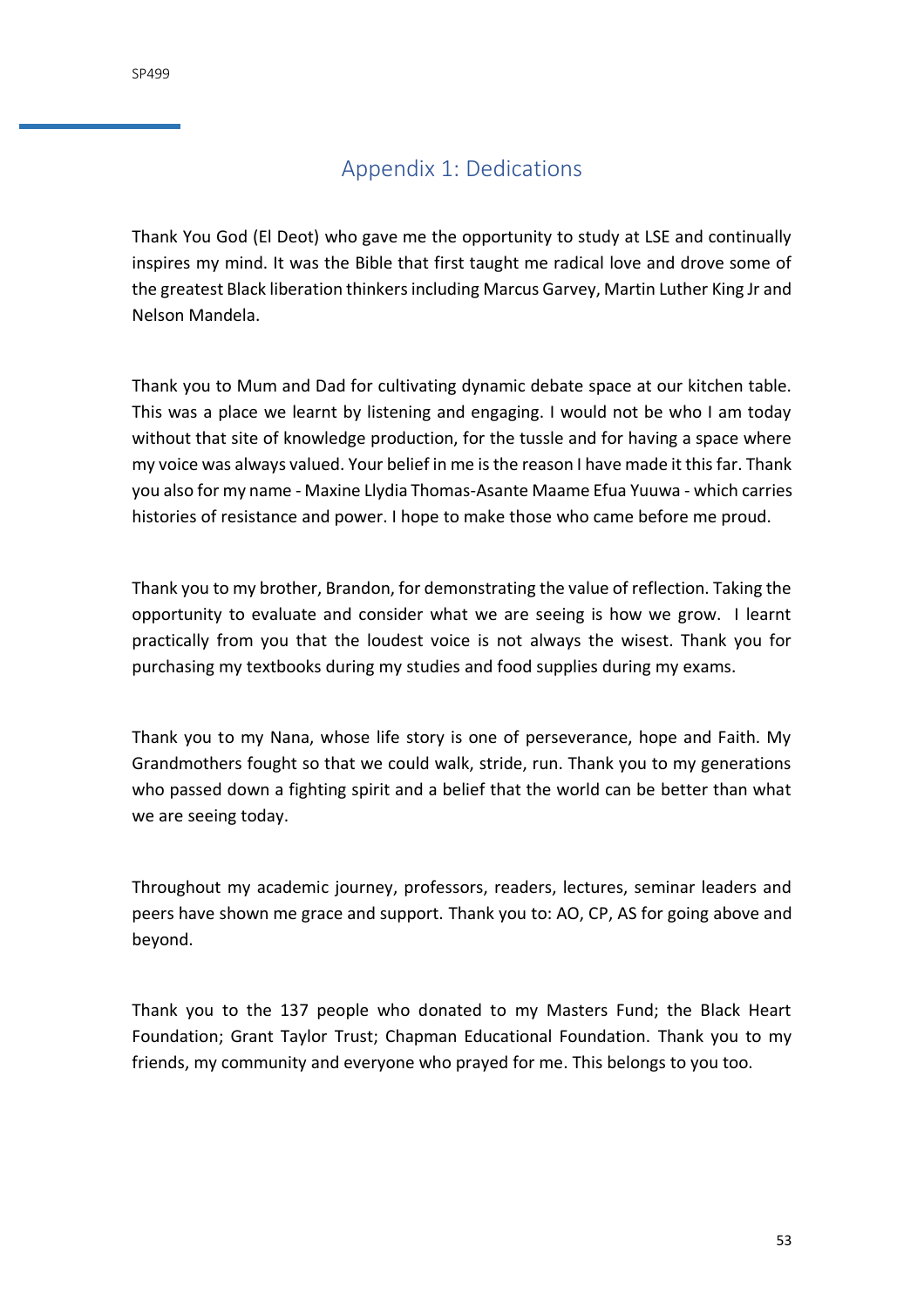# Appendix 2: Excursions

<span id="page-53-0"></span>London is a particularly relevant location for the development of this dissertation. As the metropole of the British Empire, London hosted and brought together many great Black liberatory thinkers. Slavery abolitionist, Mary Prince, Pan-Africanist, Marcus Garvey, and independence leader, Kwame Nkrumah, spent considerable time here. In the case of Nkrumah, LSE itself was a site of learning. During the drafting of this dissertation, the author visited sites to inform and contextualise this research. Images of some of these visits can be found in this appendix as evidence.

In Teaching to Transgress, hooks (1994) teaches that Black liberation depends on a relationship between theory and practice. Generating theories can be a practice of liberation. Intercommunity conversations are important sites of knowledge production for this endeavour. Learning from this, the purpose of my excursions was to witness how different members of the Black community in Britain facilitate economic empowerment; celebrate activists; and champion Black liberation in practice. Abani (Poetry Foundation, 2020) argued that academic theories are only helpful if they can live in a body. Attending, witnessing and participating in these events – in London and Milton Keynes - ensured the arguments in this piece were relevant to the lives of Black communities in Britain and capable of living in one's body.